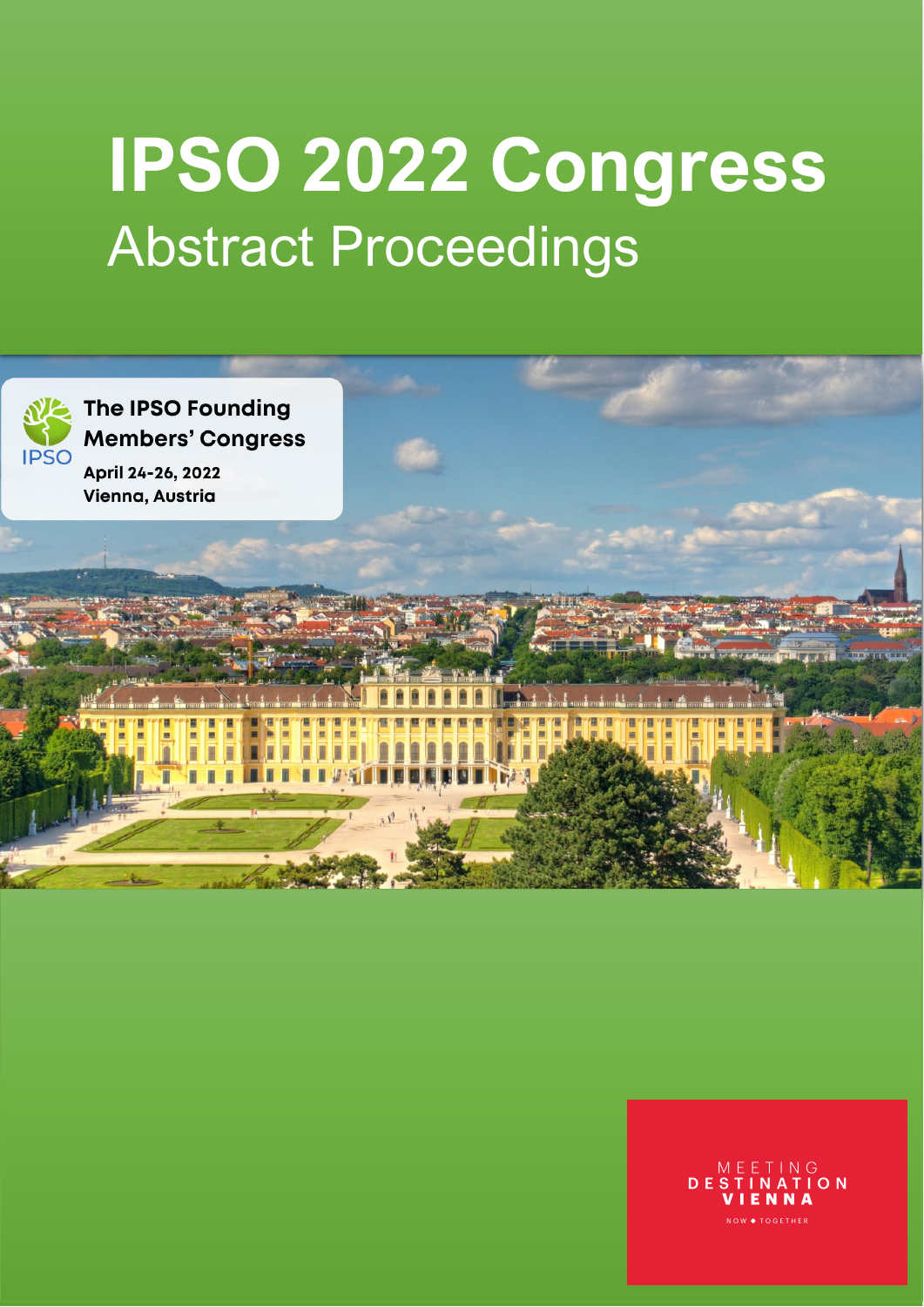

# **Thank you to our sponsors**



For 45 years, Balt has been leadoihab the twa with physicians and institutions to develop neurovascular solutionser as the platform focused on neurointerventional innovation, the boundaries of what's possible in-patientare.

www.baltgroup.com

https://twitter.com/Balt\_Group htps://www.linkedin.com/company/balt



Bayer iblife Science company with a meane history and core competencies in the area and agriculture. With our innovative produ contributing to finding solutions to some challenges of our time.

Advancing Life at Bayer | Bayer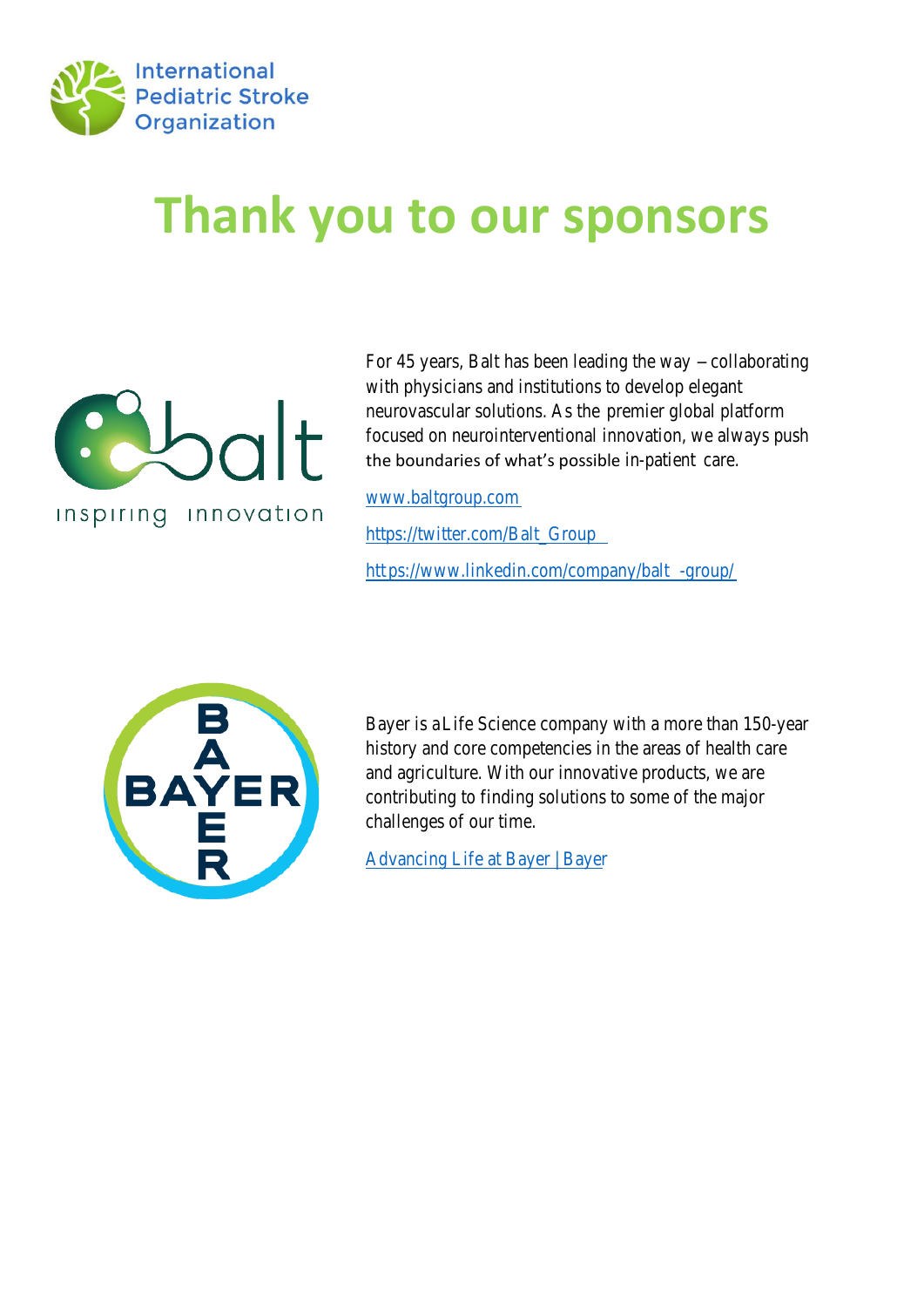# <span id="page-2-0"></span>Contents

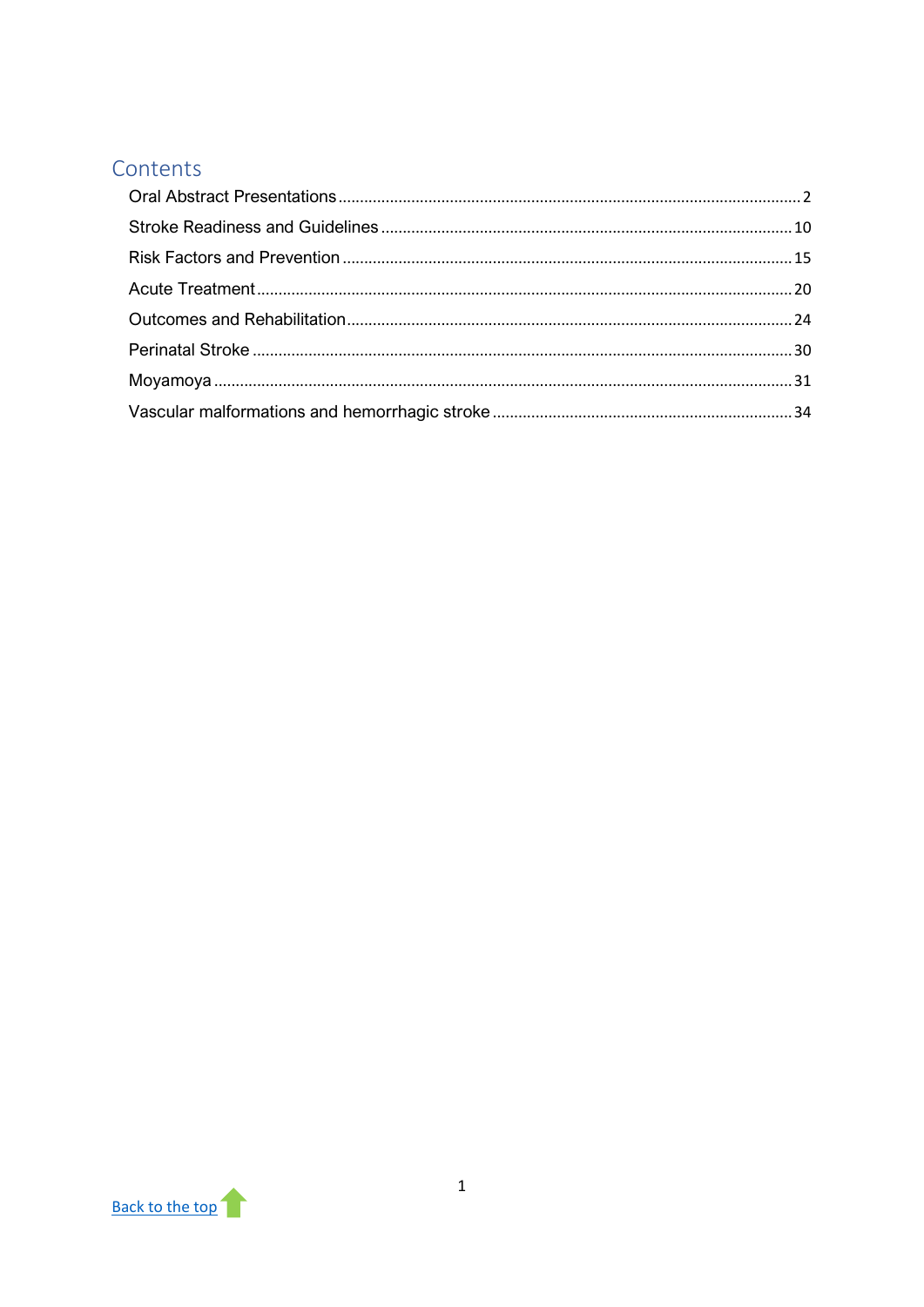#### <span id="page-3-0"></span>Oral Abstract Presentations

# **Oral-1**: *Cognitive Outcomes and Predictors in Young Children with Presumed vs. Acute Perinatal Stroke*

Christine Mrakotsky<sup>1</sup>, Julie Swanson<sup>1</sup>, Pooja Venugopal<sup>1</sup>, Michael Rivkin<sup>1</sup>

<sup>1</sup>Boston Children's Hospital/Harvard Medical School

Introduction: Perinatal stroke is the most common type of childhood strokes. Long-term morbidities are high, including cognitive and behavioral deficits. Some studies suggest poorer cognitive function in presumed vs. acute perinatal stroke, yet ages range widely and samples are small. We aimed to assess cognitive outcomes in a larger homogenous sample regarding age, time since injury, and development. We previously reported diminished cognitive performance in preschoolers with presumed perinatal stroke. We here present updated data and potential predictors of outcomes. Hypothesis: Young children with presumed perinatal stroke (PPS) demonstrate poorer cognitive function than those with acute perinatal stroke (APS) and these differences are predicted not only by factors related to injury, but also intervention, and family environment. Methods: Children 4;0-5;11 years with perinatal stroke (n=69; APS=45, PPS=24) underwent comprehensive neuropsychological assessment as part of standard care. Parents/teachers completed ratings of executive and behavioral function. Data from initial evaluations were analyzed retrospectively comparing the whole sample to population means, and acute with presumed subgroups. Potential predictors of outcome were analyzed via regression. Results: Compared to population means the overall perinatal group demonstrated poorer processing speed, auditory memory, visual-spatial and visual-motor skills (pFDR<.01-.05), and increased problems with executive functions (pFDR<.01) and adaptive skills. APS patients had higher rates of neonatal seizures and early intervention whereas PPS patients had higher rates of hemiparesis, current OT/PT, older age, and lower maternal education. Compared to APS, the PPS group showed reduced verbal, visual-spatial, speed and pre-academic skills (ps<.01-.05). Stroke location, history of seizures, hemiparesis, maternal education, and home language environment were significant predictors. Rates of early intervention did not predict outcomes. Conclusions: Perinatal stroke causes widespread diminished cognitive and behavioral function in young children, with differences in presumed versus acute perinatal stroke, underscoring the importance of early diagnosis to improve longterm outcomes. In addition to injury factors, findings were predicted by maternal/socioeconomic factors, as an important target for intervention.

# **Oral-2**: *TNF-blockade for primary stroke prevention in ADA2 deficiency*

Ariane Soldatos<sup>1</sup>, Camilo Toro<sup>2</sup>, Patrycia Hoffmann<sup>2</sup>, Natalie Deuitch<sup>2</sup>, Alessandra Brofferio<sup>3</sup>, Ivona Aksentijevich², Daniel Kastner², Amanda Ombrello²

<sup>1</sup>National Institute of Neurological Disorders and Stroke, <sup>2</sup>National Human Genome Research Institute, <sup>3</sup>National Heart, Lung, and Blood Institute

ADA2 deficiency (DADA2) is a genetic neurologic and systemic vasculitis syndrome which can lead to recurrent strokes, typically lacunar. In the cohort of now 60 patients followed at NIH, no patient has had a stroke since starting tumor necrosis factor (TNF)-blockade. We present

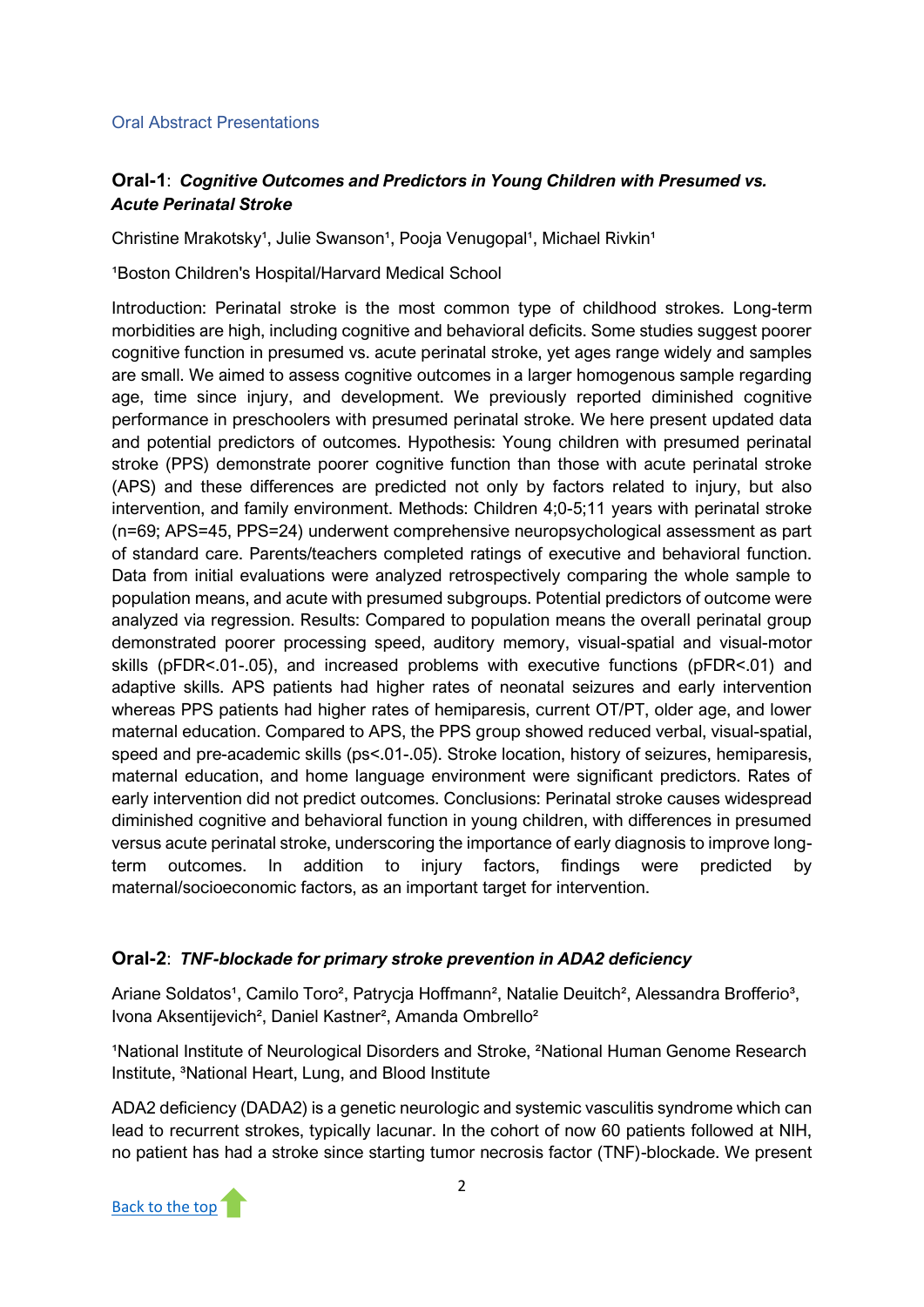a family with multiple affected children. The proband is a 20 year-old female who had a cryptogenic ischemic stroke at 8 years of age; she was placed on aspirin. At the age of 11 years, she experienced a second ischemic stroke; clopidogrel was added. A conventional angiogram was unremarkable. She made a full neurological recovery. Subsequently she developed livedo racemosa, and some raised nodular skin lesions suggestive of polyarteritis nodosa; biopsy was consistent with vasculitis. Glucocorticoids and rituximab were added. Initially only one mutated ADA2 allele was identified, although her ADA2 enzyme levels were in the deficiency range. Her antiplatelets were discontinued and she was started on etanercept. She has been neurologically stable for many years. The mutation of the second allele of ADA2 was found to be a loss-of-function variant in the upstream regulatory sequences. Her siblings were subsequently tested as the age of onset of symptoms in DADA2 varies so this practice has allowed us to identify presymptomatic siblings. Her genetically affected but neurologically asymptomatic older sister (history of complicated migraines with normal neuroimaging) elected to start TNF-blockade as per our clinical recommendation for primary stroke prevention. Her genetically affected but neurologically asymptomatic older adult brother initially declined this treatment but subsequently had a stroke at age 20 years and is now on etanercept. DADA2 testing should be considered for any child or young adult with cryptogenic ischemic stroke. Antiplatelets including low-dose aspirin are contraindicated due to the vascular friability and vasculitis in these patients leading to increased risk of hemorrhage. In addition, the single effective stroke prevention for these patients is immunomodulation specifically with TNF-blockade. The illustrative example of this multiply affected family with DADA2 supports the treatment recommendation of genetic testing in clinically asymptomatic siblings and starting TNF-blockade to prevent development of strokes.

### **Oral-3**: *Executive functioning, ADHD and resting state functional connectivity in children with perinatal stroke*

Suraya Meghii<sup>1</sup>, Alicia Hilderley<sup>1</sup>, Kara Murias<sup>1</sup>, Brian Brooks<sup>1</sup>, John Andersen<sup>2</sup>, Darcy Fehlings<sup>3</sup>, Nomazulu Dlamini<sup>3</sup>, Adam Kirton<sup>1</sup>, Helen Carlson<sup>1</sup>

<sup>1</sup>University of Calgary, <sup>2</sup>University of Alberta, <sup>3</sup>University of Toronto

Perinatal stroke describes a group of focal, vascular brain injuries that occur early in development, often resulting in lifelong disability. Two types of perinatal stroke predominate, arterial ischemic stroke (AIS) and periventricular venous infarction (PVI). Though perinatal stroke is typically considered a motor disorder, other comorbidities commonly exist including deficits of attention and executive function. Rates of attention deficit hyperactivity disorder (ADHD) are higher in children with perinatal stroke and executive dysfunction may also occur but underlying mechanisms are not known. To investigate associations between resting state brain networks, ADHD, and executive function, we measured resting state functional connectivity in children with perinatal stroke using previously established dorsal attention, frontoparietal, and default mode network seeds. Associations with parental ratings of executive function and ADHD symptoms were examined. A total of 120 participants aged 6-19 years [AIS N=31; PVI N=30; Controls N=59] were recruited. In comparison to typically developing peers, both the AIS and PVI groups showed lower intra- and inter-hemispheric functional connectivity values in the networks investigated. Group differences in between-network connectivity were also demonstrated showing weaker anticorrelations between task-positive (frontoparietal and

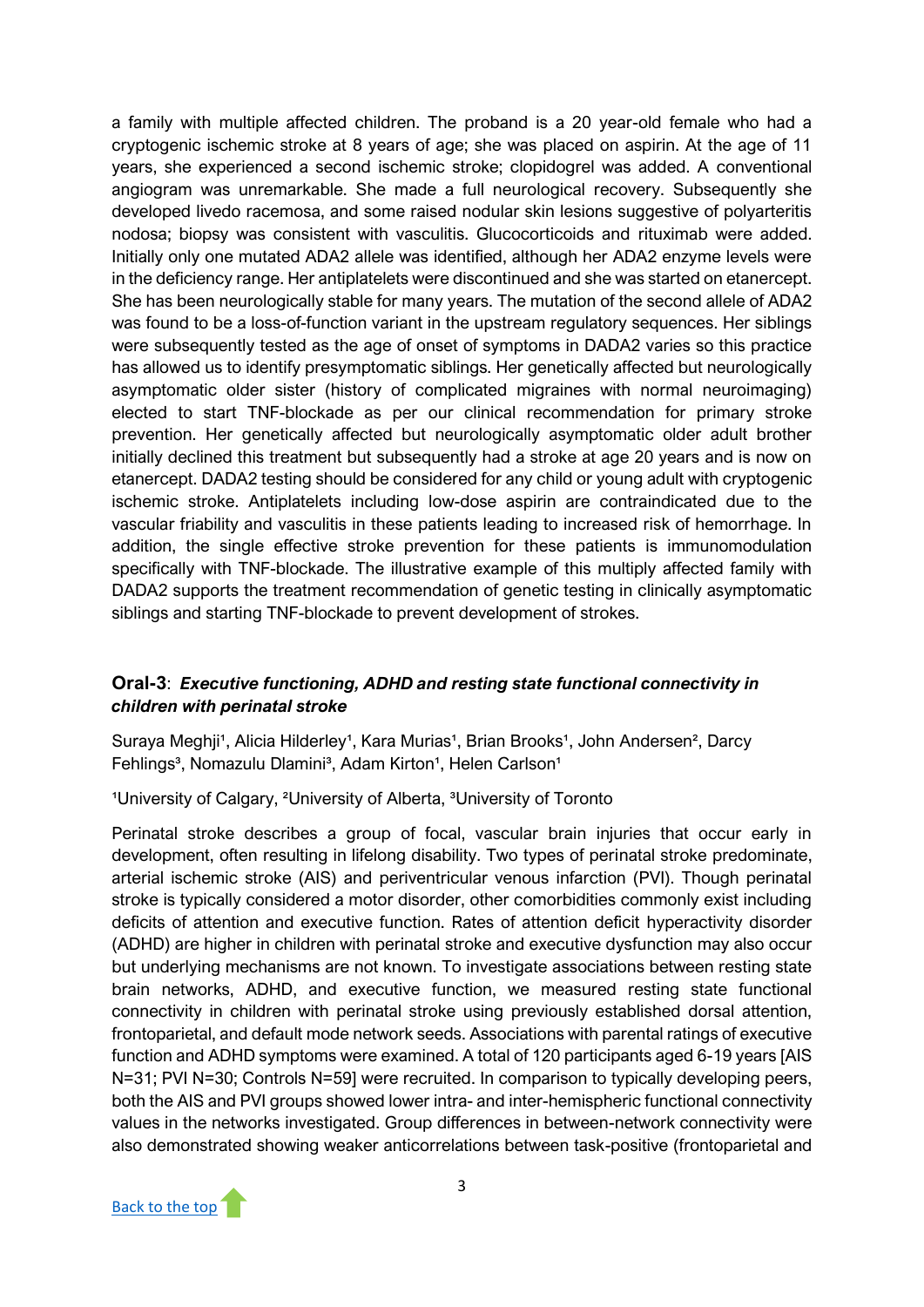dorsal attention) and task-negative (default mode) networks in stroke groups compared to controls. Both within-network and between-network functional connectivity values were highly associated with parental reports of executive function and ADHD symptoms. These results suggest that differences in functional connectivity exist both within and between networks after perinatal stroke, the degree of which is associated with attention and executive function.

# **Oral-4**: *Fetal Intraparenchymal Hemorrhage: Imaging, Etiology, and Neurodevelopmental Outcomes*

Rachel Vassar<sup>1</sup>, Dawn Gano<sup>1</sup>, Andrew Mogga<sup>2</sup>, Elizabeth George<sup>1</sup>, Orit Glenn<sup>1</sup>

<sup>1</sup>University of California, San Francisco, <sup>2</sup>Albany Medical College

Introduction: Little is known about risk factors and outcomes of fetal intraparenchymal hemorrhage (IPH). This study aims to evaluate imaging patterns and etiology of fetal IPH and describe neurodevelopmental outcomes among live-born infants. Methods: This retrospective single-center cohort study included all cases of fetal IPH identified on fetal brain MRI between 1998-2021. Imaging findings were categorized based on radiology reports, with confirmatory review by two pediatric neuroradiologists. Pre- and postnatal clinical data were collected from electronic medical records. Results: A total of 53 fetuses with IPH were identified, including 40 singleton and 13 twin gestations. Median gestational age (GA) at fetal MRI was 24.4wks. IPH was supratentorial in 50/53 (94%), infratentorial in 10/53 (19%), including 7/53 (13%) with both. Unilateral ventriculomegaly (VM) was noted in 12/53 (23%), all with ipsilateral IPH, and bilateral VM was present in 23/53 (43%), including 7/53 (13%) with hydrocephalus. Etiology of IPH was known/suspected in 31/53 (58%) and included twin-twin transfusion syndrome in 11/13 (85%) twins, intrauterine blood transfusion (N=3), COL4A1/2 mutation (N=5), congenital infection (N=3), and other maternal and fetal comorbidities. 25/53 (47%) of fetuses survived to birth (median GA 38wks); 3 died prior to discharge. 16/53 (30%) underwent voluntary termination, 3/53 (6%) underwent reduction via radiofrequency ablation, 4/53 (8%) had spontaneous intrauterine demise, and 2/53 (4%) had stillbirth. Among 17/22 infants with follow-up data, 3 died in infancy, 2/14 (14%) required a ventriculoperitoneal shunt, 5/14 (36%) had epilepsy, 10/14 (71%) had developmental delay, and 8/14 (57%) had cerebral palsy. Conclusions: A suspected cause of fetal IPH was identified in more than half of cases in this cohort. A broad spectrum of outcomes was observed among surviving infants, with developmental delay and/or disability occurring in the majority. Additional research will further inform clinical management and counseling.

# **Oral-5**: *Long-term Trajectories of Cerebral Vasculopathy in Children with PHACE Syndrome*

Moran Hausman-Kedem<sup>1</sup>, Elysa Widjaja<sup>2</sup>, Ronan Neto<sup>2</sup>, Elena Pope<sup>3</sup>, Irene Lara-Corrales<sup>2</sup>, Gabrielle Deveber², Nomazulu Dlamini², Daune MacGregor², Elizabeth Pulcine², Mahendranath Moharir²

<sup>1</sup>Tel Aviv Sourasky Medical Center, <sup>2</sup>The Hospital for Sick Children, <sup>3</sup>The Hospital for Sick Chidlren

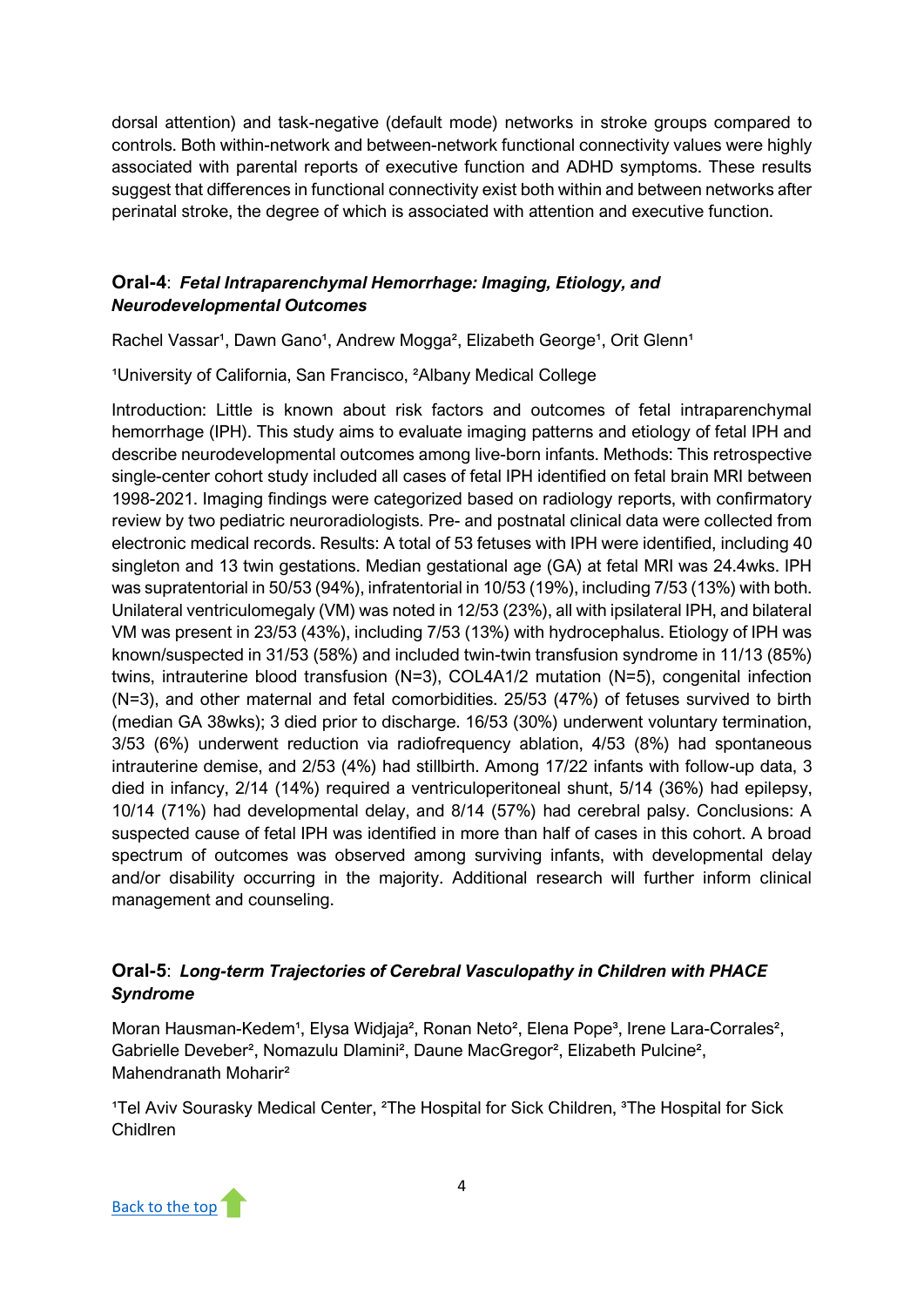Background: The trajectory of the cerebral vasculopathy and stroke risk in patients with PHACE syndrome (PHACES) is largely unknown. We aimed to characterize the cerebral vasculopathy, its long-term course, and stroke risk in patients with PHACES. Methods: Retrospective, consecutive cohort study of patients followed at the multidisciplinary PHACES clinic at the Hospital for Sick Children. Clinical and sequential neuroimaging data including brain Magnetic resonance imaging (MRI) and MR angiography (MRA) study were re-reviewed. Clinical and radiological rates of stroke, the characteristics of the vasculopathy, and its evolution with time were studied. Progression of vasculopathy was defined as worsening in pre-existing and/or appearance of new vascular findings. Results: Thirty-four PHACES patients were included [definite (N=32), possible (N=2); 85% females]. Median age at last follow-up was 8.5 years (2-18 years). Mean number of MRIs for each patient was 4 (range-1-14) over a mean follow-up of 7±4.7 years. Fifteen patients were classified as low/low intermediate risk, 6 intermediate-risk, and 13 high-risk vasculopathy. Half of all patients (n=17) were treated with aspirin. Transient ischemic attack (TIA) was reported in 3 (9%) and arterial ischemic stroke (AIS) in 1 patient. Intracranially, 85% had narrowed vessels, mainly in the anterior circulation. Of these, all had hypoplasia/diffuse narrowing and 8/34 (23%) had moderate-severe stenoocclusive arteriopathy. Extracranial narrowing occurred in 27/34 (79%), [hypoplasia/diffuse narrowing in 23/34 (68%), moderate-severe stenosis in 8/34 (23%)]. Arterial tortuosity was evident in most patients (91%) and was progressive in 5 (15%). Dolichoectasia was seen in 19 (56%), mainly intracranially (63%), and was progressive in 4 (9%). Three patients had an aneurysm, evident from the 1st year of life. Overall, 10 (29%) patients had radiological progression of vasculopathy at some point during the follow-up time with a cumulative 5-year progression-free survival of 73% and TIA/AIS-free survival of 87%. At the last follow-up, the vasculopathy stabilized in 4 patients and was still progressive in 6 (18%) patients. Conclusion: The cerebrovascular disease in patients with PHACES appears to be mostly non-progressive or slowly evolving and is associated with very low rates of AIS. Larger studies are needed to better characterize the vascular disease trajectory and long-term outcome.

# **Oral-6**: *Functional oscillatory activity underlying dystonia and cognitive outcomes following childhood arterial ischemic stroke*

Prisca Hsu, Cecilia Jobst<sup>1</sup>, Nomazulu Dlamini<sup>1</sup>, Douglas Cheyne<sup>1</sup>

<sup>1</sup>Hospital for Sick Children

20% of children who suffer an arterial ischemic stroke will develop dystonia, a painful and disabling motor sequelae. In addition, cognitive impairments related to reduced executive functions are more likely to develop in post-stroke children who develop dystonia than those without. An emerging hypothesis linking dystonia and cognitive impairments involves deficits in inhibitory control, an ability related to planning goal-directed behaviors and inhibiting habitual responses. In the study, we aim to examine functional oscillatory activity indicative of inhibitory control. Using functional MEG and structural MRI, we examined induced oscillatory activity associated with dystonia in an initial sample of 6 patients (3 with dystonia, 3 without) and 8 healthy children. All participants completed a go/no-go task, a behavioral paradigm extensively used to measure inhibitory control. Frontal theta (4-8 Hz) oscillatory activity was measured to examine neural mechanisms underlying executive functions. Motor beta (15-30 Hz) oscillatory activity was measured to examine motor preparation and execution. Dystonia

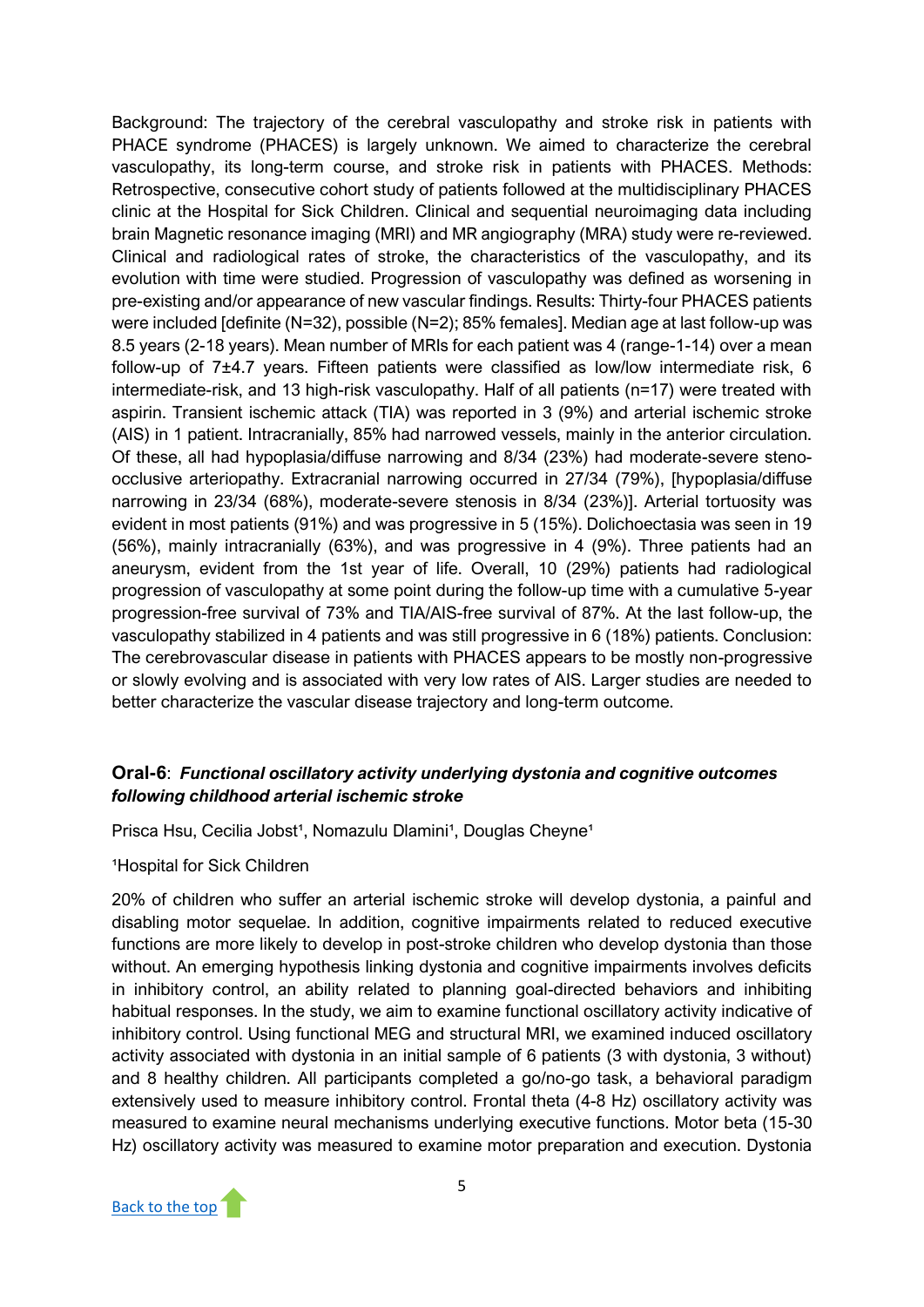patients showed higher theta power and higher error rates for 'no-go' trials, suggesting more cognitive effort but less effective ability to withhold movement. Interestingly, non-dystonia patients did not show any behavioral differences across both hands, but theta power was greater in the hand associated with the lesioned hemisphere. Motor beta oscillatory activity is characterized by suppression and rebound around movement onset in healthy children and non-dystonia patients. However, this activity was dampened in dystonia patients. Induced theta and beta oscillatory patterns reflect behavioral deficits seen in post-stroke dystonia patients and suggest that reduced inhibitory mechanisms are related to poor outcomes following pediatric stroke. Recordings in these pediatric stroke patients are ongoing to confirm the replicability of these initial findings.

# **Oral-7**: *Health Inequity and Time from Stroke Onset to Arrival Trends: A Single-centre Experience*

Akshat Pai<sup>1</sup>, Dan Nichol<sup>1</sup>, Daune MacGregor<sup>1</sup>, Ishvinder Bhathal<sup>1</sup>, Mahendranath Moharir<sup>1</sup>, Teresa To<sup>1</sup>, Birgit Ertl-Wagner<sup>1</sup>, Andrea Kassner<sup>1</sup>, Gabrielle deVeber<sup>1</sup>, Nomazulu Dlamini<sup>1</sup>

#### <sup>1</sup>Hospital for Sick Children

Background Clinical outcomes following childhood arterial ischaemic stroke (AIS) depend on age at the time of stroke, infarct size and location. However, other important variables including health inequity and stroke onset to arrival times remain inadequately addressed. This study reported trends in health inequity and stroke onset to arrival times along with proximity to a stroke centre in Ontario, Canada. Methods Childhood AIS patients (N=234) with stroke onset between 2004-2019 at a Level 2 (comprehensive) stroke centre were included. Measures of material deprivation included household income, education, proportion of single-parent families, and housing quality within a region located in Ontario. Patients were stratified into 3 cohorts (by date of stroke onset) and postal codes were categorized as least, moderate, or most deprived neighbourhoods by using validated mapping techniques. The time from stroke onset to arrival was stratified into < 6 hours, 6 to 24 hours, and > 24 hours. Results Over the 16-year period, an increasing number of patients arrived from the most deprived neighbourhoods. Although, there was no significant association between material deprivation and stroke onset to arrival time, an increasing number of patients presented within 6 hours of stroke onset ( $x^2$  = 13.8,  $p$  = 0.008). Furthermore, most patients arrived at the comprehensive stroke centre from urban neighbourhoods within Ontario. Conclusions The faster stroke onset to arrival trend is encouraging, however, material deprivation trends are concerning. Thus, future studies exploring post-stroke outcomes should consider material deprivation, stroke onset to arrival times, and geographical proximity to the stroke centre.

# **Oral-8**: *Perinatal Arterial Ischemic Stroke (PAIS) in term neonates: A diagnostic clinical prediction modelling study*

Ratika Srivastava<sup>1</sup>, Mary Dunbar<sup>1</sup>, Michael Shevell, Maryam Oskoui<sup>1</sup>, Anna Basu, Michael Rivkin, Eilon Shany, Linda de Vries, Deborah Dewey<sup>1</sup>, Nicole Letourneau<sup>1</sup>, Michael Hill<sup>1</sup>, Adam Kirton<sup>1</sup>

<sup>1</sup>University of Calgary

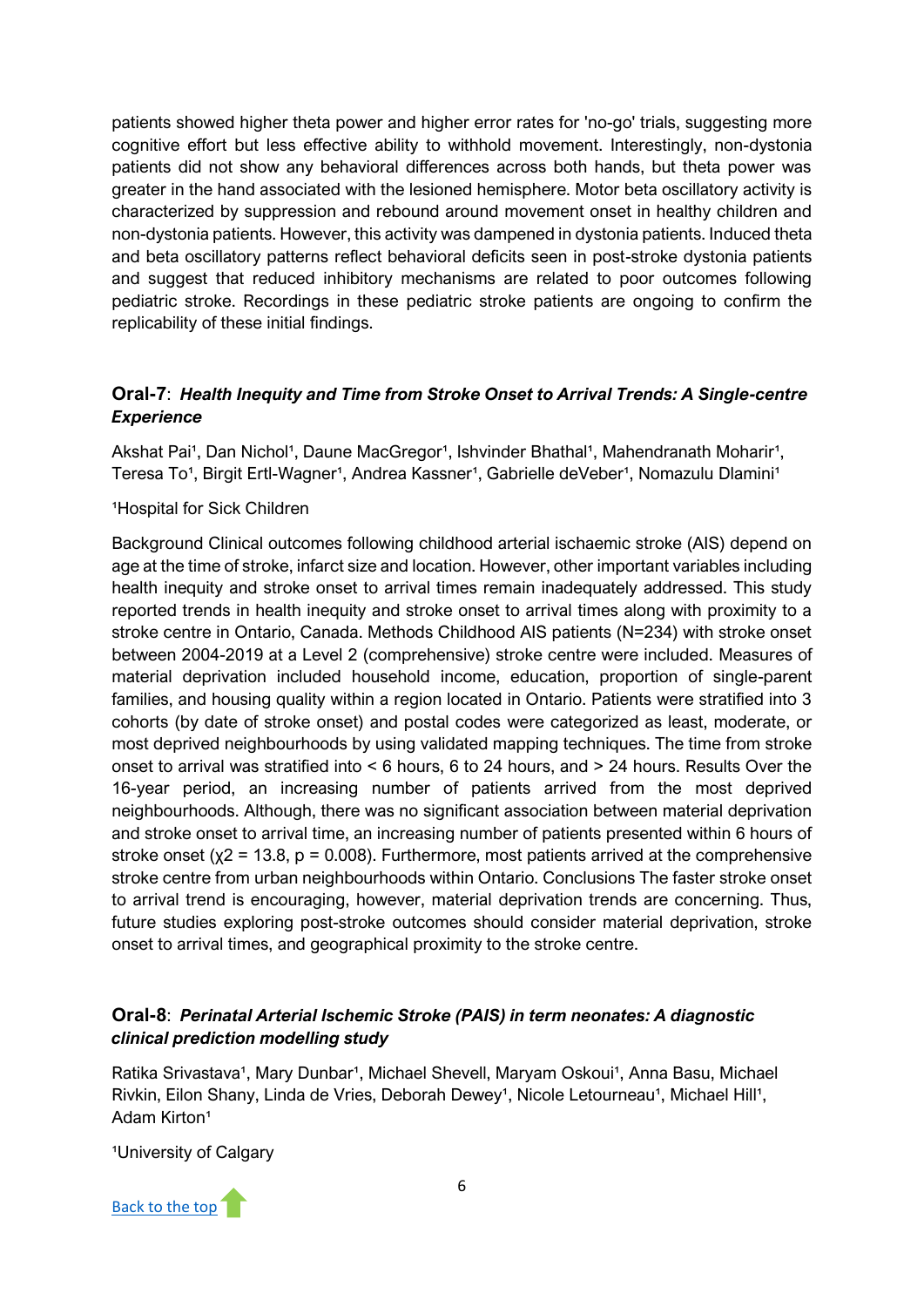Introduction: Perinatal arterial ischemic stroke (PAIS) is a focal brain injury in term neonates that is identified postnatally but presumed to occur around birth. Many pregnancy, delivery, and fetal/neonatal risk factors have been considered, but definitive understanding is lacking. There is currently no process in place to identify at-risk neonates; therefore, early detection and prevention are not possible. This study developed and validated a diagnostic risk prediction model from common clinical factors to predict a term neonate's probability of PAIS. Methods: PAIS data were collected from the Alberta Perinatal Stroke Project, the Canadian Cerebral Palsy registry, and the International Pediatric Stroke Study. Healthy control data were from the Alberta Pregnancy Outcomes and Nutrition study. Common data elements of clinical pregnancy, delivery, and neonatal risk factors were used to develop a diagnostic prediction model using multivariable logistic regression. Bootstrap resampling and cross-validation were used for internal validation. Sensitivity analysis was done using a single population. Results: The final model included 1924 participants and nine perinatal predictors - maternal age, tobacco exposure, recreational drug exposure, pre-eclampsia, chorioamnionitis, intrapartum maternal fever, emergency c-section, low 5-minute Apgar score, and male sex - to predict the risk of PAIS in a term neonate. This model demonstrated good discrimination between PAIS cases and controls (C-statistic 0.73) and model fit (Hosmer-Lemeshow p=0.20). Internal validation techniques yielded similar C-statistics (0.73 with bootstrap resampling, 0.72 with 10 fold cross-validation), as did the sensitivity analysis using only Alberta data (0.71). Conclusions: Clinical variables can be used to develop and internally validate a model to predict the risk of PAIS in term neonates with good predictive performance and strong internal validity. On a population level, this model could help identify at-risk neonates who could be screened for early diagnosis and intervention, potentially reducing the lifelong morbidity associated with PAIS among these individuals and their families.

# **Oral-9**: *Modifiable Risk Factors for Perioperative Stroke After Moyamoya Revascularization Surgery in a Pediatric Cohort*

John Gatti<sup>1</sup>, Syed Ameen Ahmad<sup>1</sup>, Matthew DiGiusto<sup>1</sup>, Sarah Gardner Yelton<sup>2</sup>, Dennis Leung<sup>1</sup>, Lisa Sun<sup>1</sup>

<sup>1</sup> Johns Hopkins University School of Medicine, <sup>2</sup>Ann and Robert H. Lurie Children?s Hospital of Chicago

Introduction: Surgical revascularization is the mainstay of management in moyamoya arteriopathy (MMA). Surgery decreases the long-term risk of stroke but carries a relatively high risk of ischemic complications during the perioperative period. Hypothesis: Parameters associated with decreased cerebral perfusion pressure, such as relative dehydration, are associated with perioperative ischemic stroke. Methods: This was a single-center retrospective cohort study. Medical records of pediatric patients undergoing surgical revascularization for MMA at our center between 2003 and 2021 were reviewed with attention to preoperative medications, pre- and postoperative laboratory values, and intra- and postoperative medical management. The primary outcome was perioperative ischemic stroke ≤7 days after surgery. Secondary outcomes included intensive care unit (ICU) length of stay, hospital length of stay, and pediatric stroke outcome measure (PSOM) score at the most recent follow-up visit. Results: There were 53 surgical events, consisting of 39 individual patients undergoing surgical revascularization of 74 hemispheres. Perioperative ischemic stroke occurred in five instances

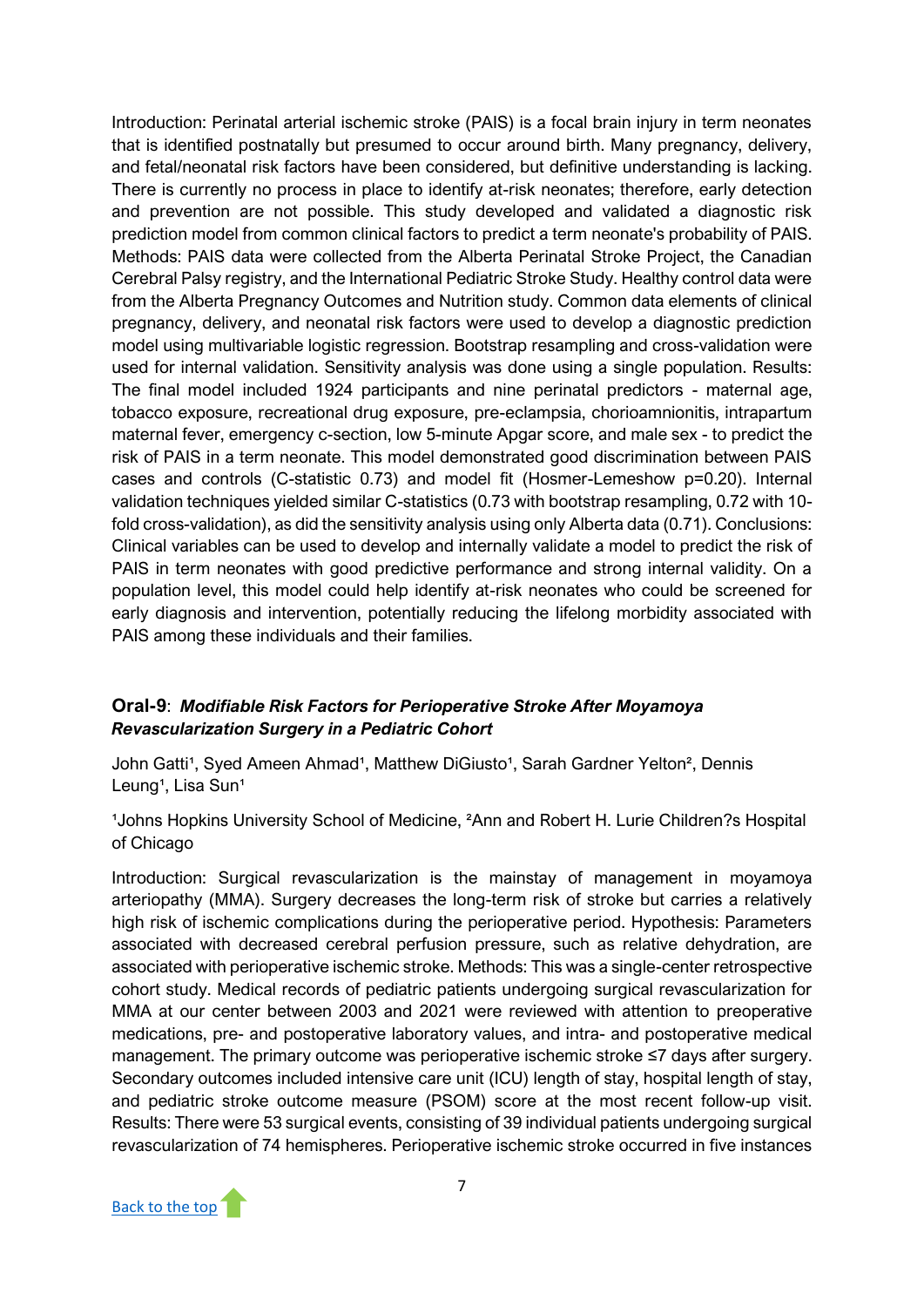(9.4%). Occurrence of ischemic stroke was associated with increased ICU and hospital length of stay (both p<0.01) and less favorable PSOM scores at follow-up (coef. 2.04, p=0.03). Larger decrease in hematocrit between the pre- and postoperative periods (OR 0.59, p=0.01), decrease in blood urea nitrogen (BUN) (OR=0.55, p=0.01), and use of fentanyl for postoperative analgesia (OR 12.90, p=0.02) were associated with stroke. Decrease in hematocrit remained significantly associated with stroke after adjusting for sex and comorbid sickle cell disease (AOR 0.60, p=0.02). Conclusions: Decreases in both hematocrit and BUN between the preoperative and postoperative periods are associated with increased risk of perioperative stroke. Taken together, this suggests that hyperhydration in the perioperative period may cause a dilutional anemia, which may increase the risk for ischemic stroke. Further work to optimize the balance between mean arterial pressure and oxygen-carrying capacity in these patients, including consideration of alternative blood transfusion thresholds, is necessary.

# **Oral-10**: *Impact of Stroke Volume on Neurological Outcome after Arterial Ischemic Stroke of Childhood*

Tatia Aprasidze<sup>1</sup>, Arsany Hakim<sup>2</sup>, Nana Tatishvili<sup>3</sup>, Leonie Steiner<sup>4</sup>, Gabriela Osch-Nemeth<sup>4</sup>, Maria Regenyi<sup>4</sup>, Maria Iciar Sanchez-Albisua<sup>4</sup>, Sebastian Grunt<sup>4</sup>, Christina Marx<sup>5</sup>, Maja Steinlin<sup>4</sup>

<sup>1</sup>M. Iashvili Children Central Hospital, D. Tvildiani Medical University, University Children's Hospit, <sup>2</sup>University of Bern, Inselspital, <sup>3</sup>M. Iashvili Children Central Hospital, D. Tvildiani Medical University, <sup>4</sup>University Children's Hospital, Inselspital,

Background: There is limited knowledge regarding stroke volume and outcome in childhood stroke. Aim: To evaluate infarct volume as a prediction of long-term neurological outcome in acute diffusion-weighted imaging (DWI) with three different methods: Modified Alberta Stroke Program Early CT Score (ModASPECTS), volumetry by segmentation, and ABC/2. The three methods were compared for their accuracy and their prognostic value. Methods: 169 patients from the Swiss NeuroPaediatric Stroke Registry (SNPSR) (prospective registration and retrospective analyses) and 29 patients from Georgia (retrospectively collected and analyzed) who had DWI in the acute phase entered the study. The patients had a standardized neurological examination with Paediatric Stroke Outcome Measure (PSOM) at two years after stroke (for those not available after two years, outcome after six months was taken, N=17). For the modASPECTS the DWI images were cross-checked with the apparent diffusion coefficient (ADC) maps, and scored a maximum of 36 points for supra and infratentorial lesions in both hemispheres; a 3D slicer volumetric software program was used for the segmentation. A calculated infarct volume divided by total brain volume, and a percentage of infarct volume (PIV) was defined, because of the variations of whole-brain volume depending on children's age. lesion volume according to ABC/2 method was measured by placing linear diameters in three perpendicular axes on the slice where the lesion on DWI appeared largest; these three measurements were then divided by 2; Results: There was a highly significant association between all three techniques for measuring lesion size (r=0.70-0.96, p<0.000). All of these three methods had a significant association with PSOM (ASPECTS r=0.597, p<0.000; ABC/2 r=0.458, p<0.000; Volumetry r=0.451, p<0.000). ModASPECTS had the highest correlation to outcome. Regression analysis is going to be performed. Conclusion: Technically difficult

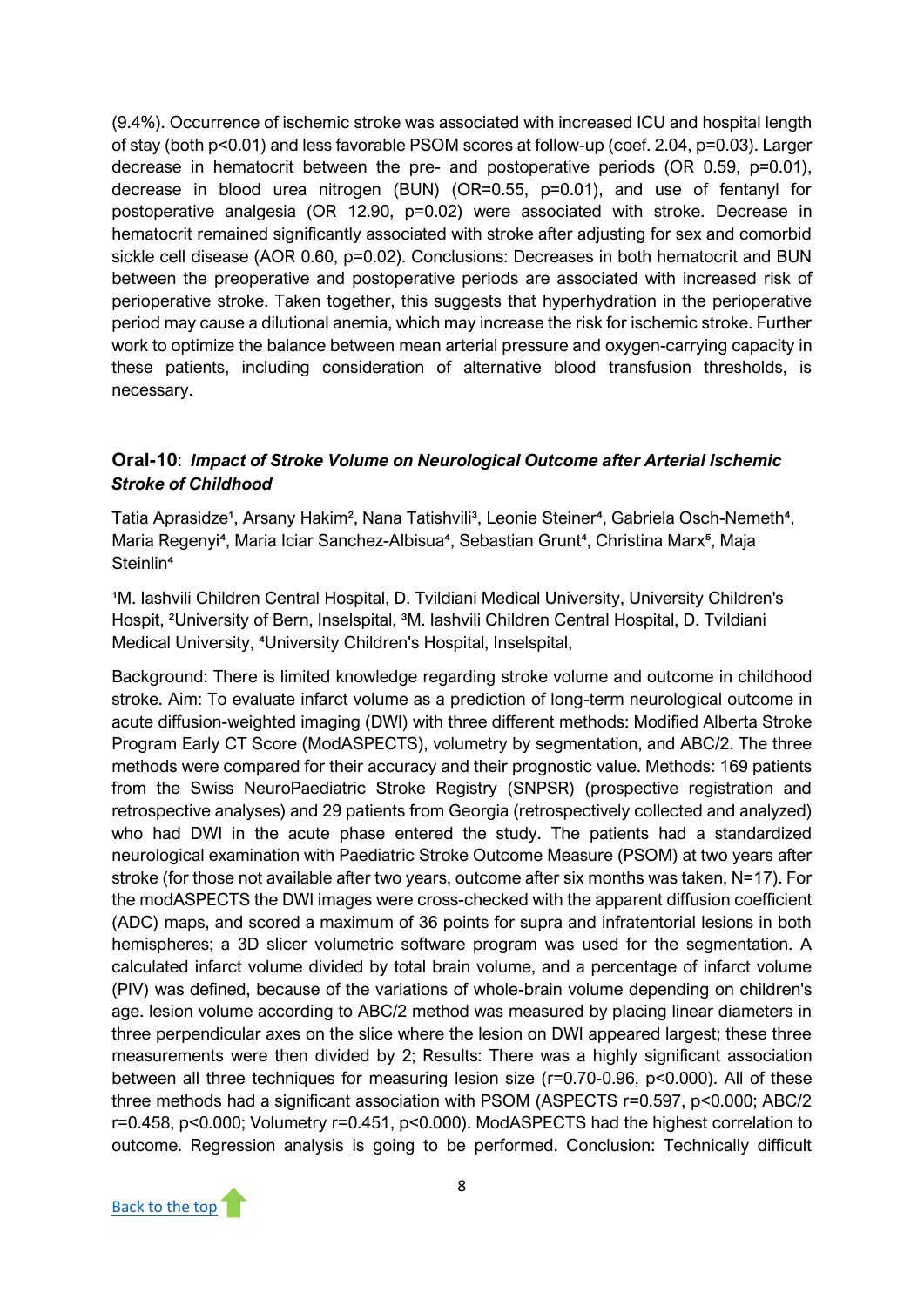methods of volumetry might be replaced by easy to assess methods such as modASPECTS and ABC/2. Infarct volume in acute imaging is a good predictor of neurological outcome.

# **Oral-11**: *Vertebral artery configuration as a risk factor for dissection in children*

Fiza Laheji<sup>1</sup>, Michael Dowling<sup>1</sup>, Bruno Braga<sup>1</sup>

#### <sup>1</sup>University of Texas Southwestern

Introduction: The pathogenesis of pediatric vertebral artery dissection (VAD) is poorly understood. We previously described two configurations of the vertebral artery(VA) at the V3 segment: type A and type B depending on the angle of curvature of V3. All patients with V3 dissection who were diagnosed with bow hunter syndrome were found to have the type B conformation.(1) Hypothesis: The aim of this study was to investigate these VA conformations in patients without dissection vs those with VAD. We hypothesized that the type B configuration was more prevalent in patients with VAD. Methods: We conducted a retrospective chart review from 2008-2022 at Children's Medical Center (UT Southwestern). We reviewed MRA or IR angiogram of 37 patients, 19 with VAD (nontraumatic) and 18 with no vertebral artery pathology. The V3 segment was classified into type A (presence of obtuse angle or no acute angulation) and type B (two consecutive acute angles, <110 degrees). Chi-square test was used for analysis. Results: In 19 patients with VAD, 15 were male, average age was 12.3 years. Configuration type B was present in 79% of total dissected vessels (19/24) and configuration type A in 20.83% (5/24). 17 of these patients had a rotational angiogram with 12/17 showing vertebral artery compression or occlusion diagnostic of bow hunter syndrome and underwent a C1C2 fusion. In the control group of 18 patients with no VAD, 8 were male, average age was 15 years, and thirty-three vertebral arteries were available for review. Configuration type B was present in 24.42 % (8/33) and configuration A in 75.7% (25/33). Type B conformation had a significantly higher prevalence in the V3 dissection group than controls ( $p =$  < 0.001). Conclusion: The type B (acute angle) configuration of V3 seems to be a risk factor for VAD and warrants further investigation with a dynamic angiogram in the right setting. References: 1) Braga BP, Sillero R, Pereira RM, Urgun K, Swift DM, Rollins NK, Hogge AJ, Dowling MM. Dynamic compression in vertebral artery dissection in children: apropos of a new protocol. Childs Nerv Syst. 2021 Apr;37(4):1285-1293. doi: 10.1007/s00381-020-04956-1. Epub 2020 Nov 6. PMID: 33155060.

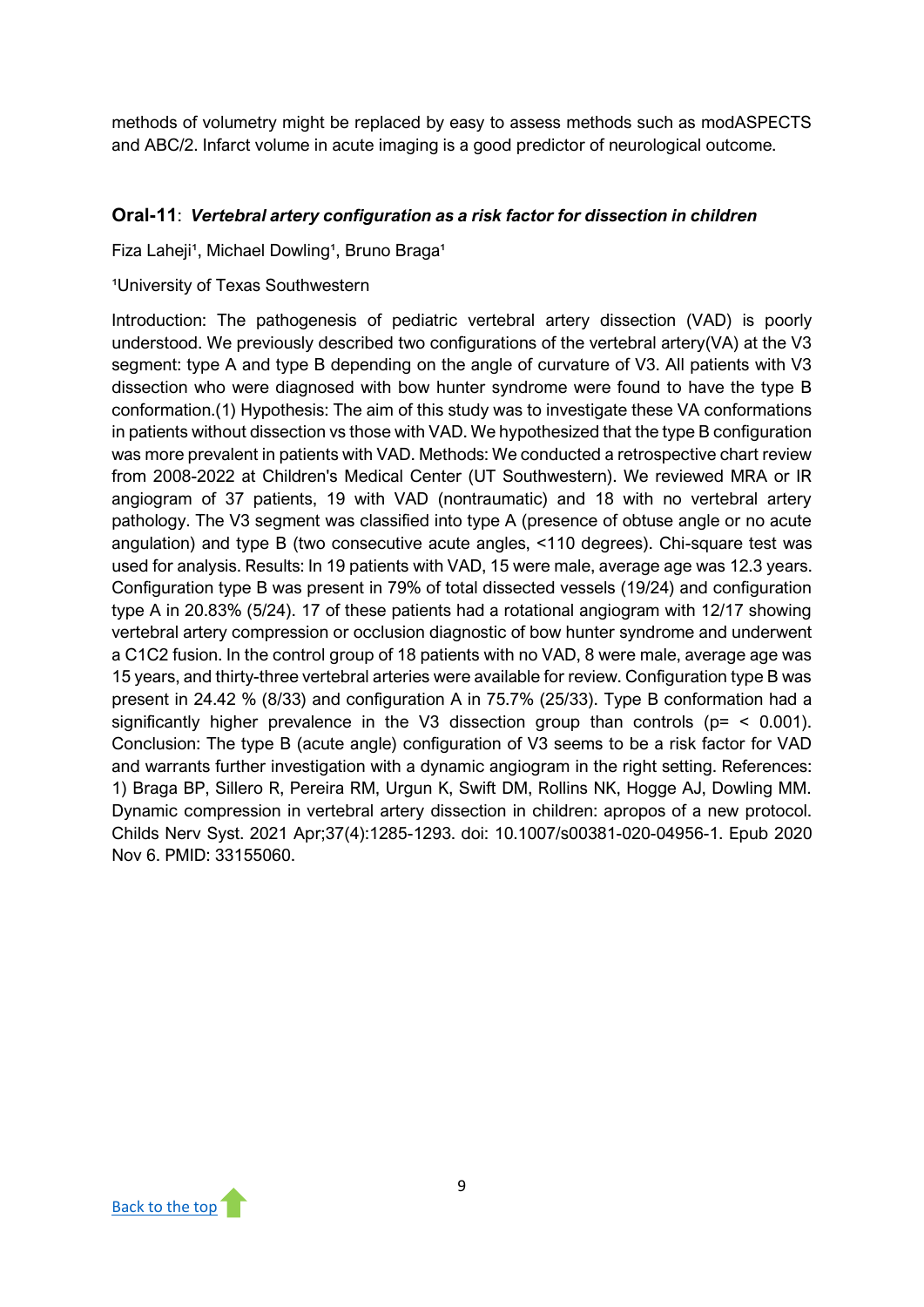#### <span id="page-11-0"></span>Stroke Readiness and Guidelines

# **P-A-1**: [Print only] *Toward Development of national Pediatric acute Stroke management guidelines: A modified Delphi study*

Sahar Hassanein<sup>1</sup>, Ghada El-Din Amin<sup>2</sup>, Hala Khedr<sup>3</sup>, Maha Mohammed<sup>2</sup>

<sup>1</sup>Pediatrics, Faculty of Medicine, Ain Shams University, <sup>2</sup>Faculty of Medicine, Ain Shams University, <sup>3</sup>One day surgery Madinat Nasr hospital

Acute childhood stroke diagnosis and acute management guideline is needed to have a unified pediatric stroke approach in Egypt. This will allow for early diagnosis, proper management, and better outcome. Method This was a consensus-generating study. Two-round, modified Delphi technique. A focus-group discussion including 4 experts adapted and developed preliminary questionnaire materials. An online survey was prepared on REDCap (Research Electronic Data Capture) a secure web application. Thereafter, an internet-based 2-round modified Delphi-study answered by 26 pediatric neurologists with interests in childhood stroke. Consensus was predefined as ≥75% level of (dis)agreement. The first round consisted of 16 open-ended questions. In round 2, experts rated items from round 1 that did not reach consensus. Results Twenty-six pediatric stroke physicians completed the first Delphi round, and 25 completed the second Delphi round. The questions covering stroke presentation, diagnosis and treatment were answered. After two rounds, a consensus was reached on the following, the FAST tool is the commonest presenting symptom of stroke in pediatrics, the most common risk factors were thrombophilia, cardiac diseases followed by sickle cell disease and that MRI is the best neuroimaging to be ordered for a child with suspected stroke. In terms of treatment, the panel had agreement on supporting safety of anticoagulation use in AIS and on safety of aspirin use in prevention of stroke recurrence after exclusion of hemorrhagic stroke. Conclusion A modified Delphi consensus-based recommendations might help in early diagnosis and proper management of children with stroke. This will influence the development of an institutional followed by a national Egyptian stroke guideline.

# **P-A-2**: *Complex Migraine Mimicker: Idiopathic Wallenberg Syndrome in an Adolescent Female*

Barbra Giourgas<sup>1</sup>, Jennifer Cashwell<sup>1</sup>, Thomas Koch<sup>1</sup>

#### <sup>1</sup>Medical University of South Carolina

INTRODUCTION: Lateral medullary syndrome, or Wallenberg Syndrome, is a prevalent posterior circulation stroke syndrome in adults but rare in pediatric patients. It is typically caused by occlusion of the vertebral or posterior inferior cerebellar arteries, often secondary to arterial dissection in young adults, but there is no consensus to its etiology in children. Classic presentation includes vertigo, cranial nerve deficits, Horner's syndrome, and impaired pain and temperature sensation of the contralateral extremities. We present a case of an adolescent female with idiopathic right posterior lateral medullary syndrome. To our knowledge, there are less than 10 reported pediatric cases of Wallenberg syndrome, and even fewer of cryptogenic origin. CASE: A 16-year-old female with history of migraine with aura presented with headache, dizziness, and vomiting upon wakening. Physical exam revealed

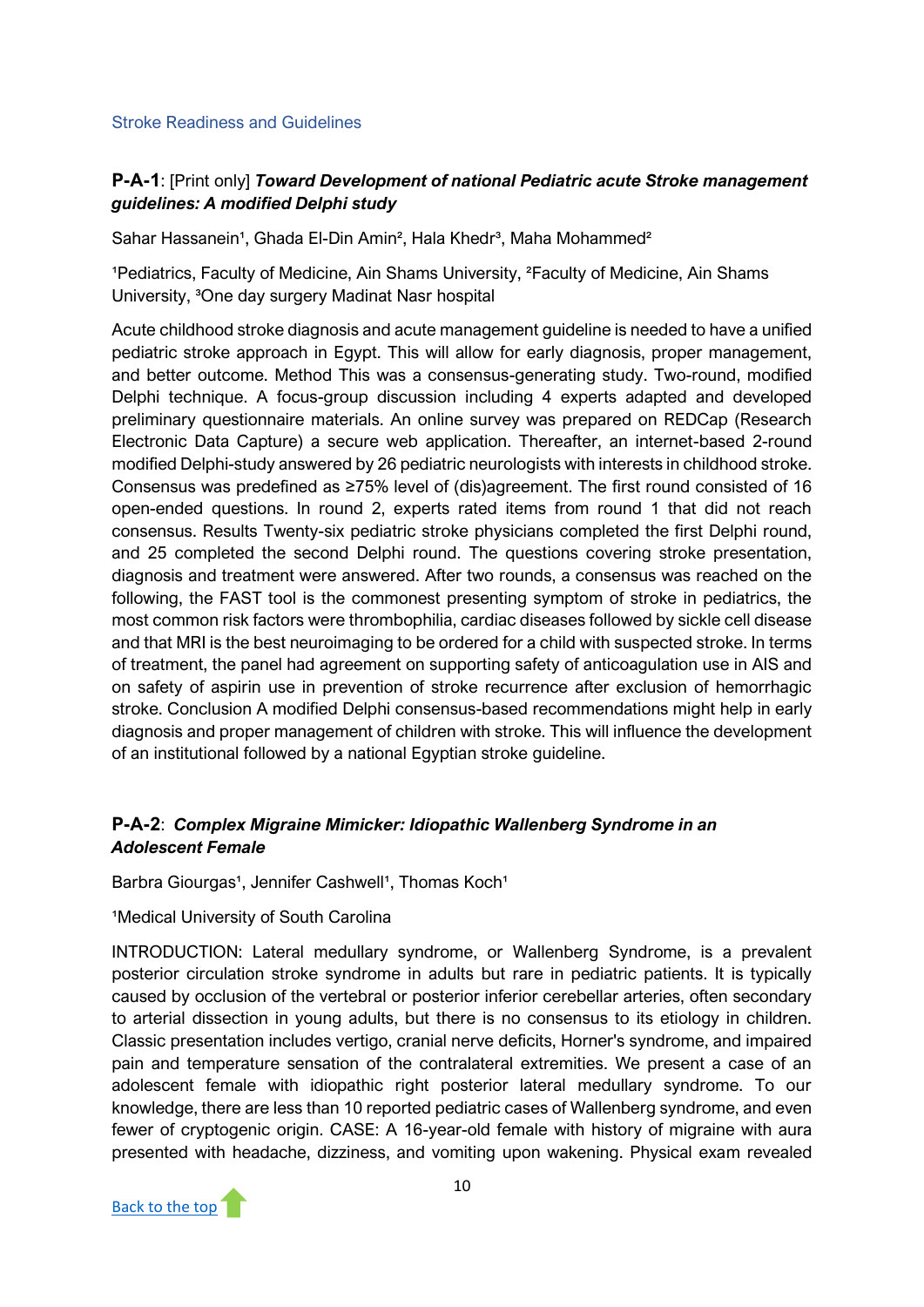right-sided facial weakness, ptosis, CN III palsy, dysarthria, decreased pinprick sensation to left hemibody, right upper extremity dysmetria, and ataxic gait (NIHSS 5). MRI showed an infarction involving the right inferior medial cerebellum and posterior lateral medulla, with occlusion of the right vertebral V3 segment on CTA Head and Neck. Subsequent MRA demonstrated multifocal irregularity and non-opacification of the proximal right vertebral artery attributed to artifact as flow was visualized distally. Our patient denied neck injury but participated in gymnastics, so cervical trauma was not ruled out. She was started on ASA 325 mg and symptoms overall resolved. DISCUSSION: Although Wallenberg Syndrome is common in adults, it is rarely reported in the pediatric literature and without a unanimous cause. This central ischemic syndrome can be subtle and mimic complicated migraine or peripheral vertigo. This case identifies the importance of early clinical recognition in children, as prompt diagnosis and intervention are crucial. Posterior circulation infarcts are likely underrecognized in this population, but timely preventative therapy is imperative given the high risk of reoccurrence.

# **P-A-3**: *Diversity in a UK Tertiary Paediatric Neurovascular Service Over a 5-Year Period*

Thomas Smith<sup>1</sup>, Rebecca Keeping<sup>1</sup>, Christopher Hilditch<sup>2</sup>, Hannah Stockley<sup>2</sup>, Daniel Holsgrove<sup>2</sup>, Dimitrios Varthalitis<sup>1</sup>, Ian Kamaly-Asl<sup>1</sup>, Grace Vassallo<sup>1</sup>, Dipak Ram<sup>1</sup>

<sup>1</sup>Royal Manchester Children's Hospital, <sup>2</sup>Salford Royal Hospital

Background and Aims: With an expanding evidence base and advancing therapies applicable to paediatric neurovascular disease, a growing number of patients are finding significant benefit from referral to tertiary neurovascular services. As such, a significant proportion of patients are also being diagnosed with diverse underlying genetic disorders which have strong associations with neurovascular disease. We sought to analyse the individual characteristics within our own patient cohort to ascertain the rates of such disorders within our own regional service. Methods: Analysis of individual patients referred to the service since its inception (2016), over a period of 5 years was carried out using the service's ongoing patient database. Data was collected concerning age, gender, diagnosis, rates of surgical intervention and sequelae of disease (including physical deficits, epilepsy, and developmental/psychological complications) Particular emphasis was placed on the rate of underlying genetic disorders predisposing to neurovascular diseases. Results: 117 patients were analysed across the 5 year period. The commonest active diagnoses consisted of cavernomas (n = 27, 23.1%), arteriovenous malformations (n= 22, 18.8%) and Moyamoya disease (n=18, 16.2%), all of which can have an identifiable genetic disease basis. 29 patients (24.8%) were identified as having an underlying genetic diagnosis, the commonest being neurofibromatosis type 1, trisomy 21 and CCM gene mutations. Conclusions: Approximately one quarter of our patient cohort were identified as having a genetic basis for their neurovascular disease, representing a significant proportion of the population. It is crucial that as advancements in the approach to paediatric neurovascular disease are made, that involvement of clinical genetics is sought in order to optimise the evaluation of neurovascular patients.

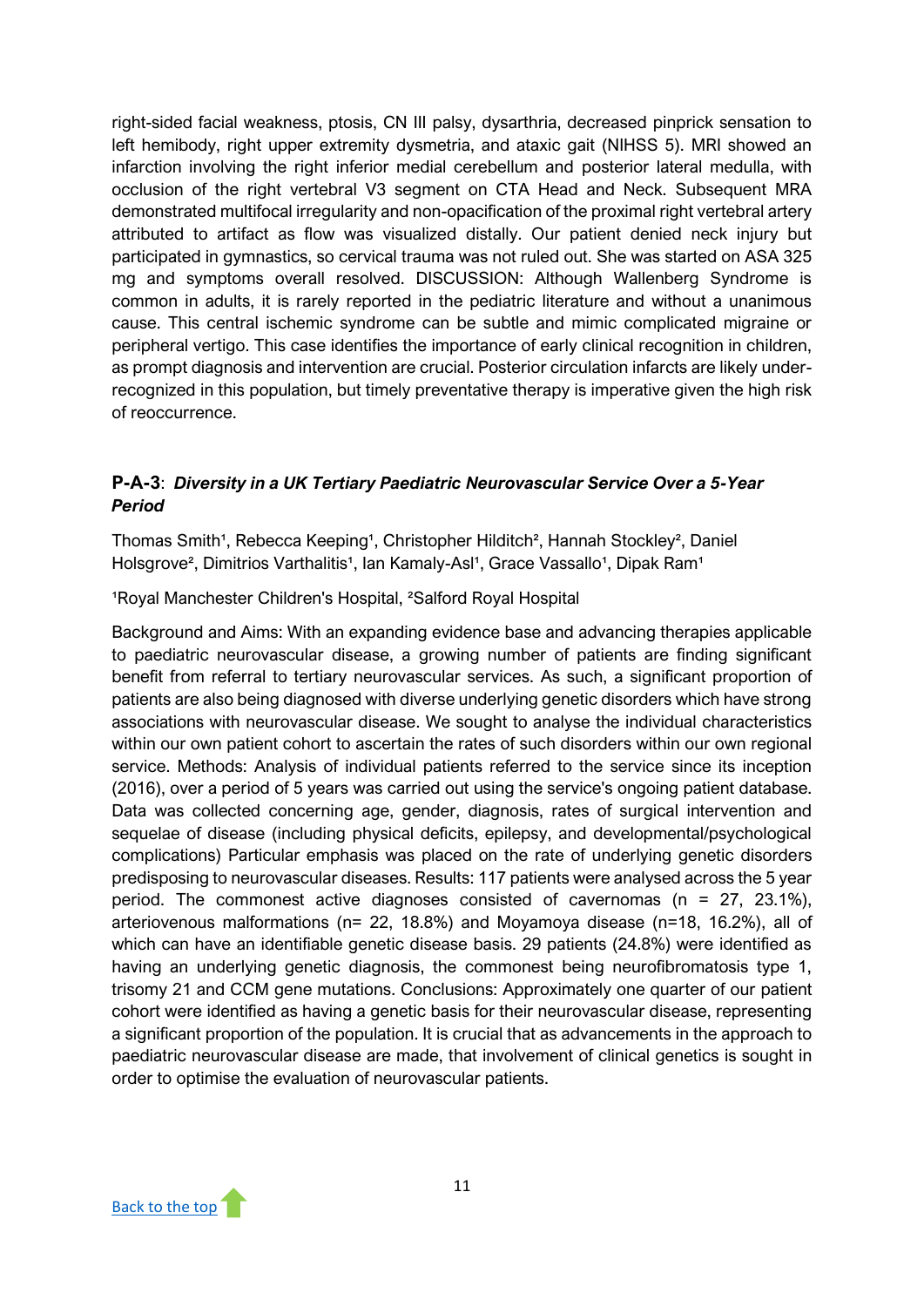# **P-A-4**: *Pushing Boundaries: The Paediatric Neurovascular Service of Northwest England*

Dipak Ram<sup>1</sup>

<sup>1</sup>Royal Manchester Children's Hospital

Introduction: There is a strong need for more robust paediatric neurovascular services internationally. In the UK, the Royal College of Paediatrics and Child Health (RCPCH) published new paediatric stroke guidelines in 2017. Despite this, there is no single centre in the UK which is currently able to deliver solid 24/7 hyperacute stroke services for children. Methods: With the aim of setting up a more cohesive neurovascular service for children living in the North West of England, discussion took place between two large tertiary paediatric hospitals in Manchester and Liverpool. The idea of using pooled expertise across both sites was exchanged and agreed. Using strengths across both sites meant that service delivery across the North West was significantly enhanced. Results: After forming a core team in 2019, regular multidisciplinary team (MDT) meetings now occur on a monthly basis, involving paediatric neurologists, neurosurgeons, neuroradiologists and specialist nurses. Dedicated haematologists and geneticists are involved in the MDT as required. An MDT clinic has also been setup on a monthly basis and feedback from patients and families have been overwhelmingly positive, and this clinic now accepts quaternary referrals from across the country. Recent MDT discussions in 2021 have led to the establishment of a new pathway for thrombectomy services in the North West of England. Conclusion: The paediatric neurovascular service in Northwest England is currently a lot more robust and is able to deliver MDT-orientated care to patients in the region. However, there is still more work to be done nationally and internationally for paediatric stroke in terms of hyperacute management. Pooling resources nationally may be a way forward to achieve this next vision.

# **P-A-5**: *Cryptogenic bithalamic infarction in a child with Artery of Percheron Variant: Delayed diagnosis due to clinical and radiographic overlap with inflammatory demyelinating disease*

Varun Kannan<sup>1</sup>, Viola Caretti<sup>1</sup>, Ajay Thomas<sup>1</sup>, Jill Hunter<sup>1</sup>, Daniel Davila-Williams<sup>1</sup>

<sup>1</sup>Baylor College of Medicine at Texas Children?s Hospital

Introduction Infarction of the artery of Percheron (AOP), a common anatomic variant, leads to a characteristic imaging pattern of bilateral thalamic and midbrain ischemia associated with variable neurological manifestations. Here, we describe a child initially diagnosed with fulminant CNS demyelinating disease who failed to respond to empiric anti-inflammatory treatment, and was later confirmed to have AOP variant and associated stroke upon repeat imaging. Case A previously healthy 14-year-old girl presented to a community hospital with acute onset of confusion, dysarthria, expressive aphasia, and right facial droop. MRI was obtained upon admission and showed bilateral acute and subacute diffusion restricting lesions of the paramedian thalami (Figure 1), which were initially thought to be due to ADEM or acute necrotizing encephalopathy (ANE) of childhood. She subsequently was treated with pulse steroids and therapeutic plasma exchange, with minimal clinical improvement. She was transferred to our tertiary care center for further management. Repeat MRI showed evolution of the previous lesions, suggestive of bithalamic infarction as seen typically with AOP-

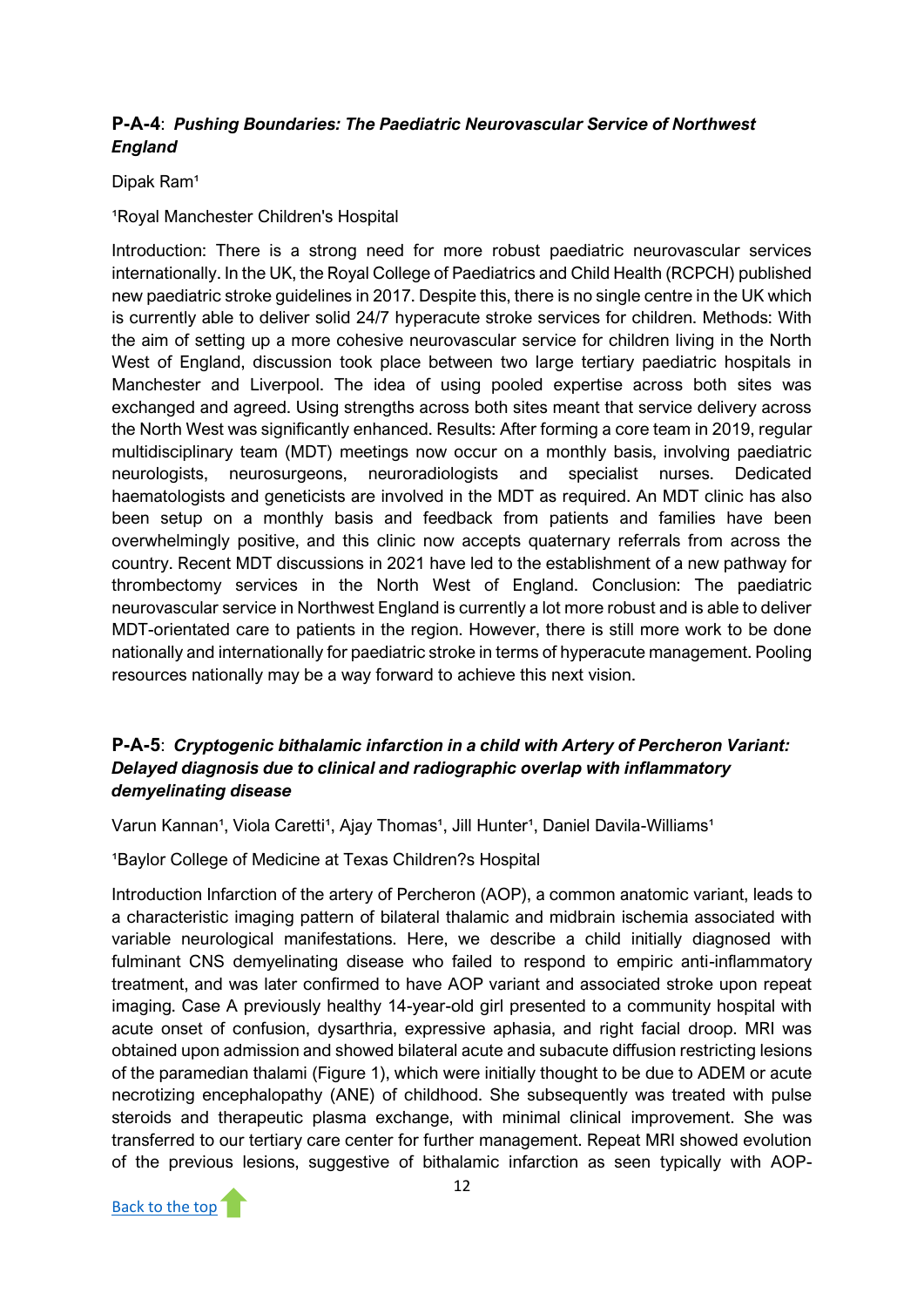associated stroke. She subsequently underwent diagnostic cerebral angiography, which confirmed the presence of a single perforating branch of the left PCA supplying bilateral thalami consistent with AOP variant (Figure 2). There were, however, no flow-limiting stenosis or other evidence of vasculopathy to explain the infarction. Extensive serum and CSF laboratory workup for infectious, autoimmune, and genetic stroke risk factors were inconclusive. The stroke was categorized as cryptogenic, and she was enrolled in intensive physical and cognitive rehabilitation. Despite early improvement, she continues to exhibit mildmoderate neuropsychological deficits at 1 year follow up. Discussion Though exceedingly rare in this age group, AOP stroke can occur in children without known preceding vascular risk factors. Radiographic similarities with more common pediatric disorders, such as demyelinating and genetic/metabolic diseases, can impede timely diagnosis and delay appropriate intervention. In cases of diagnostic uncertainty, angiography may be helpful to confirm the vascular anatomy and avoid unnecessary treatments. Our case contributes to the growing understanding and recognition of pediatric AOP stroke.

# **P-A-6**: [Print only] *"REDCap for Red Alerts" Using REDCap to Capture Acute Stroke Team Activations*

Patricia Plumb<sup>1</sup>, Wilmot Bonnet<sup>1</sup>, Michael Dowling<sup>1</sup>

#### <sup>1</sup>U Texas Southwestern

Abstract: "REDCap for Red Alerts" Using REDCap to Capture Acute Stroke Team Activations. Patricia A. Plumb, RN, MSN, Wilmot Bonnet M.D., Michael M. Dowling M.D., PhD. Departments of Pediatrics and Neurology University of Texas Southwestern Medical Center, Dallas, Texas, USA Introduction: Our pediatric stroke team activation statistics were increasingly difficult to manage given new attending physicians, and rotating stroke fellows. We sought to streamline acquisition of data for our acute stroke team calls. We utilize the data for assessing strokes and mimics, timing, and assisting with institutional QI/QA. The data are used to facilitate our pediatric stroke guidelines and be a storehouse for potential research opportunities. Purpose: to use REDCap technology to streamline data collection and decrease missing data. Methods: The REDCap mobile application lets the attending physicians and fellows directly place realtime data into REDCap, replacing third person data entry. The mobile application is bookmarked onto team member phone or tablet for easy accessibility. Data collected: Medical record numbers, presenting symptoms, Time of data entry, last seen well, onset of symptoms, presenting symptoms, diagnosis listing options for stroke or stroke mimics, referral location. Results: Each entry placed into the REDCap acute stroke team call template takes 30-40 seconds. Within REDCap, we use very little free text to make future statistical analysis easy, but a field is available for helpful comments. The physicians no longer need to use outdated means of collecting data, i.e., pen/paper or emailing themselves or staff to fill in a spreadsheet and to ensure capture of all stroke mimics. Between 11/23/2021 and 2/24/2022 we captured data on 31 stroke team activations with 26% acute ischemic strokes, 74% mimics, including TIA, migraine, Covid-19 encephalopathy, Methotrexate toxicity, CSVT, seizures, Bell's Palsy, joint infection. Conclusions: Utilizing mobile REDCap, our stroke team has increased data collection efficiency. Physicians and fellows can place real time data at the time of stroke call activation. By the stroke team placing their own data, we have decreased missing data and entry errors by eliminating third party data entry.

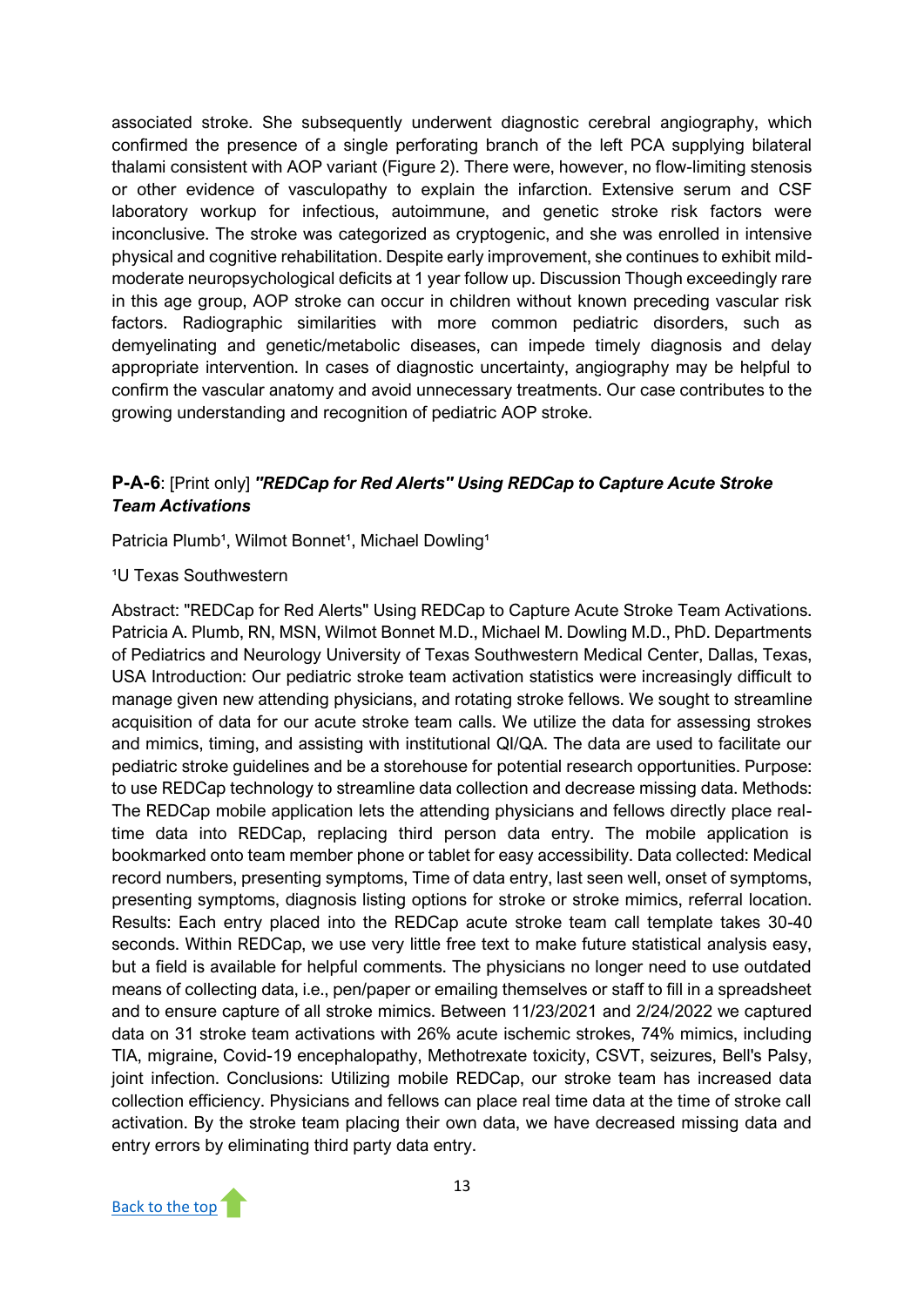# **P-A-7**: [Print only] *Transcranial Doppler Sonography in Children with Congenital Heart Disease Undergoing Cardiac Catheterization*

Sahar Hassanein<sup>1</sup>, Abeer Abdel Hameed<sup>2</sup>, Yomna Abdel Sattar<sup>3</sup>, Marwa Nasef<sup>2</sup>

<sup>1</sup>Professor of Pediatrics, Faculty of Medicine, Ain Shams University, <sup>2</sup>Faculty of Medicine, Ain Shams University, <sup>3</sup>Madinat Nasr Insurance hospital, Cairo, Egypt

Background: Children with congenital heart disease (CHD) remain at high risk for long-term neurodevelopmental disabilities. Acute neurologic complications, such as seizures, transient ischemic attack, intracranial hemorrhage, and ischemic stroke might occur in the setting of cardiac surgery and cardiac catheterization. Cardiac catheterization is important in the diagnosis and assessment of hemodynamic function in children with congenital heart disease. The incidence of neurologic complication (occurring within 48 hours) in interventional cardiac catheterization is significantly higher than diagnostic. Objective: The Aim of this study was to evaluate the effect of cardiac catheterization on transcranial Doppler sonography in children with congenital heart disease. Methods: This is a prospective study 40 children were enrolled; at Children's hospital, Ain Shams University over 6 months. TCD parameters, clinical data, neurologic examination were done before and after cardiac catheterization. Results: In the present study, 33 patients (82.5%) had interventional catheter and 7 (17.5%) had diagnostic catheter. A history of previous cardiac catheterization were found in 11 (27.5%) of 40 patients; 4 (36.4%) had previous failed catheterization, 3 (27.3%) had previous diagnostic catheterization. Middle cerebral artery TCD parameters of the patients in the diagnostic group showed statistically significant lower Peak systolic velocity (PS) and time average mean of the maximal velocities (TAMX), before catheterization and statistically significant lower PS, end diastolic velocity (ED) and TAMX post catheterization. All patients showed significant lower TAMX post-catheterization. Conclusion: Transcranial Doppler sonography is a noninvasive physiologic monitor of cerebral hemodynamics that can be performed at the bedside in the PICU. In our experience derangements in cerebral hemodynamics were recorded. However, the practical implications of these findings remain uncertain.

# **P-A-8**: [Print only] *Pediatric Stroke Neuroimaging pathway: A single-center experience*

Sahar Hassanein<sup>1</sup>, Sahar Hassanein<sup>1</sup>, Mahmoud Shaarawy<sup>2</sup>, Shrouk Awadallah<sup>1</sup>

<sup>1</sup>Faculty of Medicine, Ain Shams University, <sup>2</sup>Radiodiagnosis, Faculty of Medicine, Ain Shams **University** 

Introduction: Pediatric Stroke is an acute neurologic emergency causes significant morbidity and mortality in children worldwide. Prevention of handicap depends on the early diagnosis, and proper management. Hypothesis: Whether setting up neuroradiology pathway for practitioners will shorten time from last seen well till diagnosis in children with suspected stroke? Patients and Methods: A cross sectional study, children with radiologically proven stroke, using one or more of the following modalities (CT, MRI or DSA), were included. The picture archive and communication system (PACS, Synapse 5.7. 002. Fujifilm Medical System) was reviewed for all children imaged for suspected stroke from January 2017 till May 2021, at Ain Shams University hospitals. Data were collected and analyzed. High field MRI,1.5 Tesla,

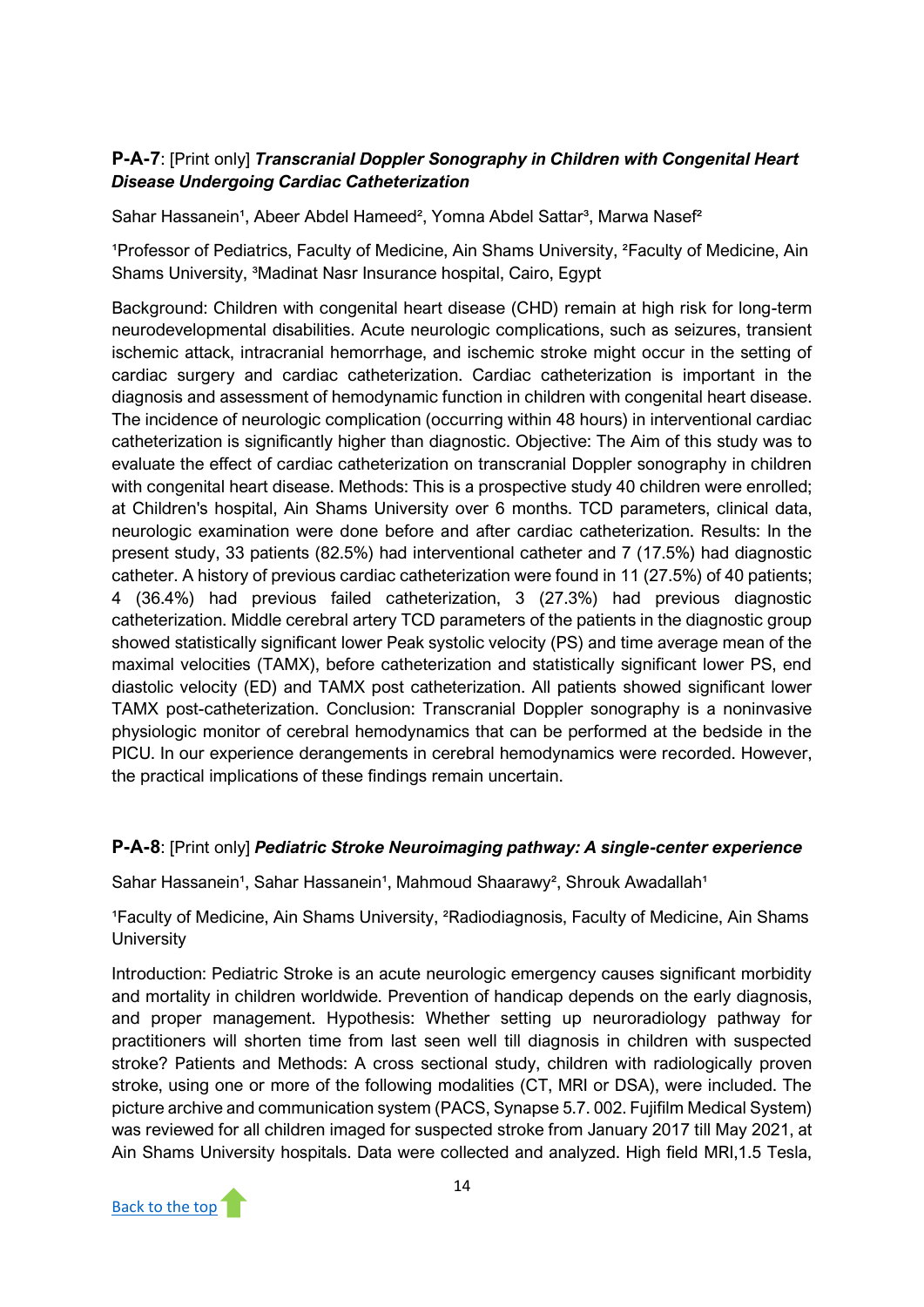dedicated phased array brain coil, closed type machine (Achieva Phillips Healthcare) was used. Abbreviated MRI protocols was used to reduce time. Results: Eleven out of 17 cases (64.6%), which had been diagnosed clinically and radiologically as pediatric stroke, started neuro-imaging studies with CT brain and six cases (35.3%) started with MRI stroke protocol with MRV sequence. Diagnosis of stroke was missed in (36.4%) of cases which started with CT brain. Conclusion: The diagnosis of acute stroke in children is delayed when CT scanning is the first neuroimaging. MRI should be the initial imaging modality in any suspected case of acute childhood stroke. Setting up neuroradiology pathway for practitioners will shorten time from last seen well till diagnosis in children with suspected stroke A neuroimaging algorithm is proposed and will be evaluated in an institutional level to be generalized. The use of abbreviated MRI stroke protocol should be generalized.

#### <span id="page-16-0"></span>Risk Factors and Prevention

# **P-B-9**: [Print only] *The Impact of Sleep Restriction on Endothelial Function in Healthy Adolescents*

Amy Chan<sup>1</sup>, Yeasmin Begum<sup>1</sup>, Amanda Robertson<sup>1</sup>, Kirstin Walker<sup>1</sup>, Robyn Westmacott<sup>1</sup>, Manohar Shroff<sup>1</sup>, Indra Narang<sup>1</sup>, Nomazulu Dlamini<sup>1</sup>

#### <sup>1</sup>Hospital for Sick Children

Background: Despite clinical recommendations of 8 to 10 hours of sleep each night, 60% of adolescents report 7 hours or less of sleep each night. Sleep restriction (SR) adversely impacts attention, executive function, memory and learning that lead to poor academic performance. Additionally, studies in adults found that SR increases sympathetic activity, oxidative stress and pro-inflammatory markers leading to vascular endothelial dysfunction (VED). VED is a modifiable risk factor for disease and can be improved with a healthy lifestyle of adequate sleep, exercise and diet. Novel non-invasive measures of BOLD cerebrovascular reactivity (CVR), provide an imaging biomarker of endothelial function and has been shown to predict cognitive outcome and stroke risk in adults. The purpose of this study was to investigate whether experimental SR, relative to ideal sleep (IS), is associated with VED, as measured by CVR in healthy adolescents. Methods: This randomized crossover study recruited healthy 15 to 18- year old neurotypical adolescents from the community whom underwent a 2-week athome sleep manipulation protocol that included 5-nights of IS (9 hours in bed), and 5-nights of SR (6 hours in bed). Validated accelerometer was used to objectively record sleep duration across multiple nights. At the end of each sleep manipulation condition, participants underwent a BOLD MRI with controlled CO2 challenge to assess CVR. Cognitive cortical regions of interests (ROIs) were determined, and mean CVR values were used for statistical analysis. Results: Seventeen participants (mean age 16.9 years, 33% male) were included in this study. The mean sleep duration was 5.44 + 0.68 hours for the SR condition, and 7.07 + 0.74 hours for the IS condition. Reduced CVR in cognitive ROIs, including the cuneal cortex (p<0.01), lingual gyrus (p=0.04) and temporal occipital fusiform cortex (p=0.05) were seen with acute SR compared with IS. Conclusions: Reduced CVR was seen in specific regions of cognitive function with SR compared to IS. This study provides novel data to demonstrate that acute SR is linked to adverse cerebrovascular health, particularly VED, and may be the underpinning mechanism for adverse cognitive outcomes in sleep-restricted adolescents. Modifying sleep

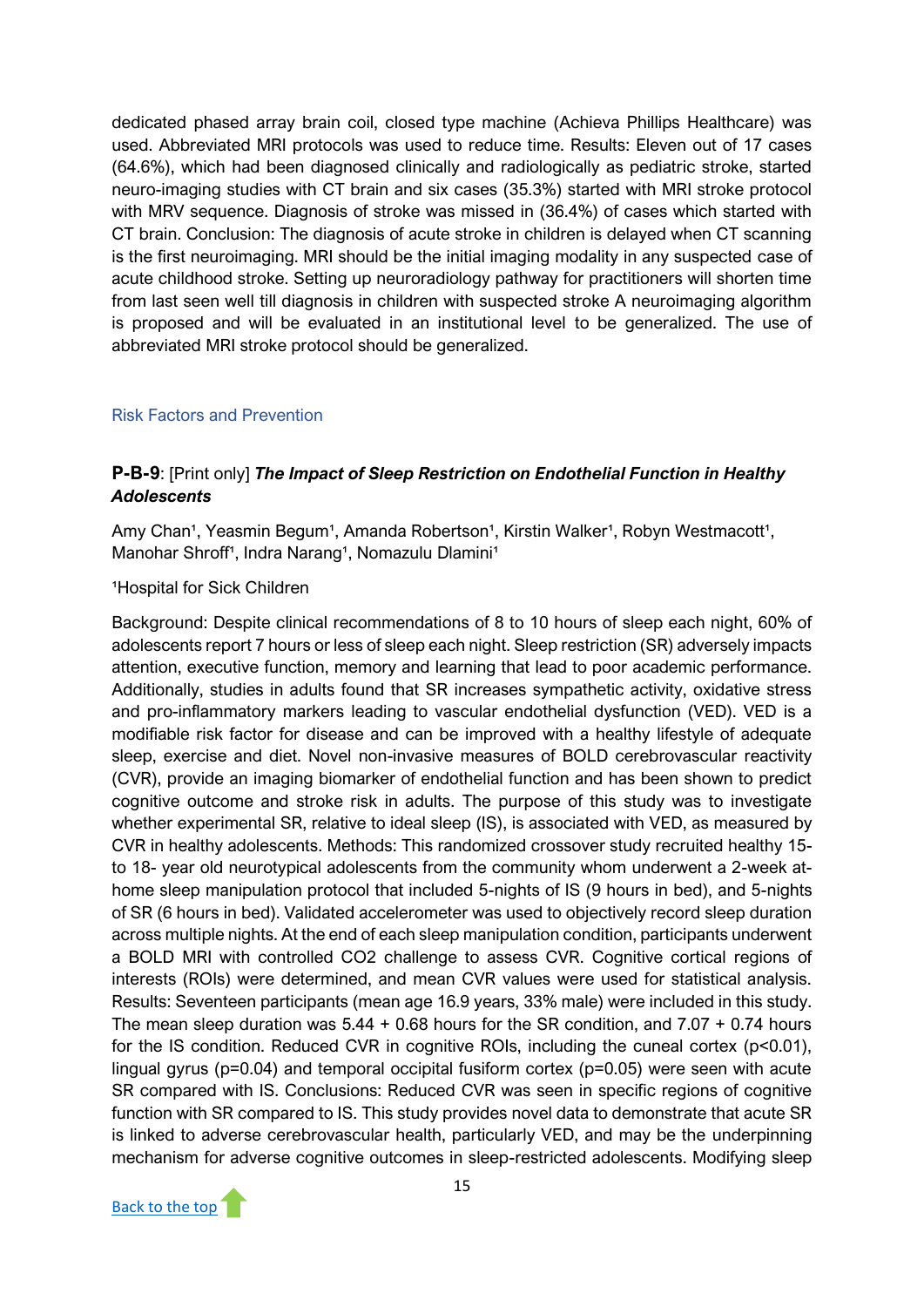behaviours in adolescents may promote endothelial function and prevent related diseases. Knowledge from this study may offer early insights into the mechanisms of cognitive impairment associated with SR.

# **P-B-10**: *Paediatric Arterial Ischaemic Stroke during the COVID-19 Pandemic: A Collaborative North of England Study*

Thomas Smith<sup>1</sup>, Eusra Hassan<sup>1</sup>, Jia Yi Leow<sup>2</sup>, Micheal Taylor<sup>3</sup>, Mark Atherton<sup>4</sup>, Tara Reeves<sup>5</sup>, Chris Rittey<sup>4</sup>, Anil Israni<sup>2</sup>, Ram Kumar<sup>2</sup>, Anna Basu<sup>5</sup>, Helen McCullagh<sup>3</sup>, Grace Vassallo<sup>1</sup>, Dipak Ram<sup>1</sup>

<sup>1</sup>Royal Manchester Children's Hospital, <sup>2</sup>Alder Hey Children's Hospital, <sup>3</sup>Leeds General Infirmary, <sup>4</sup>Sheffield Children's Hospital, <sup>5</sup>Great North Children's Hospital

Background and Aims: SARS-CoV-2 as a possible cause for childhood arterial ischaemic stroke (AIS) has been described in a few case reports in literature. We sought to determine rates of AIS in paediatric patients across the North of England during a 12 month period, aiming to establish the underlying aetiology of their stroke. Methods: Tertiary paediatric neurosciences centres across the North of England (Manchester, Liverpool, Sheffield, Leeds, Newcastle) collected retrospective data on patients with AIS and collated information on the following areas: patient's age at presentation, aetiology, co-morbidities, COVID-19 status, imaging modalities, hyperacute therapy and any further management carried out. Results: From February 2020 to February 2021, 32 paediatric patients were diagnosed with AIS (age range 1 month-15 years, mean age 6.1 years). Aetiology consisted of idiopathic 29.1%, underlying vascular abnormality 25%, cardio-embolic 18.7%, post-operative complications 12.5%, coagulopathy 6.3%, infection 3.1%, and inflammatory/ vasculitic 3.1%. At presentation and subsequent testing, 100% of patients were negative on COVID-19 PCR testing. Of note, one patient tested positive a month prior to admission, but negative on presentation and the stroke was not felt to be linked to COVID-19. Conclusions: Analysis of our regional data did not demonstrate that SARS-CoV-2 caused an increase in the number of patients diagnosed with AIS. Although COVID-19 testing is recommended in all patients presenting with AIS, we should not attribute the AIS to COVID-19 unless all other causes have been excluded.

# **P-B-11**: *When Is Patent Foramen Ovale (PFO) Closure Warranted in Pediatric Stroke?*

Solomon Tatagiri<sup>1</sup>, Andrew Stemer<sup>2</sup>, Paola Pergami<sup>2</sup>

# <sup>1</sup>Georgetown University, <sup>2</sup>Medstar Georgetown University Hospital

Introduction PFO is a relatively common congenital cardiac condition, frequently found in association with cryptogenic stroke in adults (40% of cases) and children. Transcatheter closure of PFO plus medical therapy is considered superior to medical therapy alone in preventing stroke recurrence in adults <60 with cryptogenic stroke and large right-to-left shunt; selection criteria to identify patients likely to have the greatest benefit from PFO closure have been defined. To date, it remains unclear if the same approach can be applied to the pediatric population. Cases We present 4 pediatric cases (males, age 15-18) with cryptogenic embolic stroke (two with posterior circulation, two with MCA territory involvement) and PFO. Two patients presented following intense training involving Valsalva maneuver. Three patients

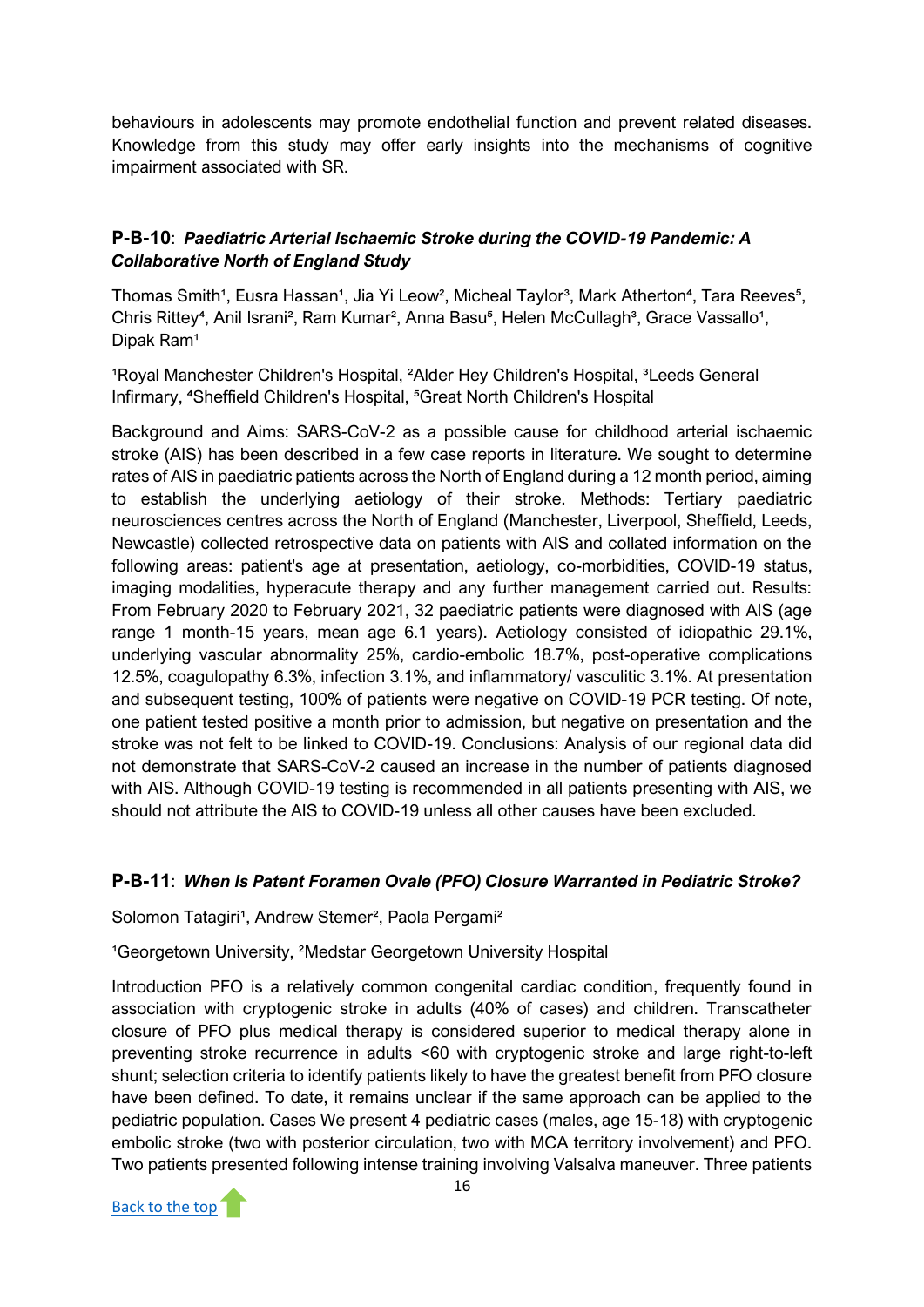were heterozygote for PAI-1 4G/5G mutation, considered a low or not clearly determined thrombotic risk. All cases underwent transcatheter PFO repair followed by six-month double anticoagulation treatment. At 2-4 years follow-up all patients remain recurrence-free. They all had complete recovery from the original AIS. Discussion Clear guidelines to the approach of PFO management in pediatric stroke are lacking. Surgical closure is preferred in young adults with PFO, cryptogenic embolic stroke and suggestive clues (Valsalva, travel history). The diagnostic approach for identification of PFO and shunt detection typically involve transthoracic echocardiogram (TTE) with agitated saline injection ("bubble study"); a transesophageal echocardiogram (TEE) or intracardiac echocardiogram (ICE) can further characterize anatomic details of the PFO (i.e. tunnel length, margins), but in children the diagnostic approach is frequently operator dependent. Larger studies are needed to determine expert consensus for PFO management in pediatric stroke and to determine safety and efficacy of surgical treatment of this condition in patients <18.

# **P-B-12**: [Print only] *Causes and prevention of stroke in children living with sickle cell Anaemia in South-western Nigeria*

#### Eunice Adeoti<sup>1</sup>, Kunle Oguntegbe<sup>2</sup>

<sup>1</sup>Federal Medical Center, Abeokuta, Ogun State, Nigeria, <sup>2</sup>University of Naples, Federico II

Causes and prevention of stroke in children living with sickle cell Anaemia in South-western Nigeria Adeoti Eunice Taiwo1 and Kunle Francis Oguntegbe2 1. Federal Medical Center, Abeokuta, Ogun State, Nigeria. 2. Department of Economics, Management, Institutions, University of Naples, Federico II, Italy. Introduction The statistics of children living with sickle cell anaemia in Nigeria is alarming. In fact, recent report holds that Nigeria has the highest proportion of children living with sickle cell anaemia across the universe. Often times, such children are predisposed to stroke. No thanks to low blood count, inflammation of the blood vessel, heart diseases and problems with blood clotting among other identified factors. Research question In order to establish the remote causes in the Nigerian environment, we raise the research question: What are the causes of stroke in Nigerian children living with sickle cell anaemia and how can it be prevented? Method This study takes an exploratory path to investigate the foundations of stroke in children within the age bracket of 5-12 years, who have confirmed cases of sickle cell. Data was collected through interviews and direct observation as a researcher was directly involved in the treatment and management of some of the use cases. Participants in this research are drawn from registered hospitals located in the southwestern region of Nigeria. Results Results of qualitative content analysis reveal that aside the common medical reasons, some remote causes of child stroke could be traced to socioeconomic factors such as ignorance on the part of parents, poverty and dishonesty among partners, to mention but a few. Conclusion This study concludes by offering recommendations towards the prevention of stroke in children living with sickle cell anaemia. For instance, community awareness programmes should be organised to sensitize intending parents about the causes of child stroke and the need to seek early medical assistance.

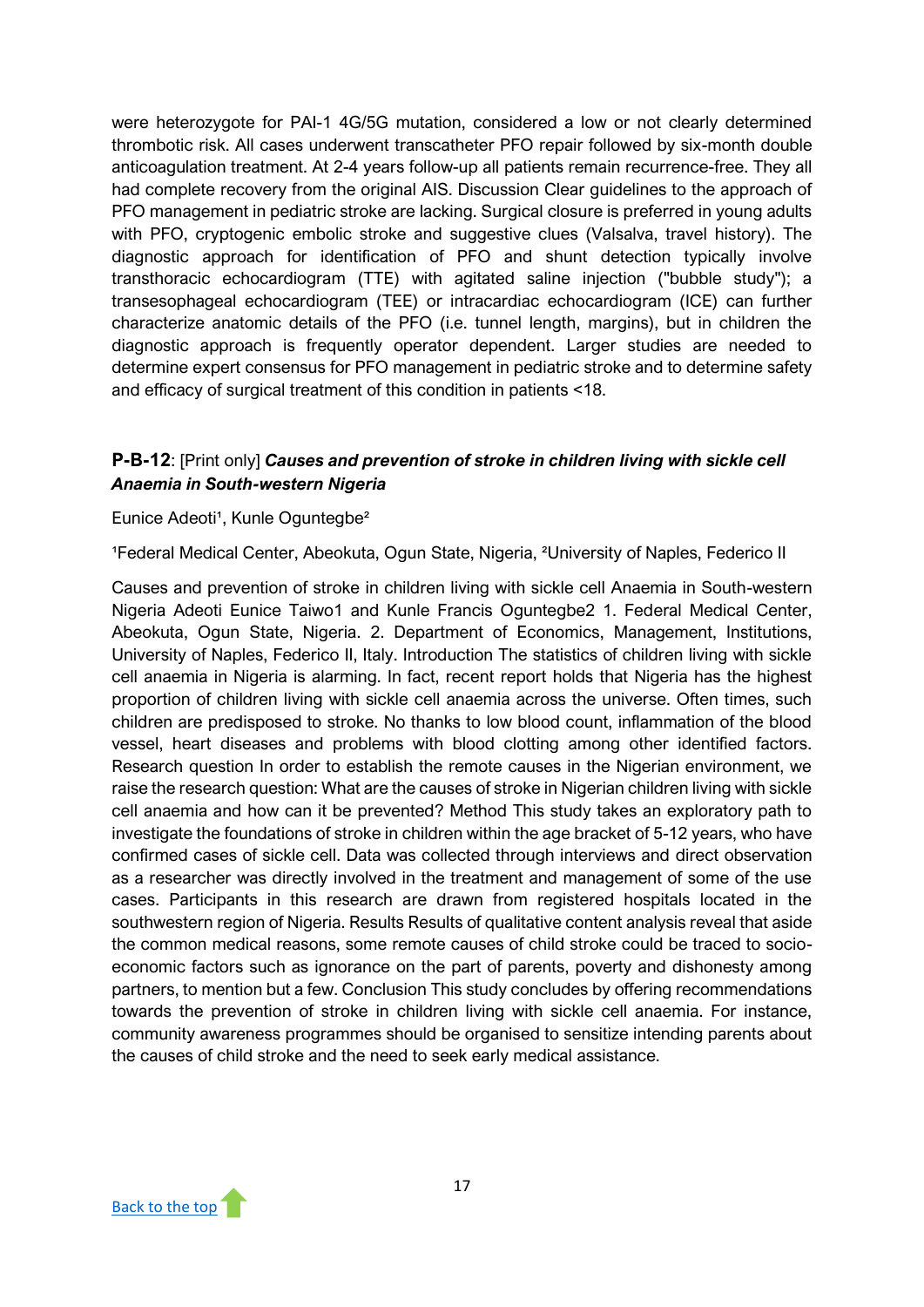# **P-B-13**: *SAMHD1-associated moyamoya syndrome treated with janus kinase inhibition*

Ariane Soldatos<sup>1</sup>, Ayelet Zerem<sup>2</sup>, Adriana de Jesus<sup>3</sup>, Moran Hausman-Kedem<sup>2</sup>, Kader Cetin Gedik<sup>3</sup>, Sara Alehashemi<sup>3</sup>, Gina Montealegre Sanchez<sup>3</sup>, Edward Smith<sup>4</sup>, Aviva Fattal-Valevski<sup>2</sup>, Merav Heshin-Bekenstein<sup>5</sup>, Raphaela Goldbach-Mansky<sup>3</sup>

<sup>1</sup>National Institute of Neurological Disorders and Stroke, <sup>2</sup>Tel Aviv Sourasky Medical Center, Tel Aviv University, <sup>3</sup>National Institute of Allergy and Infectious Diseases, <sup>4</sup>Boston Children's Hospital, <sup>5</sup>Tel Aviv University

SAMHD1 deficiency leads to Aicardi-Goutières syndrome (AGS) type 5, which can be accompanied by cerebral arteriopathy including moyamoya syndrome. Interferonopathies such as AGS are autoinflammatory diseases that have been recently discovered to improve with janus kinase inhibitors. Case 1: 21-year-old female presented at age 7 years with photosensitive malar rash, arthritis of small joints in the hands, and some positive autoantibodies (ANA and anti-Smith). Initially diagnosed with SLE and treated with hydroxychloroquine and systemic steroids. She then experienced a right hemispheric stroke. Treated with cyclophosphamide for presumed childhood small vessel primary angiitis of the CNS. Prior to her genetic diagnosis, based on her elevated interferon signature and elevated CSF neopterin, she was started on baricitinib (an oral janus kinase inhibitor that is selective for JAK1 and JAK2) which enabled weaning of chronic steroids to a low dose, and resulted in a clinical remission for many years. Whole-genome sequencing detected a small biallelic 9Kb deletion in SAMHD1. Following the diagnosis of moyamoya syndrome, she underwent a neurosurgical revascularization procedure by EDAS at the age of 15 years. Until recently, she had been neurologically stable for many years except for the development of symptomatic intracranial hypertension controlled with acetazolamide. Case 2: This is an 8.9-year-old girl who presented at 4 months of age with motor delay, irritability, exaggerated startle, and spastic paraparesis. Exome sequencing was unrevealing. Following the appearance of chilblains, SAMHD1 related Aicardi-Goutières was suspected. Multiplex Ligation-dependent Probe Amplification (MLPA) confirmed biallelic 9Kb deletion in SAMHD1. She had no headaches or history of transient ischemic attacks. Cerebral MRI at the age of 5.2 years demonstrated moyamoya syndrome with stenosis of the M1 and M2 segments of the left middle cerebral artery. Treatment with aspirin was initiated. MRI at the age of 6.6 years demonstrated signs of progressive ischemia with ivy sign. Baricitinib was started at the age of 7.2 years. MRI performed 5 months after initiation of baricitinib demonstrated stable arteriopathy with no signs or progressive ischemia. The patient tolerated this treatment well for a period of 14 months. She is currently stable neurologically, however is wheelchair-dependent. Her older sibling has normal development, short stature, and chilblains and shares her genotype.

# **P-B-14**: [Print only] *A Case of SMART Syndrome (Stroke-Like Migraine Attacks After Radiation Therapy) and Utility of Pentoxyfylline and Veramapil in Reduction of Recurrent Episodes.*

Gayatra Mainali<sup>1</sup>, Zahra Zhu<sup>2</sup>, Eric Sobieski<sup>2</sup>, Sunil Naik<sup>1</sup>

<sup>1</sup>Penn State Children's Hospital, <sup>2</sup>Penn State College of Medicine

Introduction: SMART Syndrome is a rare, late long-term complication of cerebral radiation therapy for the treatment of central nervous system malignancy, characterized by complex

[Back to the top](#page-2-0)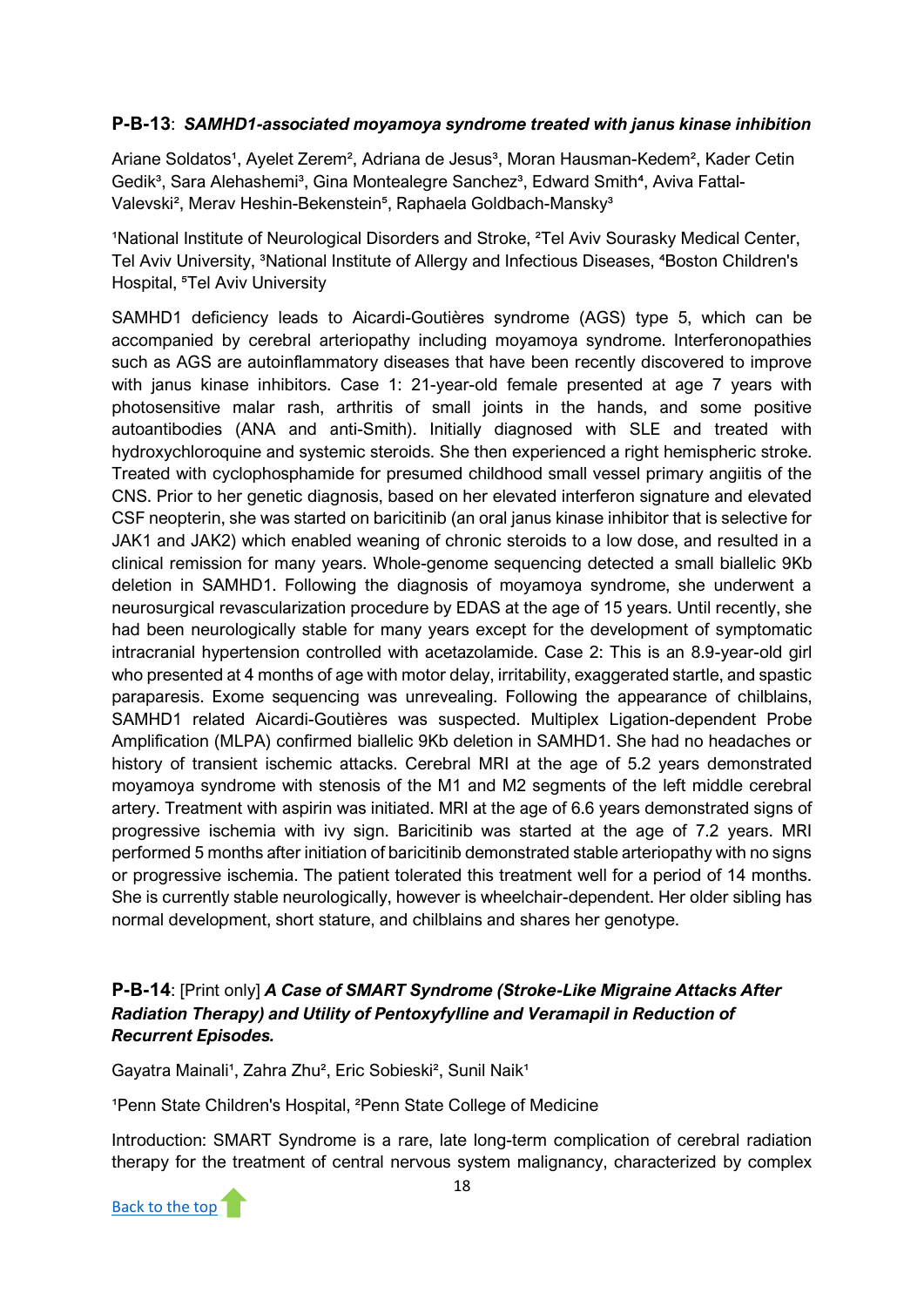migraines and focal neurological abnormalities. Diagnosis can be made 1 to 35 years postradiation, and presents more commonly in adults and/or males. It is not related to tumor recurrence and the mechanism and treatment of this disorder remains unclear. Case: A 12 year-old girl with a past history of posterior fossa grade IV medulloblastoma treated with surgical resection, chemotherapy, and radiation therapy, with radiation-induced necrosis of the brain and mild right hemiparesis presented 3 years later after radiation therapy with intense headache, seizures, and left upper extremity weakness. Brain MRI showed a right MCA posterior territory infarct of the brain. She had a normal cardiac evaluation including echocardiogram and a coagulopathy evaluation. She was started on levetiracetam and aspirin. Her left-sided weakness improved after a few weeks. Four months later, she presented with headaches, seizures, and worsening right hemiparesis. MRI of the brain showed a new infarct in the left posterior MCA territory. MRA with MR vessel wall, CTA of head and neck/cardiac work up was again negative. She was started on verapamil and pentoxifylline, and has not had any symptom recurrence since then. Repeat MRI performed 6 months after the second episode showed no new strokes, except expected areas of encephalomalacia in the bilateral parieto-occipital lobes, and gliosis with cortical laminar necrosis consistent with prior infarcts. Discussion: We hypothesize that along with aspirin, verapamil may prevent vasospasm and pentoxifylline may decrease blood viscosity and increase blood flow to the affected microcirculation, which may reduce the risk of recurrent strokes/stroke-like episodes in SMART syndrome. To note that pentoxifylline and verapamil are not FDA approved for treatment of SMART syndrome.

# **P-B-15**: [Print only] *Getting Very Important Parents to Consent for the VIPS Study: Who says 'No' and 'Why'*

#### Wilmot Bonnet<sup>1</sup>, Michael Dowling<sup>1</sup>

#### <sup>1</sup>U Texas Southwestern

Getting Very Important Parents to Consent for the VIPS Study: Who says 'No' and Why? Patricia A. Plumb, RN, MSN; Wilmot Bonnet, M.D.; Michael M. Dowling, M.D., PhD. University of Texas Southwestern Department of Neurology and Pediatrics Introduction: We explored the parental consent rates for participation in an observational acute stroke study, VIPS, the Vasculopathy and Infection in Pediatric Stroke Study. We hoped to gain insight into why some parents are hesitant to participate in research in this Quality Improvement/Quality Assurance project to optimize the consent process. Methods: For QI/QA purposes, we collected demographic information from our VIPS1 & 2 screening logs and compared those who consented to those who refused with t-test or Chi-Square test as appropriate.    Results: In VIPS1, 86 children screened: 19 ruled out; 6 refusals. 67 parents approached (8.96% refusal rate, 4/6 Female). Reasons for refusal: 3 uninterested in research, 1 parental stress, 1 child stress, 1 non-assent from teenager. In VIPS2: 54 screened: 22 ruled out; 2 refusals/ 32 parents approached (6.25% refusal rate, 1 / 2 female). Reasons for refusal: 1 not interested, 1 parental stress. We found no significant differences between those who consented vs refused for mean age, gender, race, ethnicity, language (English vs Spanish), or insurance status. Conclusions: We had an overall 92% consent rate which limited our ability to identify any significant demographic differences in those 8 families refusing consent. Stress was a reported concern for 3/8 and lack of interest in research in 4/8, with one non-assent. Our study team utilized a

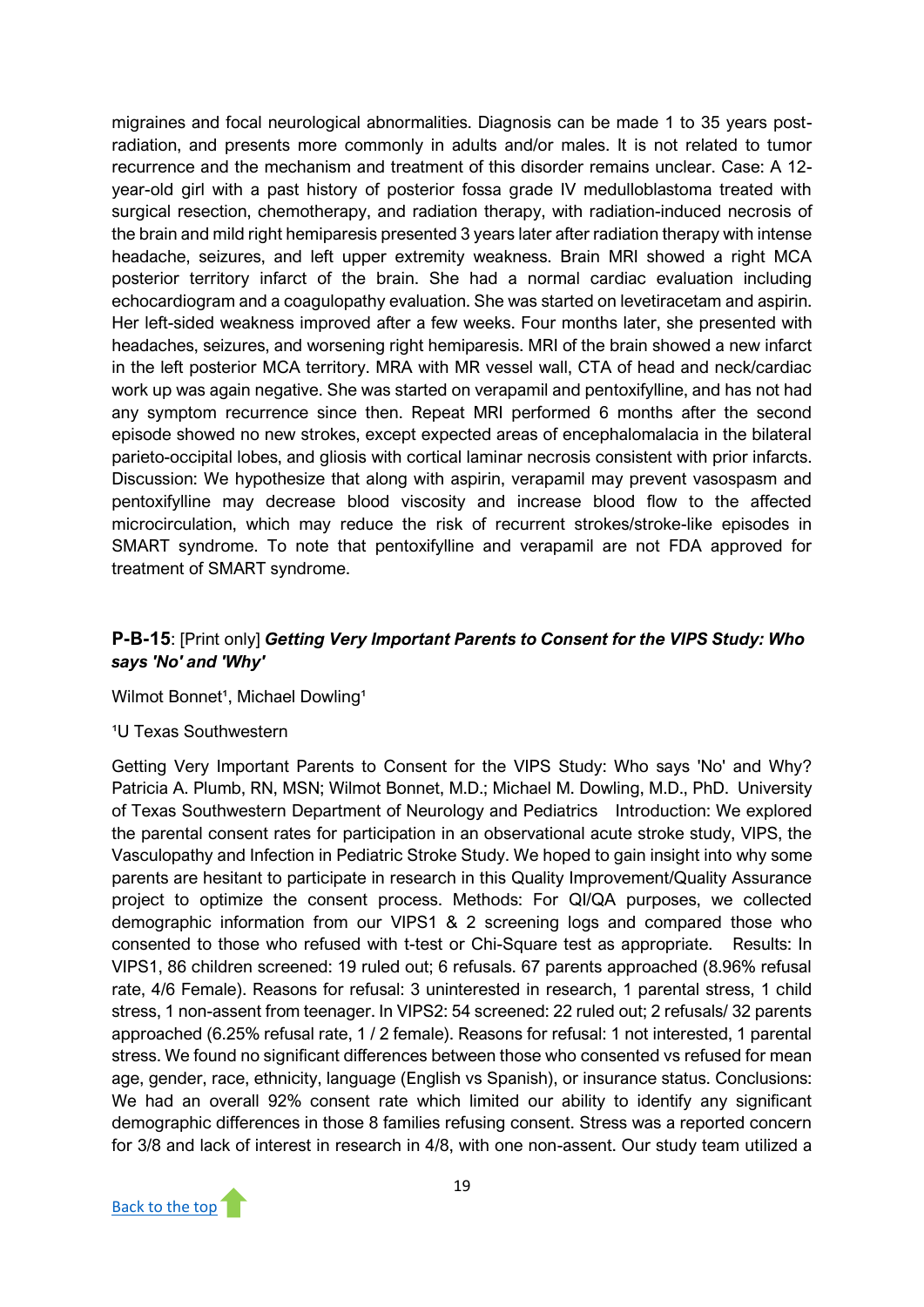strategy of a "not a too soon" approach. Per the VIPS protocol, we had 72 hours from stroke onset to obtain consent. Stroke team staff introduced the study early, but the coordinator did not approach the parents until after 36 hours but prior to 72 hours for informed consent. By waiting a day, attempting to allay stress and with appropriate introductions to the study staff, we endeavored to decrease stress on the family and explain the importance of research.

#### <span id="page-21-0"></span>Acute Treatment

# **P-C-16**: *A suicide attempt goes awry: Successful thrombolysis using tissueplasminogen activator (tPA) in a post extracorporeal membrane oxygenation (ECMO) pediatric patient with cerebral ischemic infarct*

Barbra Giourgas<sup>1</sup>, Reshma Joshi<sup>1</sup>, Hamid Ali<sup>1</sup>, Sonal Bhatia<sup>1</sup>

<sup>1</sup>Medical University of South Carolina

INTRODUCTION: Stroke after ECMO is common in the pediatric population, but management is not well studied. Data from the National Extracorporeal Life Support Organization (ELSO) Registry reports cerebral infarction occurring in 5.8% of children undergoing ECMO. There is growing evidence for tPA thrombolysis in pediatric stroke, but there are no reports of children receiving tPA for ECMO-related strokes. Here we present a case of stroke due to a right middle cerebral artery (MCA) thrombus 12 days after veno-arterial ECMO (VA-ECMO) decannulation in an adolescent female with successful thrombolysis using tPA. CASE: A 14-year-old female presented in distributive shock after a suicide attempt with over ingestion of diltiazem requiring VA-ECMO via right common carotid artery (CAA) cannulation. Twelve days later, she was dizzy, dysarthric, with a left facial droop and left-sided extremity weakness (NIHSS 9). CTA Head and Neck showed a thrombus of the distal right M1 segment of the MCA. Suture ligation of the proximal right CAA with distal opacification was seen, as well as mismatched perfusion within the right MCA territory. tPA was administered 3 hours later. MRI Brain 24 hours post tPA showed restricted diffusion in the right caudate and lentiform nucleus consistent with right MCA territory infarct. Upon discharge, neurological exam was normal. At 3 month follow up, there were no deficits or symptom reoccurrence. DISCUSSION: Although stroke is a common adverse outcome related to ECMO, its management in children is poorly studied. There are no reported cases of tPA use in the acute or subacute period following ECMO decannulation for ischemic strokes. To our knowledge, ours is the first case in which tPA was successful in this situation. This highlights the need for further studies related to the use of pediatric tPA and understanding the causes and management of ECMO related cerebral ischemic infarcts in children.

# **P-C-17**: *Urgent computed tomography angiography for pediatric stroke*

Romain Briest<sup>1</sup>, Andrew Cheung<sup>2</sup>, Tejaswi Kndula<sup>1</sup>, Michael Cardamone<sup>1</sup>, Sekhar Pillai<sup>1</sup>, Hugo Sampaio<sup>1</sup>, Hooi-Ling Teoh<sup>1</sup>, Richard Webster<sup>3</sup>, Jason Wenderoth<sup>2</sup>

<sup>1</sup>Sydney Children's Hospital, <sup>2</sup>Sydney Children's Hospital and Prince of Wales Hospital, <sup>3</sup>Children's Hospital Westmead

INTRODUCTION: Our acute ischemic stroke (AIS) pathway highlights rapid, local neuroimaging with MRI/MRA, or brain CT and computed tomography angiography of head and

[Back to the top](#page-2-0)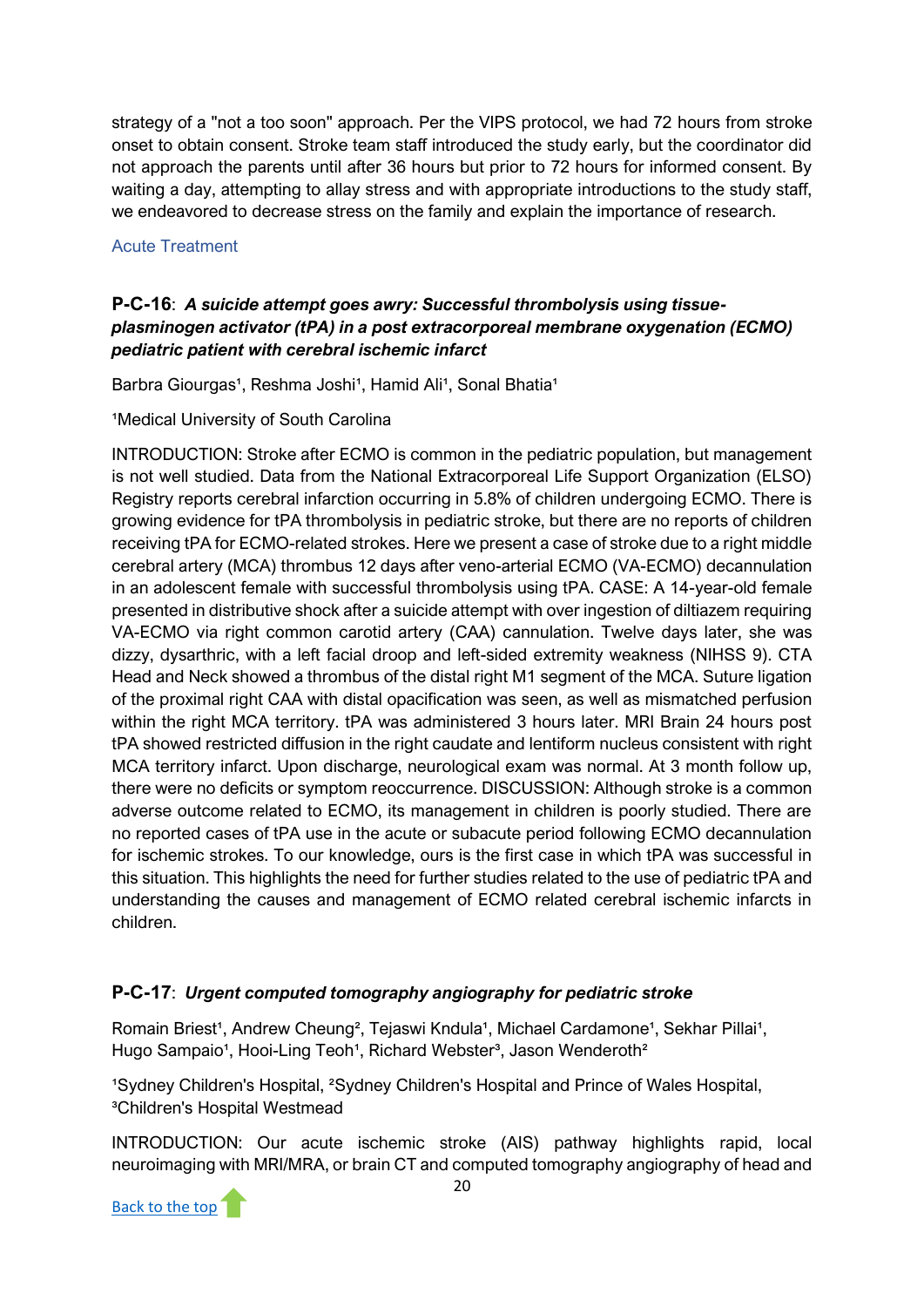neck (CTA) if MRI/MRA is not quickly available. HYPOTHESIS: Clinical presentation and rapidity of neuroimaging influence speed of diagnosis and delivery of thrombolysis and endovascular thrombectomy (EVT) for childhood AIS. METHODS: We identified factors influencing speed of diagnosis and delivery of acute therapies in a prospective cohort of 21 children with suspected AIS (8 AIS, 13 stroke mimics) and explored them in a retrospective cohort of 43 children with confirmed AIS. RESULTS: Application of the acute stroke pathway significantly improved speed of diagnosis and delivery of therapies. In both the prospective, suspected stroke and the total AIS cohorts, approximately 50% presented with acute, sustained hemiparesis, and were diagnosed relatively quickly (median delay from triage to diagnosis 55 minutes in the prospective cohort). In contrast, AIS was suspected and diagnosed relatively slowly in the 50% presenting with symptoms other than sustained hemiparesis (median delay from triage to diagnosis 219 minutes in the prospective cohort). 31/51 (61%) AIS patients had arterial abnormalities identified by CTA or MRA: 11 large vessel occlusion (LVO), 6 dissection, 5 moyamoya, 9 other arteriopathies. 20/51 (39%) had AIS, without arterial abnormalities on CTA or MRA: 8 lenticulostriate vasculopathy, 12 other small vessel AIS. Patients initially imaged with CTA were diagnosed more quickly than those initially imaged with MRI/MRA, which facilitated EVT and thrombolysis (median delays from triage to diagnosis: Total AIS cohort - CTA 367 minutes, MRI/MRA 747 minutes; Patients with identified arterial abnormalities - CTA 49 minutes, MRI/MRA 508 minutes). The 20 patients without identified arterial abnormalities showed good outcomes with supportive treatment alone and 16 (80%) were ineligible for thrombolysis for reasons beyond delay to diagnosis. CONCLUSIONS: Clinical features at presentation influence rapidity with which childhood AIS is suspected and diagnosed. Readily-available, urgent CTA is sufficient to direct EVT in patients with LVO. CTA was also sufficient to direct thrombolysis in most, but not all, eligible patients. Patients with AIS without identified arterial abnormalities were mostly ineligible for thrombolysis and showed good outcomes with supportive treatment alone.

# **P-C-18**: *Successful Anterior Circulation Thrombectomy After 24 Hours in An Adolescent*

Victoria Vinarsky<sup>1</sup>, Lisa Sun<sup>2</sup>, Lindsay Schleifer<sup>2</sup>, Karissa Arthur<sup>2</sup>, Ferdinand Hui<sup>3</sup>, Dana Harrar<sup>1</sup>

<sup>1</sup>Childrens National Medical Center, <sup>2</sup>John Hopkins Hospital, <sup>3</sup>John Hopkins Hosptial

Introduction: Arterial ischemic stroke (AIS) is a leading cause of morbidity and mortality in children. Children with AIS are increasingly being treated with mechanical thrombectomy, but little is known about the risks and benefits of this procedure after 24 hours after a patient's last known normal (LKN ) time. Case: A 16-year-old female presented with acute onset of dysarthria and right hemiparesis with LKN time 22 hours prior. Pediatric National Institutes of Health Stroke Scale (PedNIHSS) was 12. MRI showed diffusion restriction and T2 hyperintensity primarily in the left basal ganglia. MRA revealed a left M1 occlusion. Arterial spin labeling (ASL) showed a large perfusion deficit. She underwent uncomplicated thrombectomy, with TICI3 recanalization 29.5 hours after her LKN time. At 2 months follow up, her neurologic examination was normal aside from moderate right hand weakness and mild diminished sensation of the right arm. Discussion: As adult thrombectomy trials included patients within 24 hours of LKN, little is known about thrombectomy outside of this time frame.

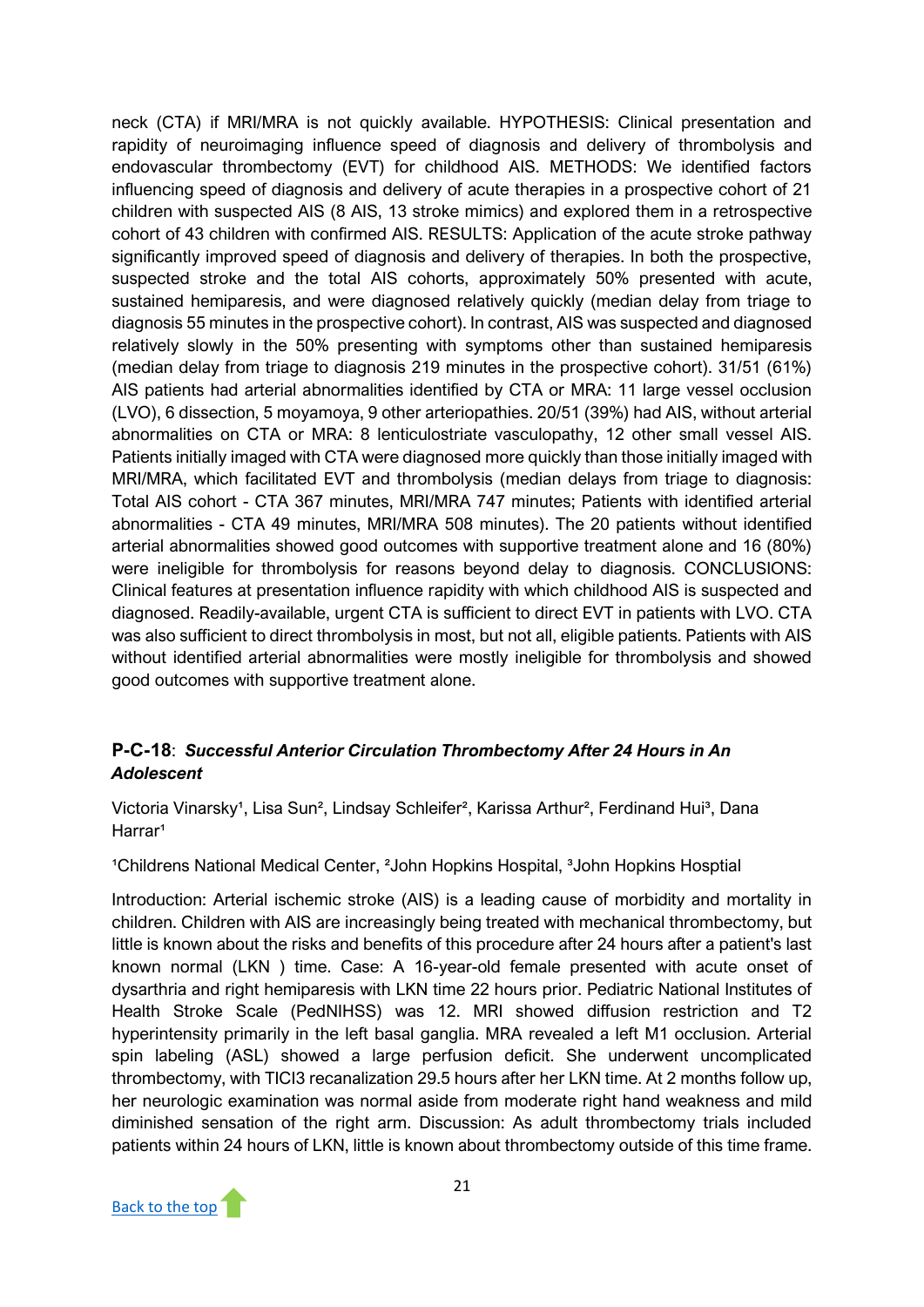Adult data suggests that some patients maintain a favorable perfusion profile for over 24 hours and that without intervention many go on to experience delayed infarct expansion. This suggests that some patients may benefit from reperfusion beyond 24 hours. The persistence of a favorable perfusion profile likely reflects robust collateral circulation. We hypothesized our patient was relying on her collateral circulation to maintain the non-infarcted areas of her left MCA territory. Due to concern for eventual collateral failure, thrombectomy outside of the 24 hour window was performed as the risk of a full territory left MCA infarct was thought to outweigh potential adverse effects of thrombectomy. This case serves as a call to action to better understand the impact of collateral circulation on cerebral perfusion in children with large vessel occlusions and delineate which children are likely to benefit from thrombectomy in a delayed time window

# **P-C-19**: *Implementation of a Pediatric Stroke Alert System in a large medical center: 1-year experience*

Viola Caretti<sup>1</sup>, Ajay Thomas<sup>1</sup>, Varun Kannan<sup>1</sup>, Aishwarya Pareek<sup>1</sup>, Alexander Ankar<sup>1</sup>, Mikael Guzman-Karlsson<sup>1</sup>, Jamie Solís<sup>1</sup>, Peter Campbell<sup>1</sup>, Alexander Sandweiss<sup>1</sup>, Jon Cokley<sup>1</sup>, Jennifer Erklauer<sup>1</sup>, Daniel Davila-Williams<sup>1</sup>

<sup>1</sup>Baylor College of Medicine, Houston, TX, USA

Introduction: Stroke is an important cause of morbidity and mortality in children. In contrast to adults, stroke is often not considered in the differential diagnosis for children who present with acute neurological deficits. To address this issue, we implemented a Pediatric STAT Stroke Alert System (PSSAS) at Texas Children's Hospital (TCH), Houston, TX, United States. When a child presents to TCH (main or satellite campuses) with acute onset of neurological symptoms, a stroke alert is sent to multiple services: Neurology, Medicine, Pharmacy and Radiology. Methods: We performed a PSSAS retrospective chart review and data analysis, including demographics, mimics, and time to imaging, evaluation, and treatment. Results: In about 1 year, PSSAS has been activated for 55 children, 56% female, mean age was 11 years old (range 3 months to 20 years old), 39% were Hispanic, 30% African American and 26% Caucasian, 65% were on Medicaid or on Charity while 35% had Standard Insurance. In total, 27% of patients were diagnosed with transient ischemic attack (TIA) or stroke, of which 3 were TIA, 10 ischemic, and 2 hemorrhagic strokes. Other common diagnoses were seizures (13%), brain neuro-inflammatory conditions (9%), peripheral neuritis, migraine and functional neurological disorders (all accounting for 7% each). Mean time from arrival to our main campus emergency department or from stroke alert activation (when patient was already in hospital) to imaging was 96 minutes (S.D. 82), and to neurological evaluation was 59 minutes (S.D. 58). No patient has met criteria for acute therapy thus far. Conclusions: PSSAS allows for a prompt and multidisciplinary approach to caring for children identified at risk of stroke at TCH. Moving forward, we plan to analyze the same data set for the 2 years prior to implementation of PSSAS to test whether PSSAS has improved evaluation and treatment of children at risk for stroke and to compare clinical characteristics of patients who are diagnosed with stroke versus a stroke-mimic.

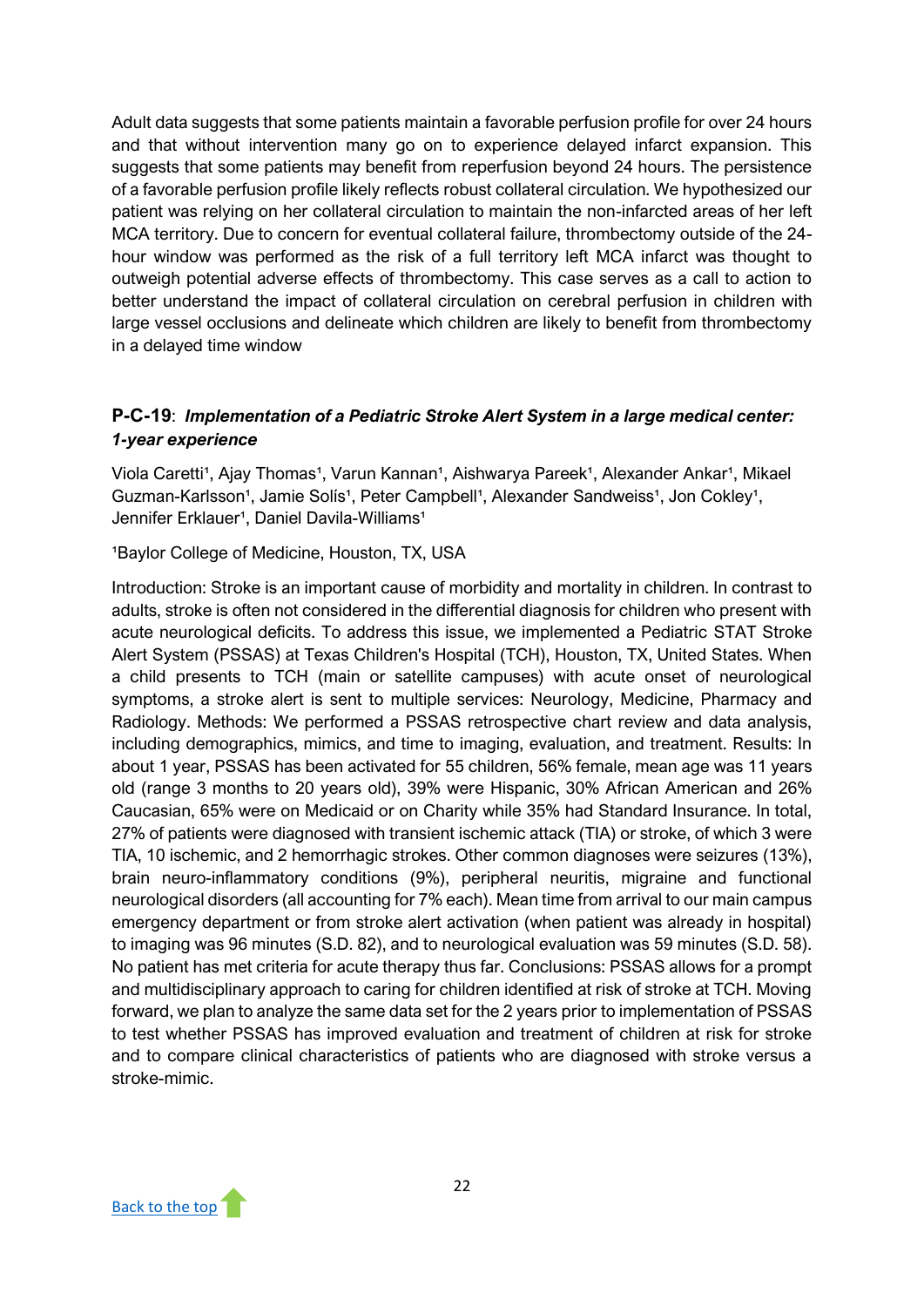# **P-C-20**: [Print only] *Spinal cord infarction in children and adolescents.*

Inna Shchederkina<sup>1</sup>, Alexandr Kessel<sup>1</sup>, Yury Khachaturov<sup>1</sup>, Timur Basakai<sup>1</sup>, Ksenia Khasanova<sup>1</sup>

#### <sup>1</sup>Morozov Children City Clinical hospital

Patients with a spontaneous SCI are often misdiagnosed as having transverse myelitis. Diagnostic criteria for SCI are lacking. Aim: description of two clinical cases of SCI in two pediatric patients Methods: clinical, laboratory tests, MRI, CT, electromyography. Results: in 2021 at the Pediatric Stroke Center in Moscow two patients were treated with SCI: boys 17 and 8 years old, no infectious anamnesis. An 8 year old boy on the day before the stroke fell on his back. At the onset of SCI back pain, weakness in the lower extremities up to 1-2 points, sensory disturbance, urinary retention were noted. Deep tendon reflexes were absent in the lower limbs and the plantar response was silent bilaterally. The diagnosis was lower paraplegia. Laboratory tests: blood and urine test, coagulogram, antiphospholipid syndrome, vasculitis test were within normal limits. A 17-year-old boy - homocysteine up to 16.36 µmol/l. Cerebrospinal fluid noninflammatory in both cases. Electroneuromyography: «signs of spinal cord injury (in both cases) and correlated with the area of spinal cord injury». CT scan of the spine -no traumatic lesions. MRI of the spinal cord in a 17-year-old boy: at the level of Th10-Th12, a zone with limits diffusion ("snake's eyes"). MRI of the spinal cord in an 8-year-old patient -an inhomogeneous increase in the T2 WI signal at the level of the Th6 and distally as ischemic edema up to a cone. According to the Proposed Spinal Cord Infarction (SCI) Diagnostic Criteria (2018), both patients had «definite spontaneous spinal cord infarction» (1, 2A, 2B, 2C, 3.4). Patients received anticoagulant therapy (heparin), vitamins, physiotherapy and were transferred to a rehabilitation center. At discharge patients showed an increase in muscle strength up to 3 points, a significant improvement in sensitivity. Conclusion. In our observation, in one case, the possible cause of the stroke was a back injury, in the other case, the cause could not be identified (except for a slight increase in the level of homocysteine). MRI diagnostics is of great importance in the diagnosis of spinal infarction. If non-inflammatory myelopathy occurs in children and adolescents, the differential diagnosis should include spinal cord infarction.

### **P-C-21**: [Print only] *Lessons learned from Mechanical thrombectomy for a 12-year-old boy with large vessel occlusion*

Sahar Hassanein<sup>1</sup>, Wessam Sherin<sup>1</sup>, Mostafa Farid<sup>1</sup>, Ahmed Rihan<sup>1</sup>, Maha Mohammed<sup>1</sup>

#### <sup>1</sup> Faculty of Medicine, Ain Shams University

Introduction While childhood acute ischemic stroke is rare, if untreated; it carries lifelong handicap and often death. Nowadays, thrombolysis and mechanical thrombectomy are standard of care in adults, yet there is very little evidence for them in children. Case description We present a 12-year-old boy, second order of birth of non-consanguineous parents with no history of medical disease or history of hospital admission. One week before presentation the patient started to develop signs of respiratory tract infection (Rhinorrhea, fever, sore throat, and cough) which improved on symptomatic treatment. He presented to the ER with headache, right sided hemiparesis, facial palsy, and expressive aphasia (for 3 hours). Three hours before presentation the patient started to develop agonizing headache which was attributed to his

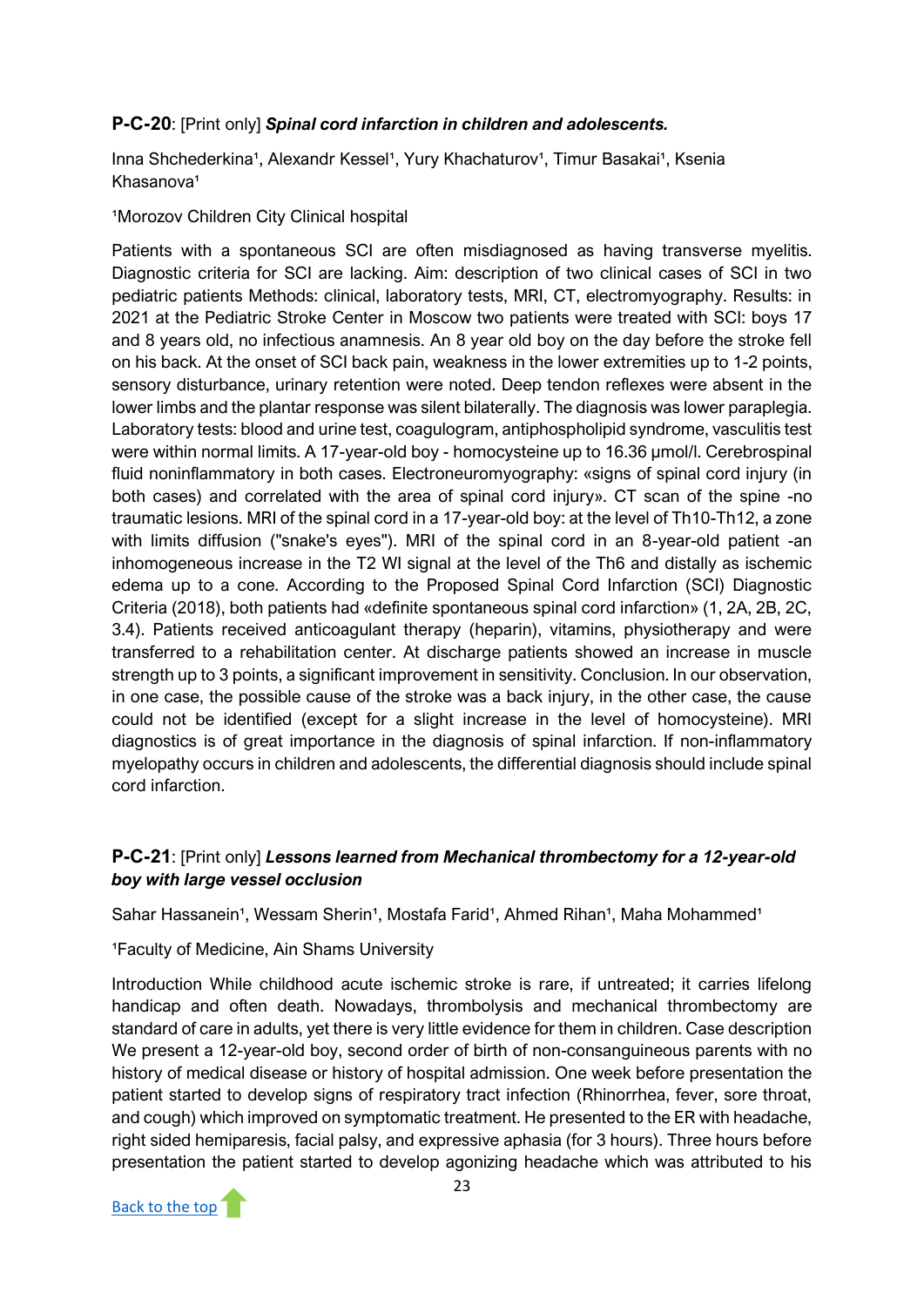respiratory tract infection, and his parents advised him to go to sleep. Two hours later the patient awoke with right sided hemiparesis, expressive aphasia, and mouth deviation. His initial total NIHSS score was 19. Non- contrasted CT brain showed left hyperdense MCA sign. ASPECT score 8. MRI, and Phase contrast time of flight MRA revealed no flow in the left ICA. Interventional Neuroradiology team was informed, and mechanical thrombectomy performed at 9 hours from last seen well. The procedure was done by a Stent-riever that was advanced through a 6F guiding catheter placed in the left CCA. Rapid resolution of neurologic deficits over a week. His cardiac examination and ECHO revealed mitral valve stenosis and left atrial thrombus. Clexane 40 mg twice daily, started 48 h after thrombectomy for stroke and atrial thrombus. Secondary prevention of rheumatic fever. Balloon mitral valve dilatation performed 1-month later after the complete resolution of the Lt. atrial thrombus. Warfarin started post cardiac intervention, dose-adjusted warfarin (INR 3.0). Discussion Early recognition of acute pediatric stroke is challenging and critical. Mechanical thrombectomy for large vessel occlusion in children, especially older age, can be performed safely with good neurological recovery. In our case, the availability of all neuroimaging modalities, a well-established reporting staff and system, qualified intervention neuroradiologists and safe anesthesia saved his brain. This child stimulated us to establish a childhood acute stroke management guidelines and pathway in the children's hospital of Ain Shams University.

#### <span id="page-25-0"></span>Outcomes and Rehabilitation

# **P-D-22**: *Current modelling of transcranial direct current stimulation in children with perinatal stroke*

Helen Carlson<sup>1</sup>, Adrianna Giuffre<sup>1</sup>, Patrick Ciechanski<sup>1</sup>, Adam Kirton<sup>1</sup>

#### <sup>1</sup>University of Calgary

Perinatal stroke (PS) is the leading cause of hemiparetic cerebral palsy, usually resulting from middle cerebral artery occlusion (arterial ischemic stroke, AIS) or periventricular venous infarction (PVI). Subsequent motor impairments are lifelong and therapies to improve motor function during periods of maximal developmental neuroplasticity are limited. Via electrodes placed on the scalp, transcranial direct-current stimulation (tDCS) induces weak electric fields (EF) in underlying neuronal tissue, altering cortical excitability, and enhancing motor learning when paired with a behavioral task. Multisite phase 3 clinical trials are now testing the ability of tDCS to enhance motor function in children with PS. However, mechanisms are poorly understood and tDCS modelling suggests different effects in children as compared to adults. Systematically modelling tDCS EF in children with PS is required to maximize safety and therapeutic potential. We created MRI-based models of tDCS-induced EF and current density using five motor cortex-targeting tDCS montages in children aged 6-19 years with AIS, PVI, and typically developing controls (TDC). Current modelling (SimNIBS, www.simnibs.de) used T1- and T2-weighted anatomical and diffusion-weighted images to simulate three traditional and two high-definition tDCS montages targeting motor function in the paretic hand (1mA intensity). Field characteristics were extracted for each montage and compared between groups. Eighty-three children were successfully modelled (32 TDC, 21 AIS, 30 PVI). The AIS group showed higher peak EF strength for montages utilizing active anodes over lesioned tissue compared to TDC but lower EF strength in specifically-targeted motor regions of

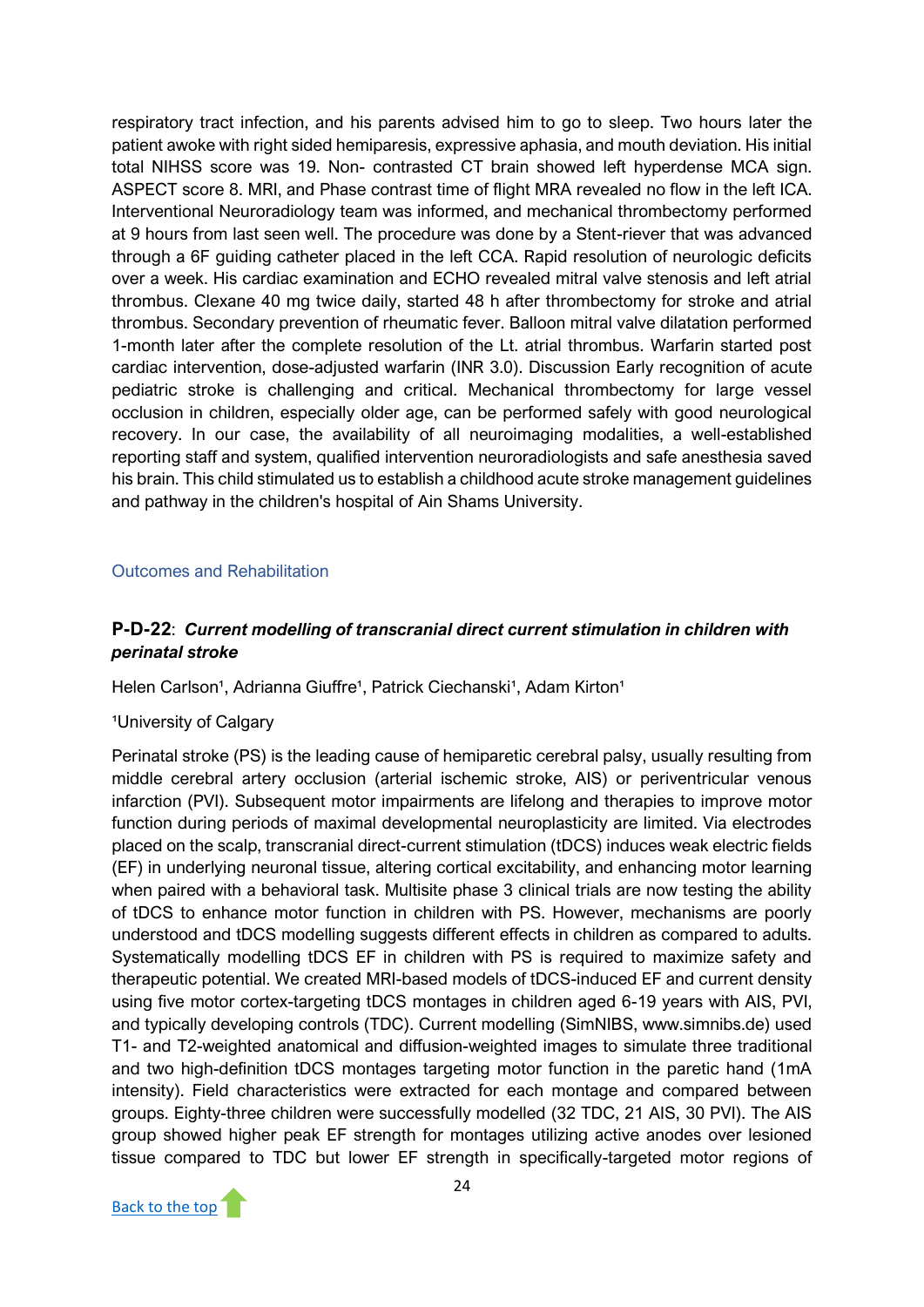interest. Montages using active anodes over lesioned tissue appeared more sensitive to variations in underlying anatomy (lesion and tissue volumes) than montages using active cathodes over non-lesioned tissue. We conclude that tDCS current modelling may provide relevant insight into the safety and efficacy of tDCS interventions in an individualized, patientcentered manner to better inform neuromodulation interventions in children with perinatal stroke.

# **P-D-23**: *Assessment of post-stroke consequences in children on the results of neuroimaging in acute phase of the disease.*

Ilona Kopyta<sup>1</sup>, Beata Sarecka-Hujar<sup>2</sup>, Dorota Raczkiewicz<sup>1</sup>, Katarzyna Gruszczynska<sup>1</sup>, Magdalena Machnikowska-Sokolowska²

<sup>1</sup>Assistant Professor, <sup>2</sup>Medical University of Silesia in Katowice

Arterial ischemic stroke (AIS) in children is a rare condition; its frequency is estimated at approximately 3 new onsets in 100,000 children per year. The diagnosis of pediatric stroke is commonly delayed and the knowledge on risk factors, clinical outcomes and consequences of pediatric AIS is still lacking. The aim of the study was to analyze the clinical presentation of pediatric AIS and its consequences according to the neuroimaging results and location of ischemia. The research was retrospective and observational. The analyzed group consisted of 75 AIS children (32 girls, 43 boys), the age of the patients at stroke onset ranged from 9 months to 18 years. All the patients were diagnosed and treated in one tertiary center. Results: The most frequent stroke subtype in alaysed patients' group was total anterior circulation infarct (TACI) with most common ischemic focus location in temporal lobe and vascular pathology in middle cerebral artery (MCA). The location of ischemic focus in the brain correlated with poststroke outcomes: intellectual delay and epilepsy, hemiparesis corresponded to the location of vascular pathology. A correlation found between ischemic lesion location and vascular pathology with post-stroke consequences in pediatric AIS may be important information and helpful in choosing proper early therapy. The expected results should lead to lesser severity of late post-stroke outcomes. Conclusions: Neuroimaging is crucial at the stoke diagnosis and its' results may be also heplpful in predicting of post-stroke consequences in children.

# **P-D-24**: *Novel Pediatric Stroke Motor Impairment Measure (PSMIM): A Pilot Project*

Laura Malone<sup>1</sup>, Nicole Andrejow<sup>2</sup>, Erin Naber<sup>2</sup>, Lisa Sun<sup>3</sup>, Ryan Felling<sup>3</sup>, Luke Kalb<sup>1</sup>, Stacy Suskauer<sup>1</sup>

<sup>1</sup>Kennedy Krieger Institute/Johns Hopkins, <sup>2</sup>Kennedy Krieger Institute, <sup>3</sup>Johns Hopkins

Introduction: To identify optimal rehabilitation treatments, we must measure motor impairments accurately and precisely. Many of the available pediatric tools have limitations (e.g., lack sensitivity, have age restrictions, require training), as affirmed by our multinational, multi-disciplinary survey results. As a result, our team developed an innovative, novel, observation-based motor impairment measure - the Pediatric Stroke Motor Impairment Measure (PSMIM). The PSMIM, structured similarly to the widely used adult Fugl-Meyer, includes a scale for both the upper and lower extremity. It has 17 items for the upper extremity subscale and 13 items for the lower extremity. It does not require specialized

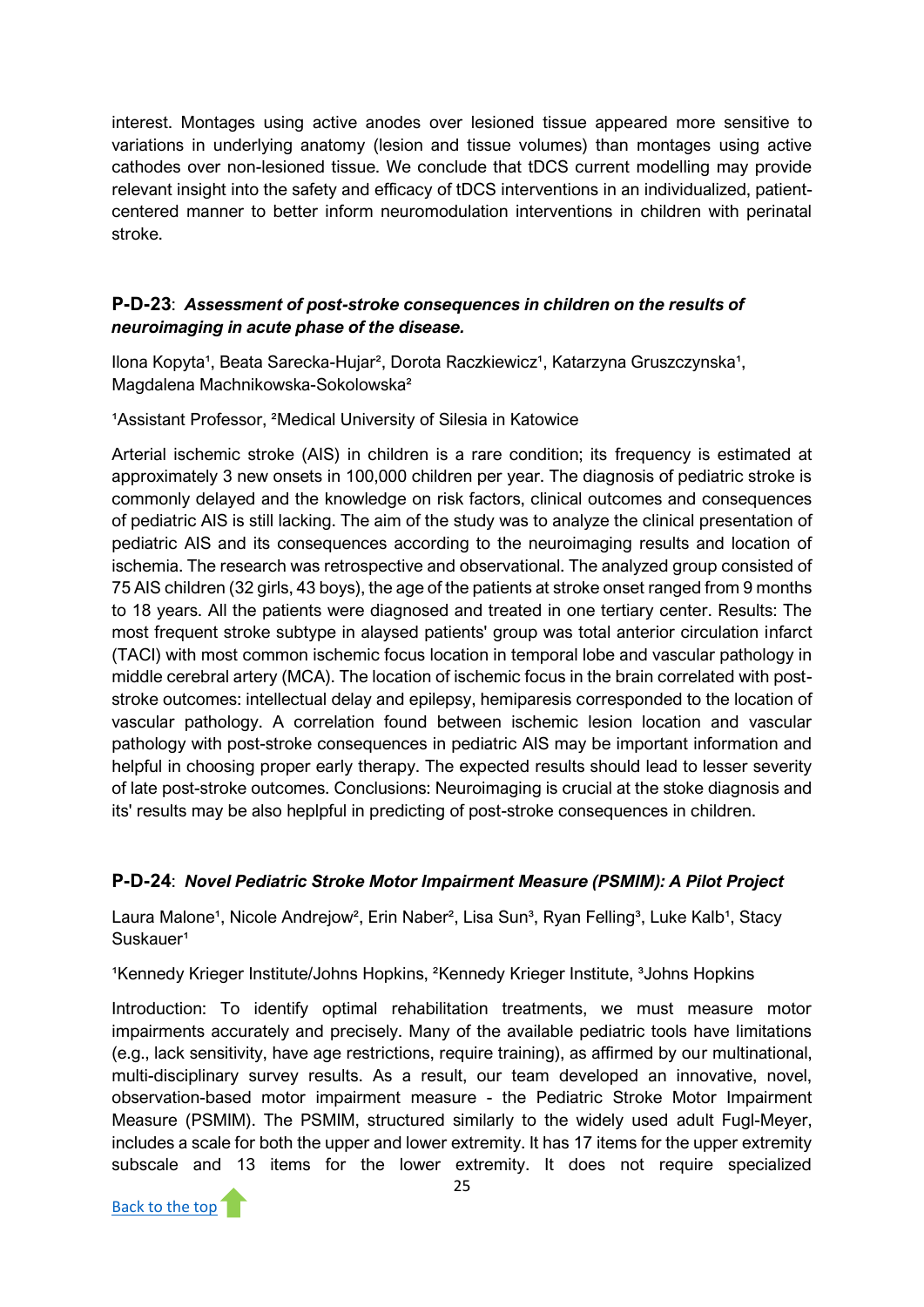equipment/training, is designed to be quick to administer (in-person or remotely) and is intended to be used longitudinally from 6 months to 18 years of age. Methods: Two therapists administered and videotaped the PSMIM to children with stroke ages 6 months to 18 years. All study team members later scored the videotaped assessments. Hypothesis: We hypothesized that internal consistency (Cronbach's alpha) and inter-rater reliability (intra-class correlations; ICC) of the PSMIM will be >0.80 and >0.60, respectively, suggesting good reliability. Results: We have tested 9 children with stroke, ages 19 months to 15 years old. Time to administer the PSMIM averaged 6 minutes, 52 seconds +/- 2 minutes, 7 seconds. Cronbach's alpha was 0.93 (total PSMIM), upper extremity subscale=0.921, lower extremity subscale=0.776. Intraclass correlation coefficients were: total PSMIM= 0.889, upper extremity subscale=0.897, lower extremity subscale=0.696. Conclusions: Our preliminary results indicate that the PSMIM is feasible to administer (e.g., time to administer) and has good internal consistency and inter-rater reliability. We continue to refine the PSMIM and will test participants both with stroke and typically developing children as control participants to investigate criterion validity. We will also assess tele-administration feasibility and compare performance of the PSMIM to a battery of commonly used assessments in pediatric stroke.

# **P-D-25**: *Comparing Apparent Diffusion Coefficients and Cognitive Outcomes in Children with Congenital Heart Disease and Stroke*

#### Maria Vu<sup>1</sup>, Kirstin Walker<sup>2</sup>, Nomazulu Dlamini<sup>2</sup>

#### <sup>1</sup>University of Toronto, <sup>2</sup>Hospital for Sick Children

Introduction Children with cardiac disease are at risk for arterial ischemic stroke (AIS) and account for up to 30% of all childhood strokes. 50-70% of children have adverse neurological outcomes which include cognitive impairments. An important observation is that cognitive impairments are prevalent in children with congenital heart disease (CHD) in the absence of stroke and up to 70% of impairments seen in children with stroke are not explained by lesion characteristics. We propose a global mechanism of injury, affecting perfusion, present prior to stroke occurrence. Hypothesis We hypothesize that apparent diffusion coefficients (ADCs) in the contralesional hemisphere of cardiac stroke patients are abnormal. We also hypothesize a gradient of ADC abnormality that is associated with a spectrum of cognitive outcome. Methods Patients with CHD and a history of AIS between 2003-2017 were included in the analysis if the acute diagnostic MRI scan was taken up to 10 days post-stroke. Patients must have also had a neuropsychological assessment within 2 years of the stroke. Diffusion weighted imaging was assessed for each subject and further analyzed to collect ADCs. ADC values were compared with outcome scores from the BRIEF Parent Report to measure executive function and WISC sub-tests to measure intelligence. Results Preliminary results from 3 patients in the cardiac stroke cohort and 3 age-matched controls show that the patient cohort scored below average on most outcome sub-tests. Interestingly, processing speed (M=87.7, SD=26.4) and global executive composite (M=61, SD=13.5) scores display a spectrum of impairment that correspond to a spectrum of ADCs. The ADC values (mm2/s x 10-3) in both the ipsilesional (M=0.83, SD=0.03) and contralesional (M=0.84, SD=0.05) hemisphere of cardiac stroke patients were elevated compared to controls. Conclusions This preliminary data suggests that specific cognitive outcomes may be moderated by global hypoperfusion in the brains of childhood stroke patients.

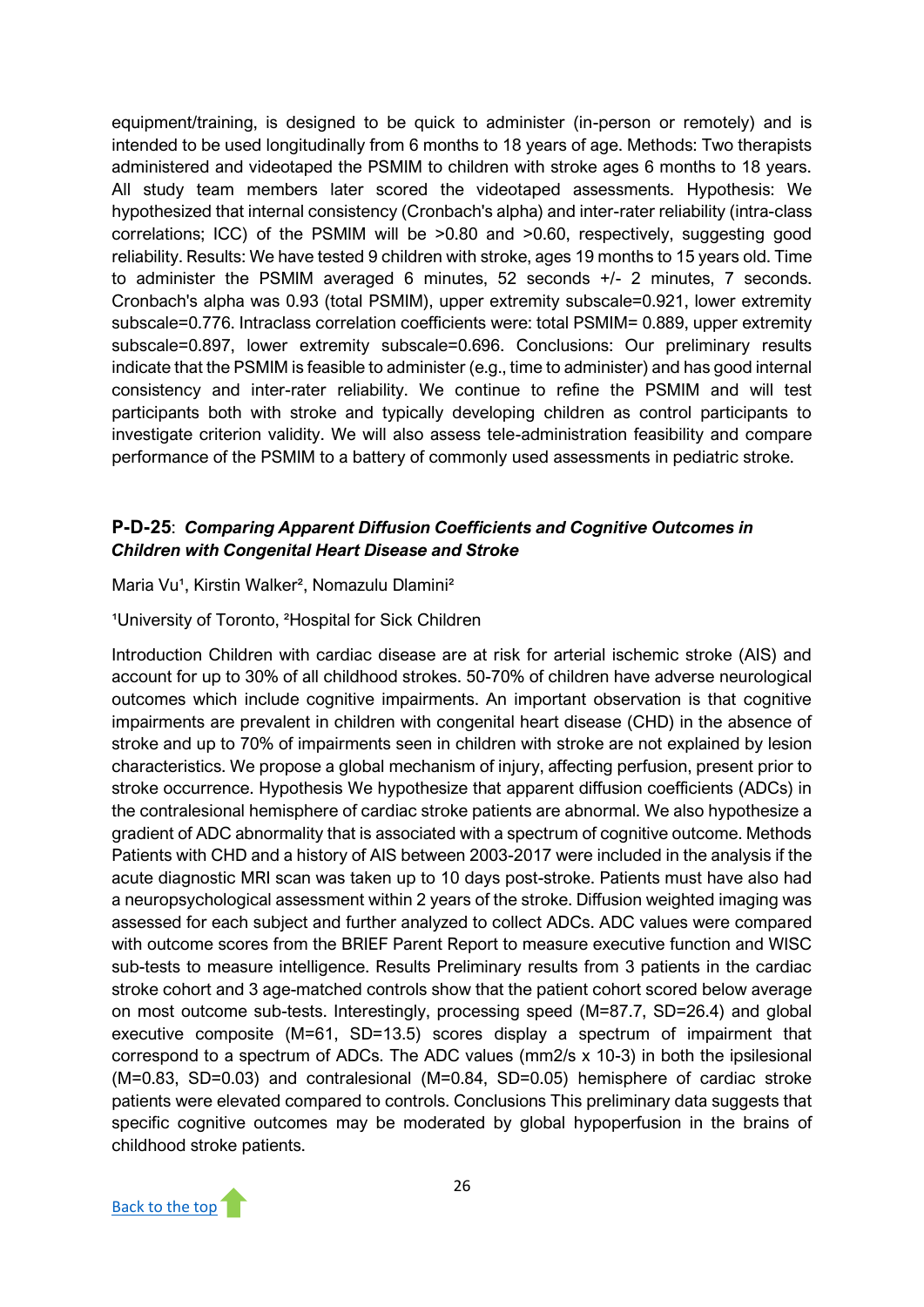# **P-D-26**: *Common data elements for neuropsychological outcome studies in pediatric stroke*

Richard Boada<sup>1</sup>, Christine Mrakotsky<sup>2</sup>, Leigh Sepeta<sup>3</sup>, Robyn Westmacott<sup>4</sup>, Lauren Krivitzky<sup>5</sup>

<sup>1</sup>Children's Hospital Colorado, <sup>2</sup>Boston Children's Hospital, <sup>3</sup>Children's National Health System, <sup>4</sup>Hospital for Sick Children, <sup>5</sup>Children's Hospital of Philadelphia

INTRODUCTION: Common Data Elements (CDE) exist for a wide variety of clinical populations in order to facilitate the comparability and reproducibility of research findings across researchers and clinical cohorts. Specifically, CDE provide content standards that enable clinical investigators to systematically collect, analyze, and share data across the research community. Although NIH CDE have been developed for other pediatric populations and adult stroke, CDE for neuropsychological outcomes in pediatric stroke are lacking. Our goal was to fill this gap by creating CDE for the pediatric stroke population. METHODS: A working group of five pediatric clinical neuropsychologists involved in clinical care and research at multidisciplinary stroke centers in North America was created. Existing CDE guidelines for other pediatric medical populations were used as a starting point. A comparison of clinical batteries at each stroke center was conducted, as well as a review of test batteries used in the extant pediatric stroke research literature. Subsequent refinement of the proposed CDE was performed via expert consensus taking into consideration feasibility of each measure, psychometric properties, appropriateness for use with children of different ages and stroke subtypes, administration time, and adequate coverage of relevant neuropsychological domains. Psychometric tests and parent rating scales were included. Core and supplemental measures were chosen to ensure breadth and depth of assessment. RESULTS: The CDE battery developed for this population includes measures of cognitive, academic, adaptive, social-emotional, and behavioral functions. The proposed CDE are organized by neurobehavioral domain and age allowing investigators to study a variety of neuropsychological outcome questions. CONCLUSIONS: Adoption of the proposed CDE will facilitate increased reproducibility of future research, as well as allow for more in-depth and longitudinal analyses of long-term neuropsychological outcomes in pediatric stroke.

# **P-D-27**: *Towards a nonsurgical brain-machine interface (BMI) for children with stroke*

Michelle Krueger<sup>1</sup>, Krishna Desabhotla<sup>1</sup>, Alejandro Rubiano<sup>2</sup>, Stuart Fraser<sup>3</sup>, Sean Savitz<sup>3</sup>, Jose Contreras-Vidal<sup>1</sup>

<sup>1</sup>University of Houston, <sup>2</sup>Fellow - Vascular Neurology, <sup>3</sup>University of Texas McGovern Medical **School** 

Introduction: Recent studies of electroencephalography-based brain-machine interface (BMI) therapies show favorable clinical outcomes in the neuro-motor rehabilitation of chronic stroke patients in adults. During robot-guided neurotherapy, BMI systems actively include the patient in the control loop thereby making the therapy 'active' while engaging patients in the rehabilitation tasks. This emergent neurotechnology has seen limited use in pediatrics. Moreover, given the neuroplasticity of children, BMI systems have the potential to both assay and guide the developing neural representations for motor control and promote neurorecovery

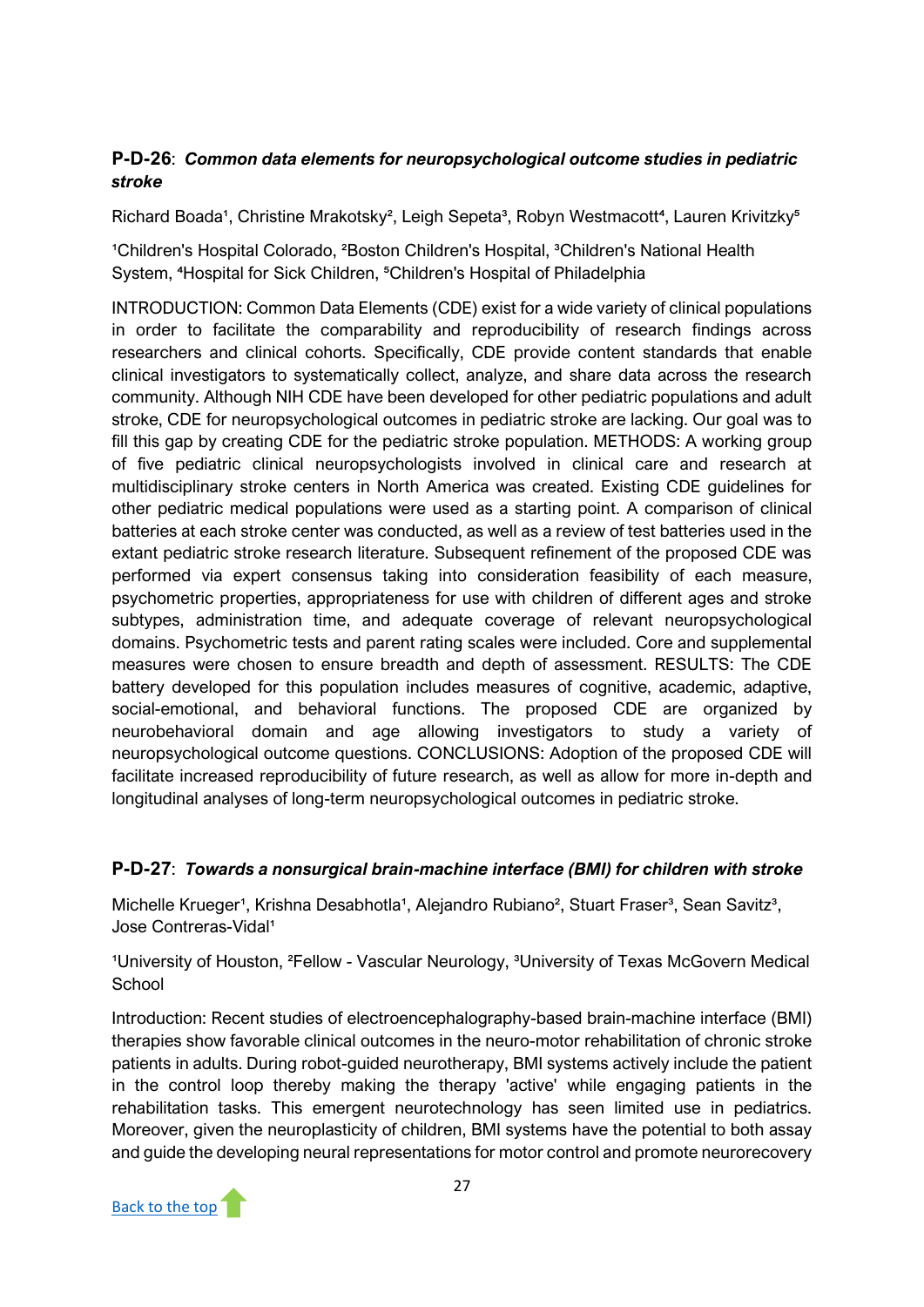in young children with brain injury such as stroke. Hypothesis: The underlying hypothesis of this research proposal is two-fold. H1: Developing neural representations for motor control can be inferred or decoded from scalp EEG in children with chronic stroke, and H2: The decoded neural features can be used for designing closed-loop BMI systems for diagnostic and therapeutic purposes. Proposed Methods: For reasons of safety and accessibility, pediatric BMI systems should be non-invasive, engaging, and personalized to the needs of the patient. Our team has demonstrated that brain activity, acquired via high-density EEG, can be used to decode the kinematics of overground gait in neurotypical children (Luu, Eguren, Cestari and Contreras-Vidal, IEEE SMC, 2019, pp. 2608). Here we propose to use our EEG gait decoding approach to design a BMI system to control a virtual walking avatar in children with stroke. The neural decoder will be trained using machine learning methods with EEG and gait data acquired over multiple sessions. Next, the trained BMI system will use the child's brain activity to drive the walking avatar in real-time. An initial phase will acquire longitudinal data on neurotypical, able-bodied children from a wide range of ages to determine a normative baseline and analyze the natural changes of brain development with age. A second phase will test the outcomes of Phase 1 by repeating the experiment using patients age 6-12 with hemiparesis from perinatal or childhood onset stroke, in relation to gender and age-matched controls. Expected Outcomes:Using our decoding approach, the BMI-avatar will build a model to decode in real-time the neural activations driving lower limb movement and use the visual feedback provided to improve performance and promote neurorecovery.

# **P-D-28**: [Print only] *Clinical Profile and Outcomes of Pediatric Patients with COVID-19 and Ischemic Strokes: A Systematic Review*

Elbert John Layug<sup>1</sup>, Rudolf Kuhn<sup>2</sup>, Almira Doreen Abigail Apor<sup>1</sup>, Marilyn Tan<sup>1</sup>

<sup>1</sup>University of the Philippines - Philippine General Hospital, <sup>2</sup>National Kidney and Transplant Institute

Abstract Introduction: Coronavirus disease 2019 (COVID-19) caused by the severe acute respiratory syndrome coronavirus 2 (SARS-CoV-2) has been shown to have a multitude of systemic manifestations. The vasculopathy and hemostatic derangements brought by the complex interplay of the virus and the immune system predispose the host to cerebrovascular and thrombotic disorders. Due to this hypercoagulable state, patients are at increased risk of ischemic strokes. Data in children, however are limited to reports and series. To improve the understanding on the cerebrovascular effects of COVID-19 in the pediatric population, a comprehensive review of publications was done. Methods: A systematic literature search was performed in MEDLINE (through PubMed), EMBASE, Web of Science and Google Scholar from inception until February 2022. The search terms "pediatric ischemic stroke", "pediatric cerebral sinus venous thrombosis", "SARS-CoV-2", and "COVID-19" were utilized. Patient demographics, neurologic findings, clinical course, neuroimaging results, intervention and outcomes were recorded. Results: The search produced 397 records. After screening for titles and abstracts, removal of duplicate entries and exclusion of those which did not meet the inclusion criteria, a total of 64 articles passed for full text review. From which, 34 articles met the inclusion criteria. The cohort has slight male predominance (55%), with mean age of 8.9 years (+2 SD 5.6) and with documented arterial ischemic strokes (80.8%), cerebral venous thrombosis (12.8%) and combined arterial and venous strokes (6.4%). In arterial ischemic

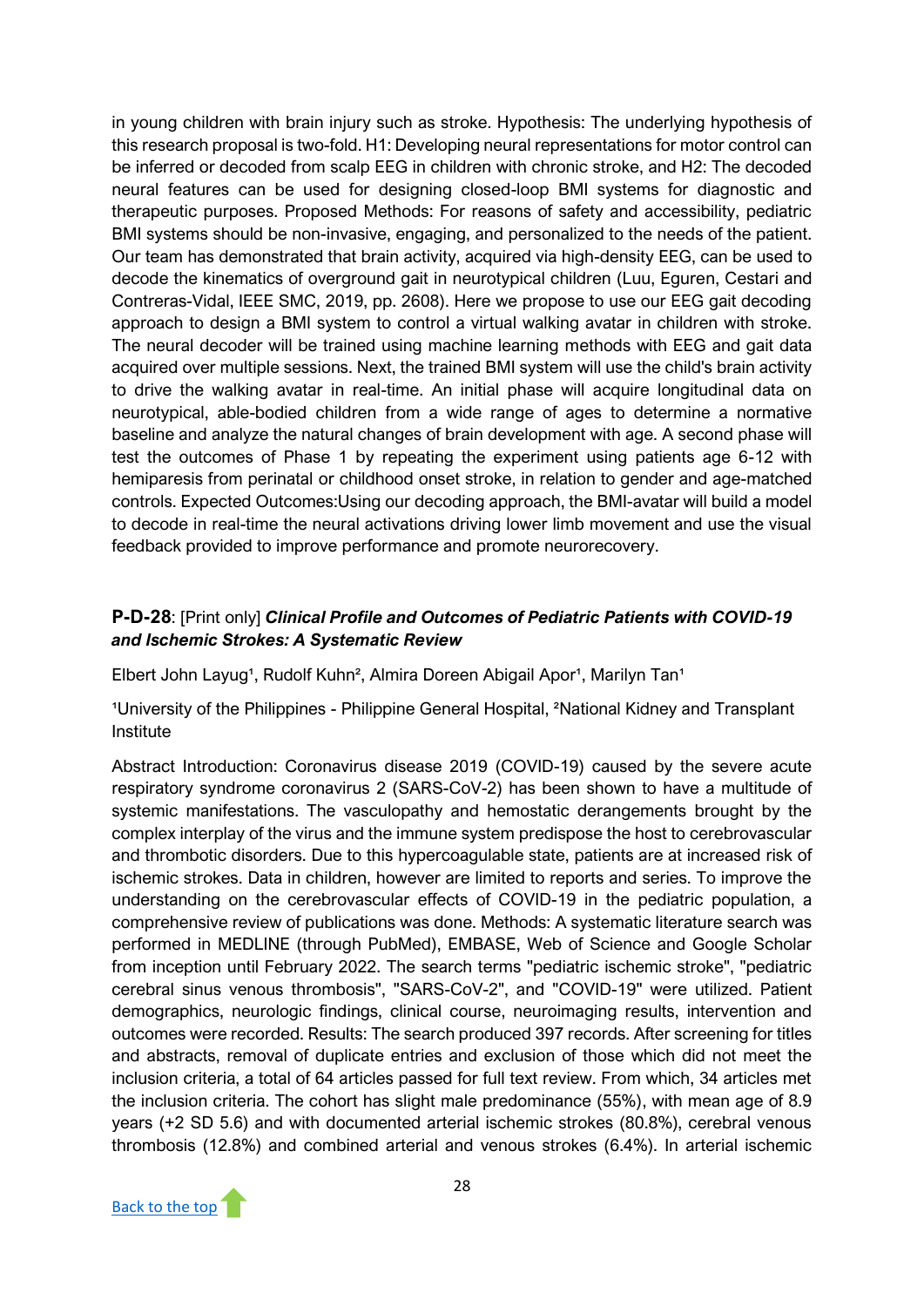strokes, the most common territory involved is the middle cerebral artery (MCA) and identified etiologies included vasculopathies (36%) and thrombophilia (21%). Fourteen cases (29.7%) had concomitant comorbidities and only 14.8% met the criteria for multisystem inflammatory syndrome in children (MIS-C). Outcomes ranged from complete recoveries (6/34), residual deficits (19/34), and mortalities (9/34) either from neurologic or the systemic sequelae of the disease. Conclusion: The study illustrates the clinical profiles and outcomes of pediatric ischemic strokes in the background of COVID-19 supporting prior hypotheses that the virus can cause both a vasculopathy and induce a derangement in the coagulation system predisposing to ischemic strokes.

# **P-D-29**: [Print only] *Risk factors and neurocognitive outcomes of paediatric strokes in Nigeria*

IkeOluwa Lagunju<sup>1</sup>, Michael Adeyekun<sup>1</sup>, OreOluwa Lagunju<sup>1</sup>, Amarachi Bayo<sup>1</sup>

#### <sup>1</sup>University College Hospital

Background: Stroke is increasingly recognised as an important cause of neurodisability in children. The aetiology of paediatric strokes varies widely making its diagnosis and management a challenge. Aim: To determine the risk factors and the long-term neurocognitive outcomes in a Paediatric Neurology service in Nigeria. Methods: A prospective longitudinal study. Cases of paediatric strokes seen in the Paediatric Neurology unit of the UCH, Ibadan were enrolled into the Ibadan Stroke Registry. All were evaluated clinically and by neuroimaging. EEG was performed in those with epilepsy. Results: A total of 88 children; 47 males and 41 females presented with stroke over the 5-year period. Ischaemic stroke accounted for 72 (81.8%) of the cases and 14 (15.9%) of them were neonatal strokes. Median time to hospital presentation after the stroke event was 3.0 months. The major risk factors for postneonatal stroke were sickle cell disease (SCD) (63.5%), intracranial infections (17.6%), structural heart disease (4.1%), vascular brain malformations (4.1%) and coagulopathy (4.1%). The cause of stroke could not be identified in 3 cases. The MCA territory was the most frequently involved in arterial ischaemic stroke (62.2%) and right hemispheric involvement was predominant. Nineteen children had recurrent stroke episodes, all due to SCD. Stroke recurrence was associated with a higher risk of severe motor disability and dropping out of school (P<0.001). Long term neurocognitive sequelae identified in the cohort were motor disability (73.2%), intellectual disability (48.8%), speech problems (40.2%), epilepsy (29.3%), visual defects (11.0%) and hearing impairment ()8.5%. Six children died giving a case fatality rate of 6.8%. Haemorrhagic stroke was associated with a higher risk of mortality (P=0.001). Conclusion: Delayed presentation is a major challenge with paediatric strokes in Nigeria. Sickle cell disease accounts for nearly two-thirds of the cases. Stroke represents a major threat to the educational attainment of children in Nigeria.

# **P-D-30**: [Print only] *Social Cognition and Social-Emotional Outcomes Following Pediatric Stroke*

Samantha Feldman<sup>1</sup>, Claire Champigny<sup>1</sup>, Nomazulu Dlamini<sup>1</sup>, Peter Dirks<sup>1</sup>, Mary Desrocher<sup>1</sup>, Robyn Westmacott<sup>1</sup>

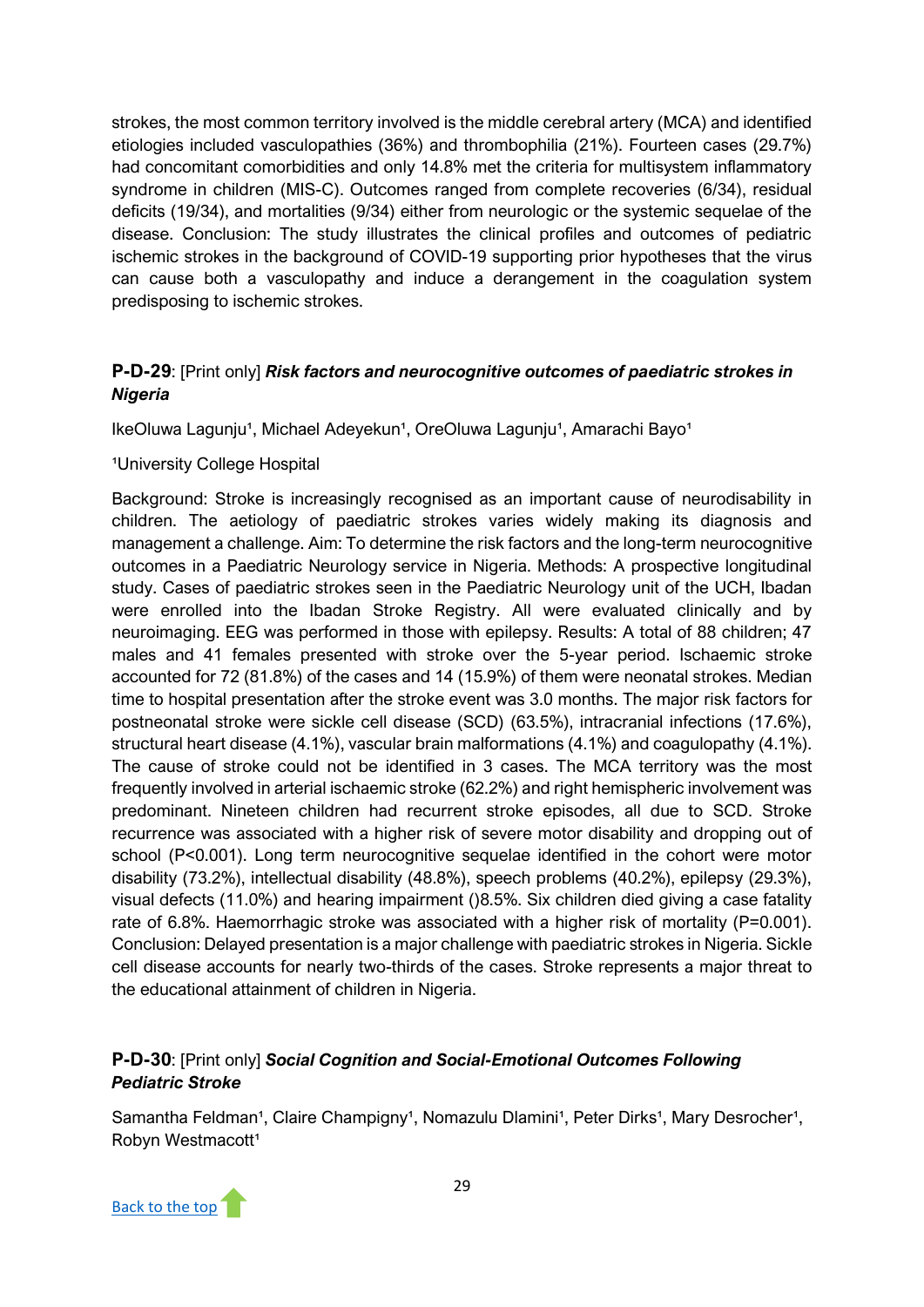#### <sup>1</sup>The Hospital for Sick Children

Introduction:Following stroke, children frequently experience cognitive sequelae, which may have an impact on functional outcomes and quality of life. An underappreciated element of pediatric stroke is its effect on social cognition and in turn, social-emotional outcomes. Stroke characteristics such as lesion location have been associated with social cognitive ability and aspects of social functioning. However, the impact of other factors - including stroke mechanism, affected hemisphere, or brain regions affected on - social cognition remains unclear. Objectives: To assess the impact of these stroke characteristics on social-emotional outcomes and evaluate social cognition as a potential mediator of this association. Methods: Cross-sectional study in a cohort of youth with a past of arterial ischemic stroke or cerebral hemorrhage. 42 youth (age 6-16) participated in the current study at the Hospital for Sick Children in Toronto, Canada. MRIs were evaluated to determine lesion location, hemisphere affected, and stroke mechanism. Social cognition was evaluated through the use of two neuropsychological assessment measures and a parent-report measure. Multiple linear regressions and a mediation analysis was conducted to evaluate whether social cognition mediates the association between stroke characteristics and social-emotional outcomes. Results: Having a left hemisphere stroke significantly predicts the likelihood of a child experiencing poorer social-emotional functioning following stroke (b= -11.819, p=0.002), and this association is fully mediated through social cognition as indexed by parent-report scores (z=-2.25, p=0.027). Ischemic stroke is predictive of worse social-emotional outcomes compared to hemorrhagic stroke (b= -8.321, p=0.022), however, it is not mediated by social cognition. Neither neuropsychological assessment measure significantly predicts socialemotional outcomes nor do they mediate the association between stroke characteristics and social-emotional outcomes. Conclusions: Distinct predictive stroke characteristics emerged which influenced social-emotional outcomes and this relationship was mediated by social cognition. This work signals the importance of evaluating social cognition following pediatric stroke, to help identify those who may be at risk of poorer social-emotional outcomes. Extant measures provide a starting point for future research exploring social cognition in more detail, with a focus on validation of new measures.

#### <span id="page-31-0"></span>Perinatal Stroke

# **P-E-31**: *A National, Electronic Health Record-Based Study of Perinatal Hemorrhagic and Ischemic Stroke*

Stuart Fraser<sup>1</sup>, Samantha Levy<sup>1</sup>, Stuart Fraser<sup>1</sup>, Sean Savitz<sup>1</sup>, Alicia Zha<sup>2</sup>, Hulin Wu<sup>1</sup>

<sup>1</sup>UTH McGovern School of Medicine, <sup>2</sup>Ohio University School of Medicine

Background: Perinatal stroke occurs in approximately 1 in 3000 live births and is the most common cause of hemiplegic cerebral palsy in term infants. Historically, the majority of the studies on perinatal stroke focused only on ischemic stroke and have been conducted using single-center or regional data. Large Electronic Health Record data can provide information on exposures associated with perinatal stroke in a larger number of patients than is achievable through traditional clinical studies. Methods: The data for patients aged 0-28 days with a diagnosis of either ischemic or hemorrhagic stroke were extracted from the Cerner Health Facts Electronic Medical Record database from 2009-2018. Incidence of birth demographics,

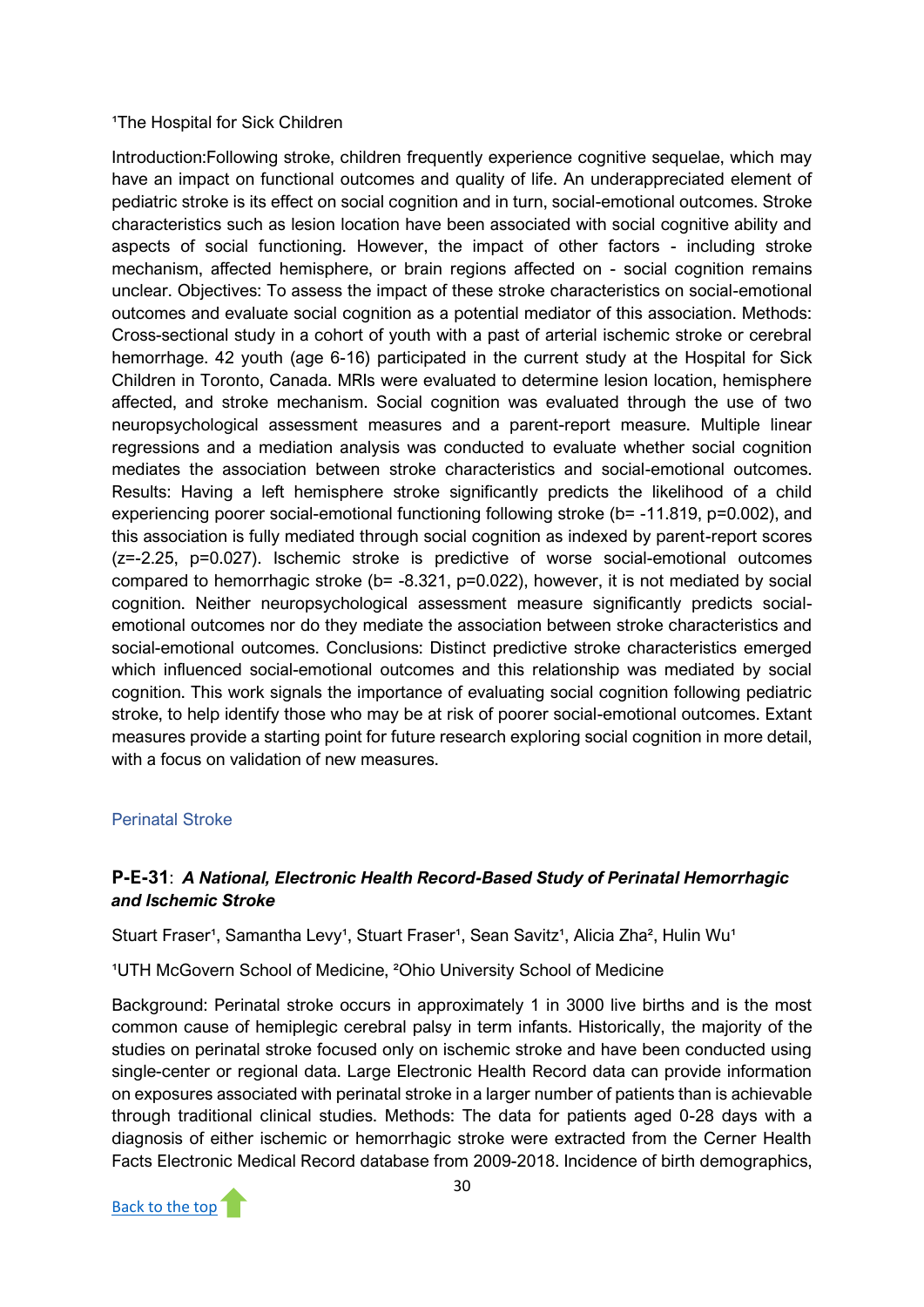perinatal complications, anti-epileptic use, and aspirin use were assessed. Odds ratios were calculated against a perinatal control group. Results: 535 (63%) neonates were identified with ischemic stroke and 312 (37%) with hemorrhagic stroke. The most common exposures for ischemic stroke were perinatal sepsis (16%, OR=8.6), head and scalp birth injury (13%, OR=6.9), and hypoxic injury (12%, OR=38.7). The most common comorbidities for hemorrhagic stroke were head and scalp birth injury (30%, OR=19.7), prematurity (26%, OR=4.2), and perinatal sepsis (23%, OR=13.3). Procedure and diagnosis codes related to critical illness, including intubation and resuscitation, were prominent in both hemorrhagic (15%, OR=34.9) and ischemic stroke (9%, OR=19.4). 23% of infants with hemorrhagic stroke received antiepileptics, while 27% of infants with ischemic stroke received antiepileptics. The amount of perinatal ischemic stroke patients receiving aspirin was 16%. Conclusion: This Electronic Health Record-based study of perinatal stroke, the largest of its kind, demonstrated a wide variety of comorbid conditions with ischemic and hemorrhagic stroke. Sepsis, prematurity, and hypoxic injury are associated with perinatal hemorrhagic and ischemic stroke, though prevalence varies between types. Much of our data was similar to prior, smaller studies, which lends validity to the Electronic Health Record database as a tool to study this population. Interestingly, head and scalp birth injuries were significantly associated with perinatal ischemic stroke.

# **P-E-32**: [Print only] *Breast milk stem cells as a new source for stem cells therapy in neonatal brain injury*

Sandrine Cornaz Buros<sup>1</sup>, Stefanie Ganal<sup>1</sup>, Nerea Fernandes Trigo<sup>1</sup>, Andreina Schöberlein<sup>1</sup>, Maja Steinlin<sup>1</sup>

#### <sup>1</sup>Inselspital Bern

Several animal and human studies have shown a potential benefit from stem cell therapy in brain insult during newborn period. However, despite promising data and ongoing clinical studies, these therapies are facing several issues, notably availability of stem cells as well as high costs. Finding a cheap, readily available alternative source of stem cells would represent a major breakthrough. Although the chemical composition of breast milk has been extensively studied, recent evidence, describe the presence of a cellular subpopulation having stem cell properties. These cells would constitute ideal candidates for stem cell therapy in newborn but are still partly characterized. In this study, we performed FACS analysis on 6 Samples of freshly isolated breast milk, showing a subpopulation of 0.5 to 2% of putative stem cell. As a further step, we would like to analyze the cellular content of primary breast milk cells through 10xGenomic single cell RNA sequencing. This method, used in cancer to address cellular heterogeneity, would provide precise and exact data on nature and proportion of stem cell subpopulations in primary breast milk samples.

#### <span id="page-32-0"></span>Moyamoya

**P-F-33**: *Presurgical Neuropsychological Function in Children Undergoing Revascularization Surgery for Moyamoya Disease*

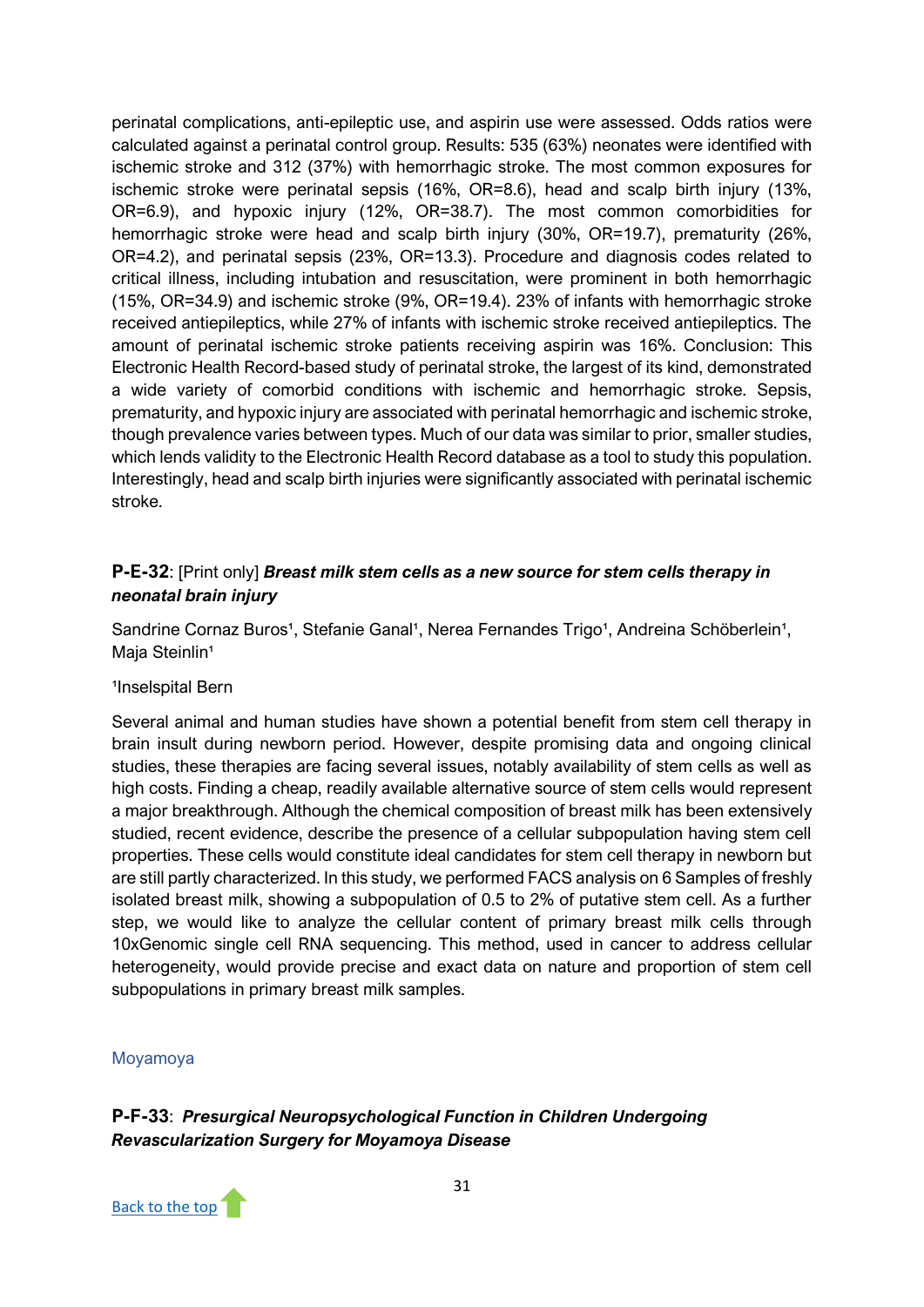Christine Mrakotsky<sup>1</sup>, Julie Swanson<sup>1</sup>, Banu Ahtam<sup>1</sup>, Alfred See<sup>1</sup>, Darren Orbach<sup>1</sup>, Edward Smith<sup>1</sup>, Laura Lehman<sup>1</sup>

<sup>1</sup>Boston Children's Hospital/Harvard Medical School

Introduction: Moyamoya disease (MMD) is a progressive arteriopathy causing significant steno-occlusive changes with a high risk for stroke. Revascularization surgery provides the most effective treatment to mitigate this risk. While MMD-associated stroke can cause cognitive deficits, there is evidence that presenting TIA or even asymptomatic MMD may affect cognitive function (attention/processing speed) with positive changes noted after surgery. However, little is known in children. We here present preliminary presurgical data from an ongoing study on neurocognitive underpinnings of MMD. Hypothesis: Children with MMD scheduled to undergo revascularization surgery demonstrate poorer cognitive and behavioral function prior to surgery compared to population means regardless of ischemia/TIA. Methods: Children and adolescents with moyamoya disease (n=23) age 6-17 years (M=12.2, SD=3.9) underwent brief presurgical neuropsychological screening of general cognitive ability, processing speed, executive functions, language and nonverbal functions through ageappropriate standardized clinical and research tests (NIH Toolbox). In addition, parents and children completed ratings of executive and emotional function. Data from presurgical evaluations was analyzed retrospectively. Cognitive and behavioral function of the overall sample were compared to population means. Results: Compared to population means, MMD patients demonstrated poorer nonverbal intellectual ability (p=.001) with comparable verbal ability. As predicted, test-based executive functions (attention, processing speed, working memory, retrieval, flexibility) were diminished (ps < .05-.10), while parents and patients did not report more EF or emotional problems (i.e. anxiety) on rating scales; in fact, children reported better attention. No differences were detected between patients with or without ischemia, although sample sizes were small. Conclusions: MMD was associated with diminished cognitive function (nonverbal, speed, executive) in children and adolescents undergoing revascularization on test-based measures and this was not explained by ischemia. Findings are preliminary yet highlight the need for neuropsychological screening in addition to patient/parent symptom reporting and this should include asymptomatic patients as well.

# **P-F-34**: *Symptoms May Not Be Associated with Degree of White Matter Alterations in Children with Moyamoya without Stroke*

Banu Ahtam<sup>1</sup>, Christina Lildharrie<sup>1</sup>, Julie Swanson<sup>1</sup>, Fan Zhang<sup>2</sup>, Lauren O'Donnell<sup>2</sup>, Yogesh Rathi<sup>2</sup>, Henry Feldman<sup>1</sup>, Christine Mrakotsky<sup>1</sup>, Edward Smith<sup>1</sup>, Darren Orbach<sup>1</sup>, Alfred See<sup>1</sup>, P. Ellen Grant<sup>1</sup>, Laura Lehman<sup>1</sup>

<sup>1</sup>Boston Children's Hospital, <sup>2</sup>Brigham and Women's Hospital

Introduction: Moyamoya is a progressive cerebrovascular disease leading to arterial stenosis of the circle of Willis. Using diffusion tensor imaging (DTI), adults with moyamoya have significantly decreased white matter fractional anisotropy (FA) compared to controls even when conventional imaging is normal. We recently showed that children with moyamoya without stroke also have altered white matter in tracts in watershed areas of their brain. To our knowledge, altered white matter tracts have not been compared in children with moyamoya based on symptoms at presentation. Hypothesis: Hemispheres with transient ischemic attacks

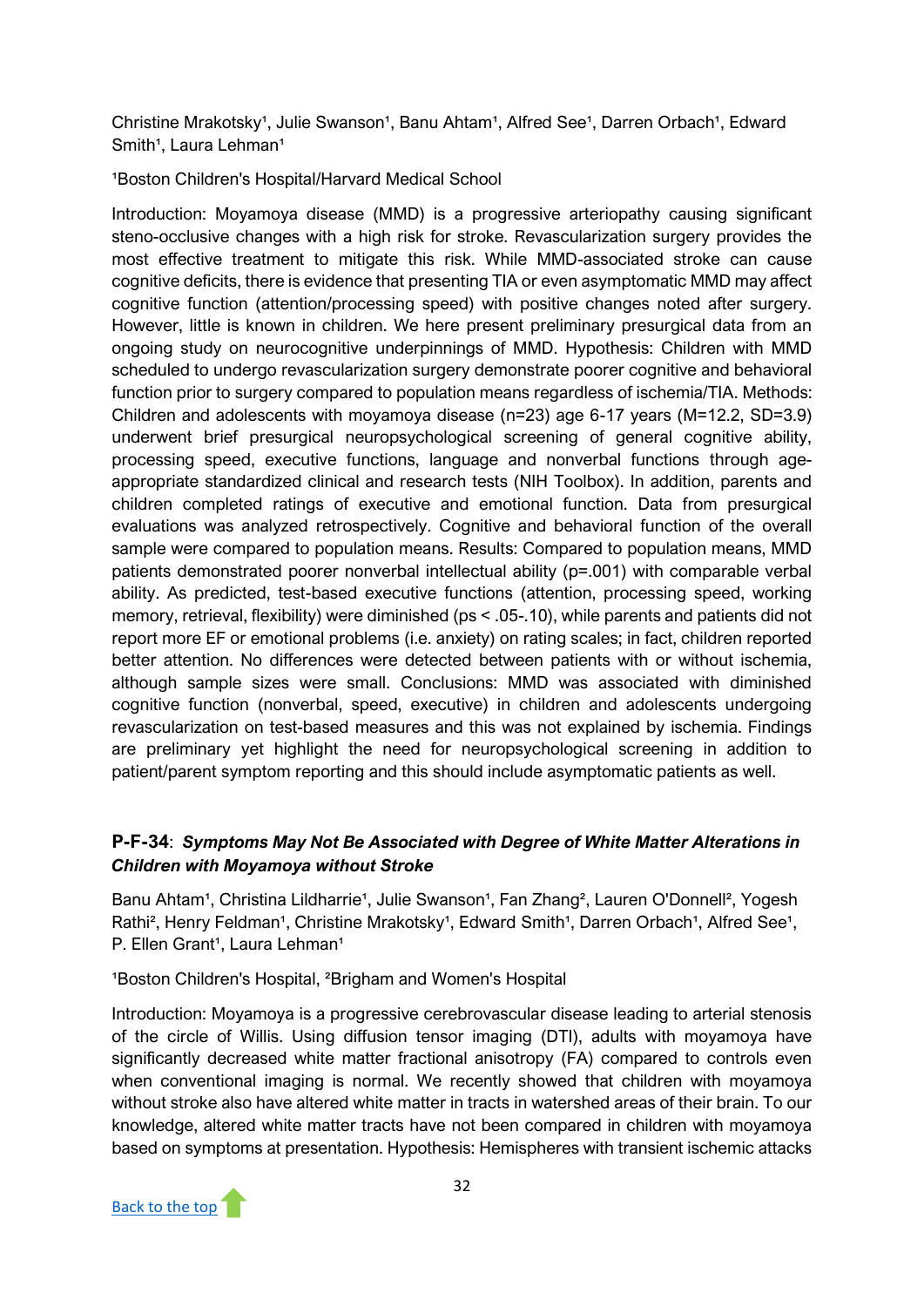(TIA) will have higher mean diffusivity (MD) and radial diffusivity (RD) compared to hemispheres without TIA. Symptomatic hemispheres (TIA, headache, seizure) will have higher MD and RD compared to asymptomatic hemispheres. Methods: We prospectively enrolled 11 children with moyamoya between 6 and 18 years of age for research magnetic resonance imaging (MRI) scan prior to revascularization surgery. The MRI included DTI analyzed using unscented Kalman filter (UKF) tractography and with major white matter pathways extracted using a fiber clustering method. We compared the fractional anisotropy (FA), MD, axial diffusivity (AD), and RD within each white matter tract using ANOVA. Results: We analyzed 17 hemispheres. We found no statistical difference between symptomatic compared to asymptomatic hemispheres or hemispheres with TIA compared to no TIA in any white matter tracts analyzed except for the thalamo-frontal tract. In the thalamo-frontal tract asymptomatic hemispheres and hemispheres without TIA had higher MD (p=0.005, p=0.03) and RD (p=0.02, p=0.03) compared to symptomatic hemispheres and hemispheres with TIA, respectively. Discussion: Our findings were unexpected and reverse of our hypothesis, given that higher MD and RD is typically associated with white matter tract injury. Our preliminary findings suggest that alterations in white matter tracts are not associated with symptoms of the child at moyamoya presentation.

# **P-F-35**: *Shunting Prevalence in Children with Moyamoya*

Michael Dowling<sup>1</sup>, Lori Xu<sup>1</sup>, Wilmot Bonnet<sup>1</sup>

### <sup>1</sup>University of Texas Southwestern Medical Center

Introduction: Moyamoya (MM) is a rare progressive stenosis of anterior cerebral circulation of unknown etiology that occurs at higher prevalence in patients with sickle cell disease (SCD), trisomy 21, neurofibromatosis 1, and East Asians. Hypothesis: Our objective was to compare the prevalence of potential shunting in MM patients versus controls without MM. We hypothesized that vasoactive substances, normally inactivated in the lungs, may escape inactivation through potential right-to-left shunting and contribute to the development of Moyamoya in at-risk groups. Methods: In an IRB-approved, retrospective case-control study we identified 67 MM patients who had echocardiograms between 1991-2018 and compared the prevalence of potential right-to-left shunting with that of a control group of 123 patients without MM or stroke from a prior study. Results: In the MM group, 32 (48%) had potential shunting identified on echocardiogram (23 (34%) intracardiac and 9 (13%) intrapulmonary) versus 29 (24%) potential shunting in our control group (P=0.0006). These results were also consistent when comparing our individual at-risk groups to our controls. Conclusions: In conclusion, these observations support our hypothesis that shunting could contribute to MM development, possibly through unknown vasoactive substances escaping lung inactivation, subsequently inducing vascular changes in patients with predisposing conditions. This has potential mechanistic and therapeutic implications and will need to be verified in larger prospective studies.

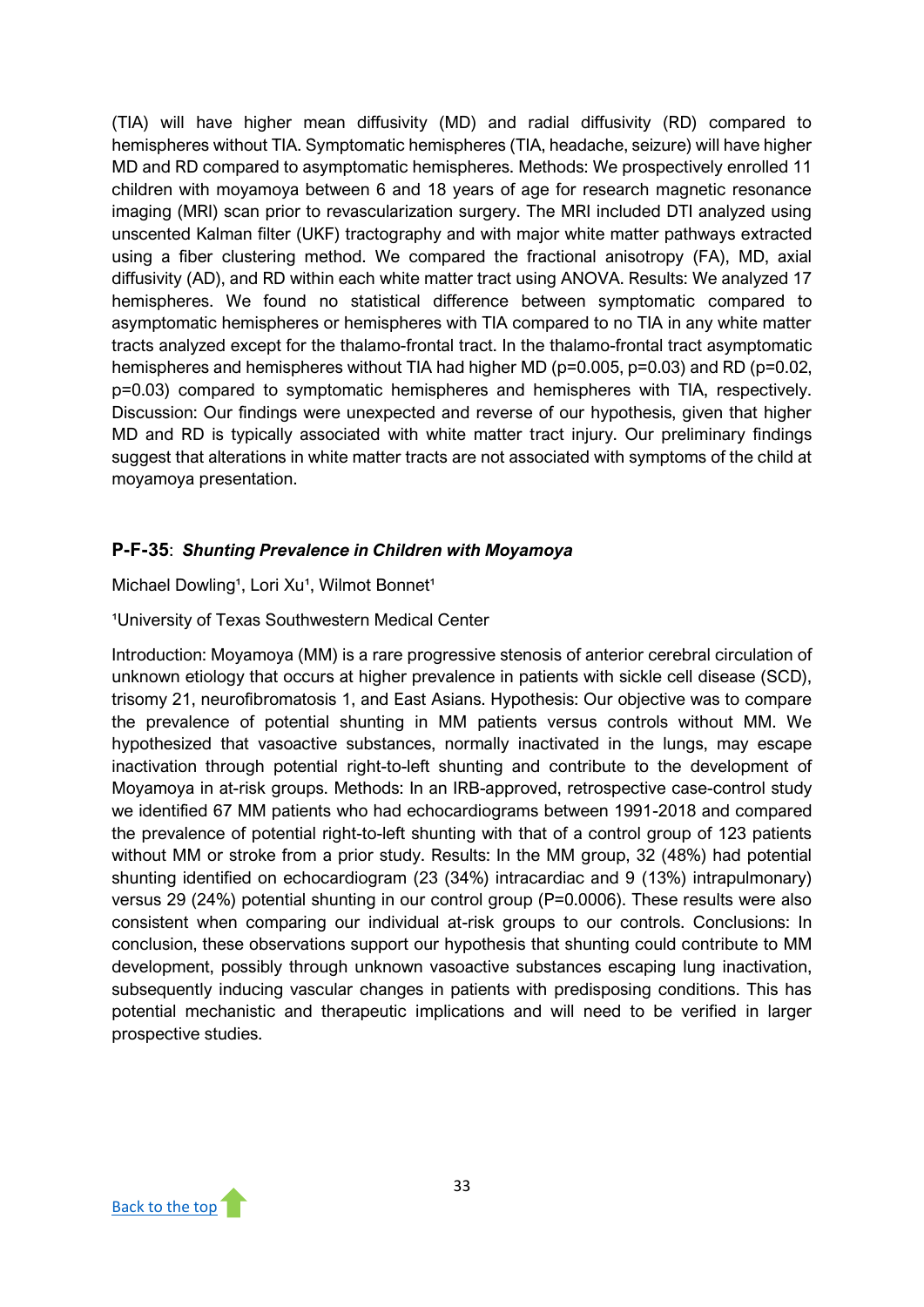<span id="page-35-0"></span>Vascular malformations and hemorrhagic stroke

# **P-G-36**: *Case report: Basilar artery thrombosis in a term neonate with posterior circulation ischemic stroke*

Ratika Srivastava<sup>1</sup>, Stephanie Hammond<sup>1</sup>, Michael Esser<sup>1</sup>, Adam Kirton<sup>1</sup>, Aleksandra Mineyko<sup>1</sup>

<sup>1</sup>University of Calgary

Introduction: Posterior circulation strokes are uncommon in neonates and presumed to occur in less than 20% of all neonatal arterial ischemic stroke (NAIS) cases. Although thromboembolic occlusion is a presumed mechanism, thrombus detection at the time of diagnosis is uncommon and evidence of residual thrombus in the basilar artery is extremely rare. We describe the case of a term neonate who presented with refractory seizures after a difficult delivery and was found to have basilar artery thrombosis and multifocal ischemic strokes in the posterior circulation, leading to complex management considerations. Case: A term newborn was admitted to the NICU at three hours of age after recurrent apneas and right hemibody posturing in the context of hypoglycemia. He was found to be hypotonic, hypotensive, and thrombocytopenic with a large cephalohematoma after a vacuum-assisted delivery. Seizures were treated with multiple medications. Neuroimaging revealed an occlusion at the tip of the basilar artery and multiple discrete areas of acute focal infarction in the left posterior cerebral artery territory, bilateral thalami, midbrain, bilateral cerebellum, and right occipital region. There was no evidence of vertebral dissection. Echocardiogram was normal and anticoagulation was deferred. After discussion with interventional experts, endovascular thrombectomy was not attempted due to multiple concerns including unknown age of stroke, risk of hemorrhage, and absence of safety evidence. Repeat neuroimaging three days later was unchanged. Discussion: This complex case identified basilar artery thrombosis in a neonate with arterial ischemic stroke, which is an extremely rare occurrence in perinatal stroke literature and clinical practice. Though isolated cases of mechanical thrombectomy in newborns with AIS including basilar artery occlusion have recently been reported, the risks are substantial and undefined while theoretical benefit is questionable.

# **P-G-37**: *Case series: Intra-arterial calcium channel blocker treatment for pediatric subarachnoid hemorrhage-associated vasospasm*

Varun Kannan<sup>1</sup>, Ajay Thomas<sup>1</sup>, Viola Caretti<sup>1</sup>, Samuel McClugage<sup>1</sup>, Daniel Davila-Williams<sup>1</sup>

<sup>1</sup>Baylor College of Medicine at Texas Children?s Hospital

Introduction Vasospasm after subarachnoid hemorrhage (SAH) can cause devastating delayed cerebral ischemia (DCI). While there is substantial evidence guiding management of vasospasm in adult aneurysmal SAH, robust pediatric data is lacking. We present three children with SAH-associated vasospasm who were treated with intra-arterial calcium channel blocker (IA-CCB), and discuss the diagnostic yield of transcranial Doppler ultrasound (TCD) and electroencephalography (EEG) in screening for vasospasm and monitoring for treatment response. Case 1 Previously healthy five-month-old male presented with a ruptured right vertebral traumatic pseudoaneurysm after a fall with cervical acceleration-deceleration injury,